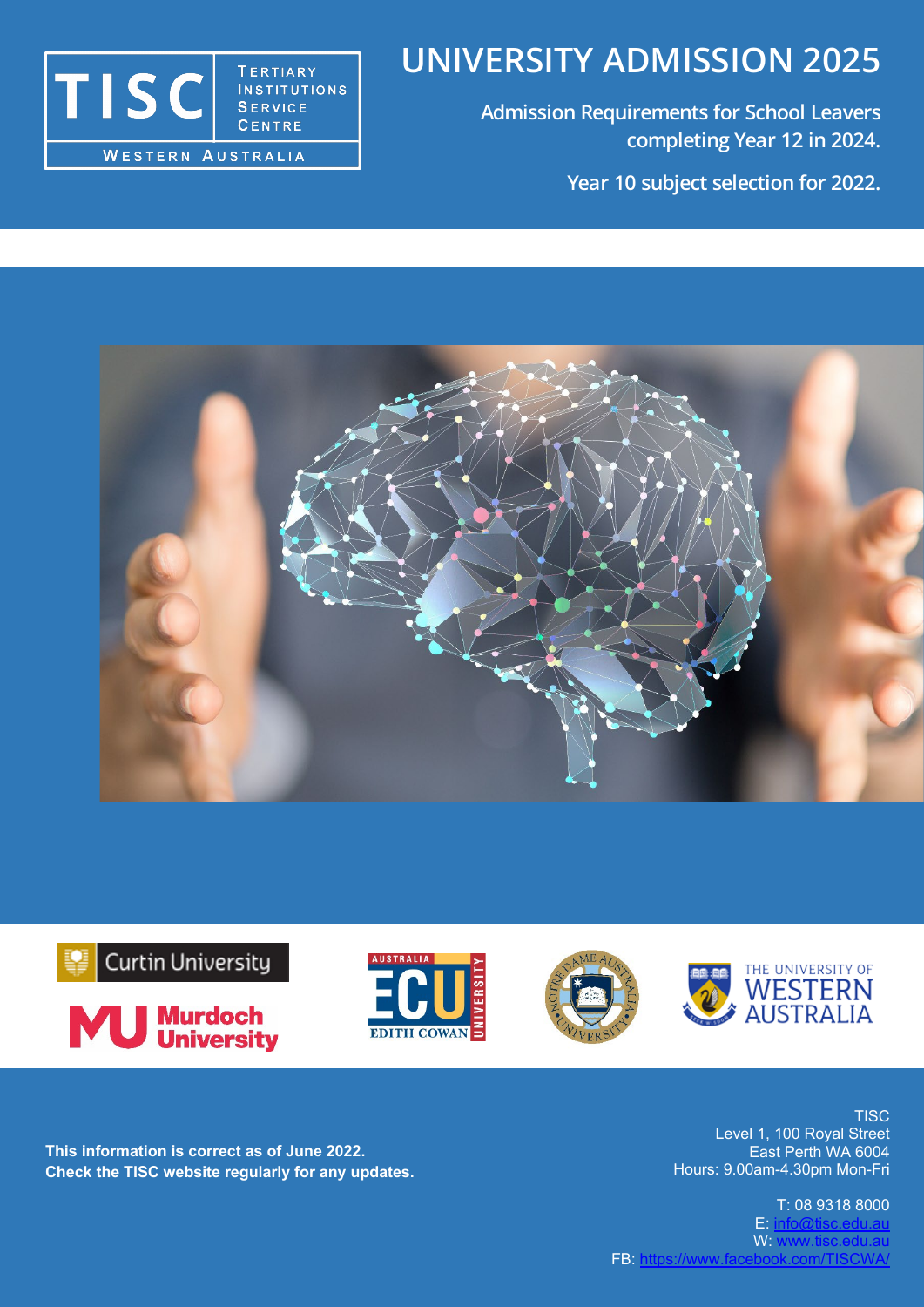#### **CONTENTS**

| $\mathbf{1}$       | WESTERN AUSTRALIAN CERTIFICATE OF EDUCATION (WACE) 4 |  |
|--------------------|------------------------------------------------------|--|
| $\mathfrak{D}$     |                                                      |  |
| $\mathbf{3}$ .     | THE AUSTRALIAN TERTIARY ADMISSION RANK (ATAR) 5      |  |
| $\boldsymbol{A}$ . |                                                      |  |
| 5.                 |                                                      |  |
|                    |                                                      |  |
|                    |                                                      |  |
|                    |                                                      |  |
|                    |                                                      |  |
|                    |                                                      |  |
|                    |                                                      |  |
|                    |                                                      |  |

## <span id="page-1-0"></span>**ABBREVIATIONS**

If reproducing any material from this brochure please ensure that

Australia.

acknowledgment is given to the source: *2025 Admission Requirements for School Leavers,* TISC, Perth, Western

'TISC' is a registered trademark. 'ATAR'

is a registered trademark.

The following abbreviations have been used in this brochure:

- AQF Australian Qualifications Framework ATAR Australian Tertiary Admission Rank EAL/D English as an Additional Language/Dialect ECU Edith Cowan University
- IELTS International English Language Testing System
- LOTE Language Other Than English

| RTO  | Registered Training Organisation            |
|------|---------------------------------------------|
| TEA  | <b>Tertiary Entrance Aggregate</b>          |
| TISC | <b>Tertiary Institutions Service Centre</b> |
| UWA  | The University of Western Australia         |
| WACE | Western Australian Certificate of Education |

## <span id="page-1-1"></span>**INTRODUCTION**

The following information is issued on behalf of the five Western Australian universities. Its aim is to help Year 10 students to decide on their senior school courses, so that they meet university admission requirements. Remember to choose courses which will allow entry to a wide range of university courses.

This information is correct as of June 2022 and is based on information provided by the participating universities and information available from the School Curriculum and Standards Authority (SCSA) at the time of publication. **This brochure applies to students who will be completing Western Australian Year 12 studies in 2024. It is relevant only for admission in 2025 and is subject to change without notice.**

## <span id="page-1-2"></span>**PARTICIPATING UNIVERSITIES**

Curtin University Edith Cowan University Murdoch University

## <span id="page-1-3"></span>**DISCLAIMER**

The universities reserve the right to change the content and/or method of presentation and/or the method of assessment of any unit of study, to withdraw any unit of study or program which they offer, to impose limitations on enrolment in any unit or program, and/or vary arrangements for any program. Enquiries regarding

The University of Notre Dame Australia The University of Western Australia

university admission requirements should be directed to the individual university(ies) concerned.

TISC and the participating universities cannot accept liability for any incorrect advice received from sources other than TISC, the universities or the universities' officially appointed agents.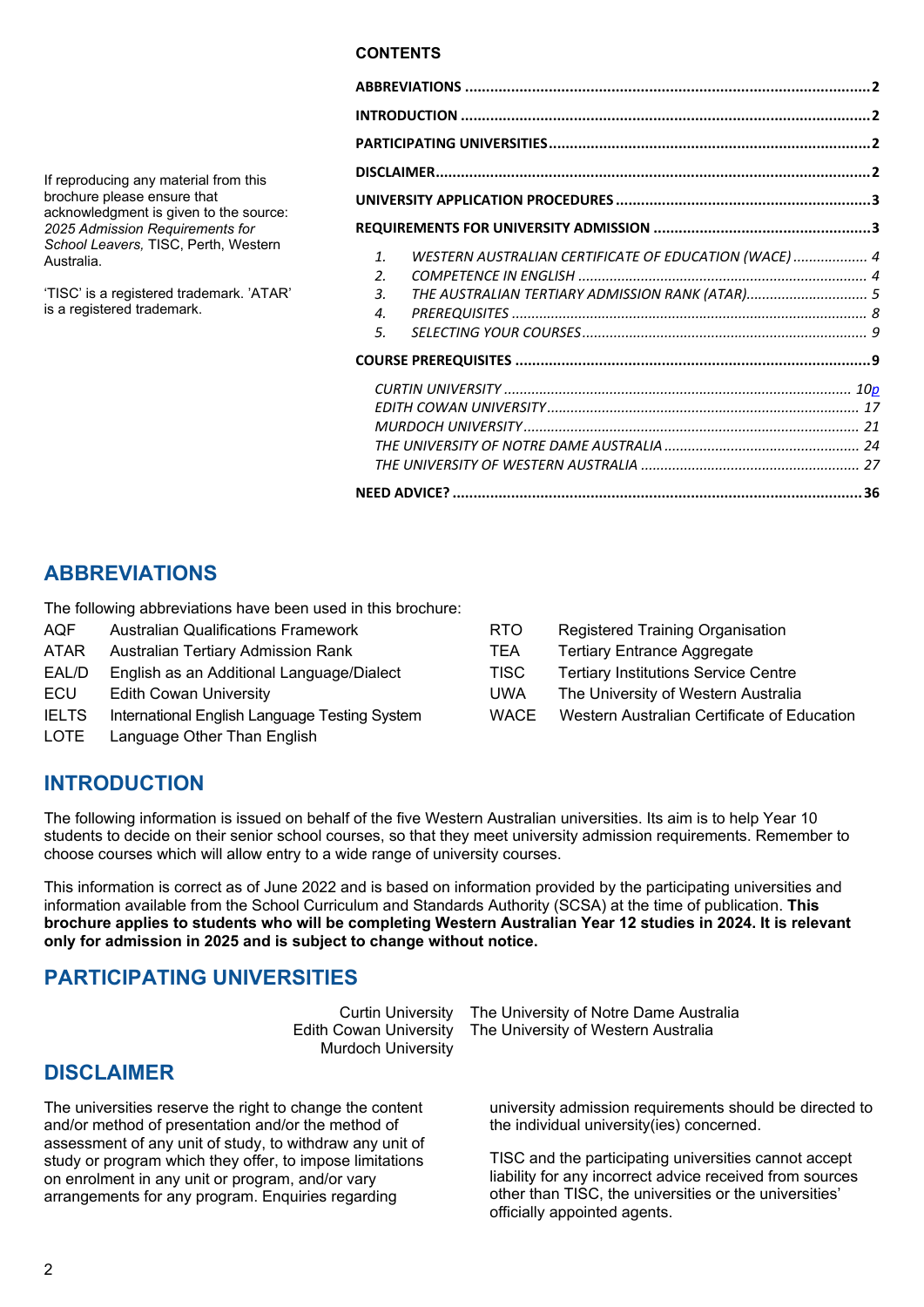## <span id="page-2-0"></span>**UNIVERSITY APPLICATION PROCEDURES**

Information about applying to the universities and admission to undergraduate courses will be sent to students at their schools in August of the year they are completing Year 12. Application will be via TISC's website. Applications usually open in the first half of the year, for admission the following February.

The closing date for applications is usually shortly after the release of Year 12 results. Offers of admission are made in the weeks following – there are usually two major TISC offer rounds.

Any further information about application procedures may be obtained from TISC. Enquiries about mid-year entry, external studies, postgraduate studies, timetables and particular course requirements should be directed to the university concerned.

You can apply for admission through TISC if you:

- are an Australian citizen.
- are a New Zealand citizen,
- have been approved/granted Australian permanent resident status.

If you are not one of the above, you are an international student and you need to apply direct to the relevant university.

## <span id="page-2-1"></span>**REQUIREMENTS FOR UNIVERSITY ADMISSION**

To be considered for university admission as a school leaver applicant, normally you must:

- meet the requirements for the **Western Australian Certificate of Education (WACE)** prescribed by the School Curriculum and Standards Authority, and
- achieve **competence in English** as prescribed by the individual universities, and
- obtain a sufficiently high **ATAR/Selection Rank** for entry to a particular course, and
- satisfy any prerequisites or special requirements for entry to particular courses.

#### **PORTFOLIO ENTRY INTO SELECTED COURSES AT CURTIN UNIVERSITY**

Alternative entry is available in selected courses for those who can demonstrate equivalence to Curtin's ATAR entry through the submission of a portfolio. You can visit [Curtin's Portfolio Entry website](https://study.curtin.edu.au/applying/pathways/portfolio-entry/) for further information about the portfolio requirements and application process. An interview might be required as part of the application process.

## **ACCESS CURTIN PATHWAY**

An Access Curtin place grants admission to selected courses at Curtin that require an ATAR of 70. Apply through TISC for your chosen course and if you're eligible, Curtin will offer you a place. English Language competence must be met. For more information see [https://study.curtin.edu.au/applying/pathways/access](https://study.curtin.edu.au/applying/pathways/access-curtin/)[curtin/](https://study.curtin.edu.au/applying/pathways/access-curtin/)

## **EXPERIENCE BASED ENTRY SCHEME PATHWAY TO EDITH COWAN UNIVERSITY (ECU)**

ECU's Experience Based Entry Scheme (EBES) is an alternative entry pathway for school leaver applicants with a near-miss ATAR and non-ATAR students who successfully complete at least 3 ATAR courses and 1 General course in Year 12. To be considered through the EBES pathway, school leaver applicants must achieve WACE, meet ECU's English competency requirements, and satisfy any other course, or major, specific prerequisites or requirements. Applications will be partially assessed prior to release of final Year 12 results.

Not all courses accept applications through this pathway. Refer to the course entry requirements for your chosen degree for more information at [www.ecuworldready.com.au.](http://www.ecuworldready.com.au/)

Detailed information about the requirements for the EBES pathway may be obtained from the Future Students team on 134 328 or [the ECU Experience](http://www.ecu.edu.au/future-students/course-entry/experience-based-entry-scheme)  [Based Entry Scheme website.](http://www.ecu.edu.au/future-students/course-entry/experience-based-entry-scheme)

#### **CREATIVE ARTS PORTFOLIO ENTRY PATHWAY TO EDITH COWAN UNIVERSITY (ECU)**

ECU's Creative Arts Portfolio Entry (CAPE) pathway is an alternative entry pathway for school leaver applicants who are passionate about art and design and is available for selected ECU courses and majors. This pathway is available to school leaver applicants who successfully complete a minimum of 1 ATAR course and a minimum of 3 General courses, with at least one course in an area related to the chosen ECU course or major. Additionally, applicants must achieve WACE, meet ECU's English competency requirements, and satisfy any other course or major, specific prerequisites or requirements.

Detailed information about the requirements for the CAPE pathway may be obtained from the Future Students team on 134 328 or at [ECU's Creative Arts](http://www.ecu.edu.au/future-students/course-entry/creative-arts-portfolio-entry)  [Portfolio Entry website.](http://www.ecu.edu.au/future-students/course-entry/creative-arts-portfolio-entry)

#### **PORTFOLIO ENTRY INTO SELECTED COURSES AT MURDOCH UNIVERSITY**

Murdoch University offers a portfolio pathway for admission into selected courses You must satisfy Murdoch's English requirement, as outlined below, and should apply through TISC but submit your portfolio directly to Domestic Admissions at Murdoch University. Portfolios will be assessed by academic staff in the relevant discipline. For more information see [https://www.murdoch.edu.au/study/pathways-to](https://www.murdoch.edu.au/study/pathways-to-uni/enabling-pathways/portfolio-entry)[uni/enabling-pathways/portfolio-entry.](https://www.murdoch.edu.au/study/pathways-to-uni/enabling-pathways/portfolio-entry)

#### **ADMISSION OF STUDENTS FROM NON-STANDARD SCHOOLS**

Normally all applicants using recent secondary education as the basis of admission to university are required to meet the admission requirements outlined in this brochure. You may not meet these admission requirements if you are attending a school that does not follow the standard Western Australian school system. If so, apply for admission to a university course through TISC, but include with your application a statement giving full details of your upper secondary school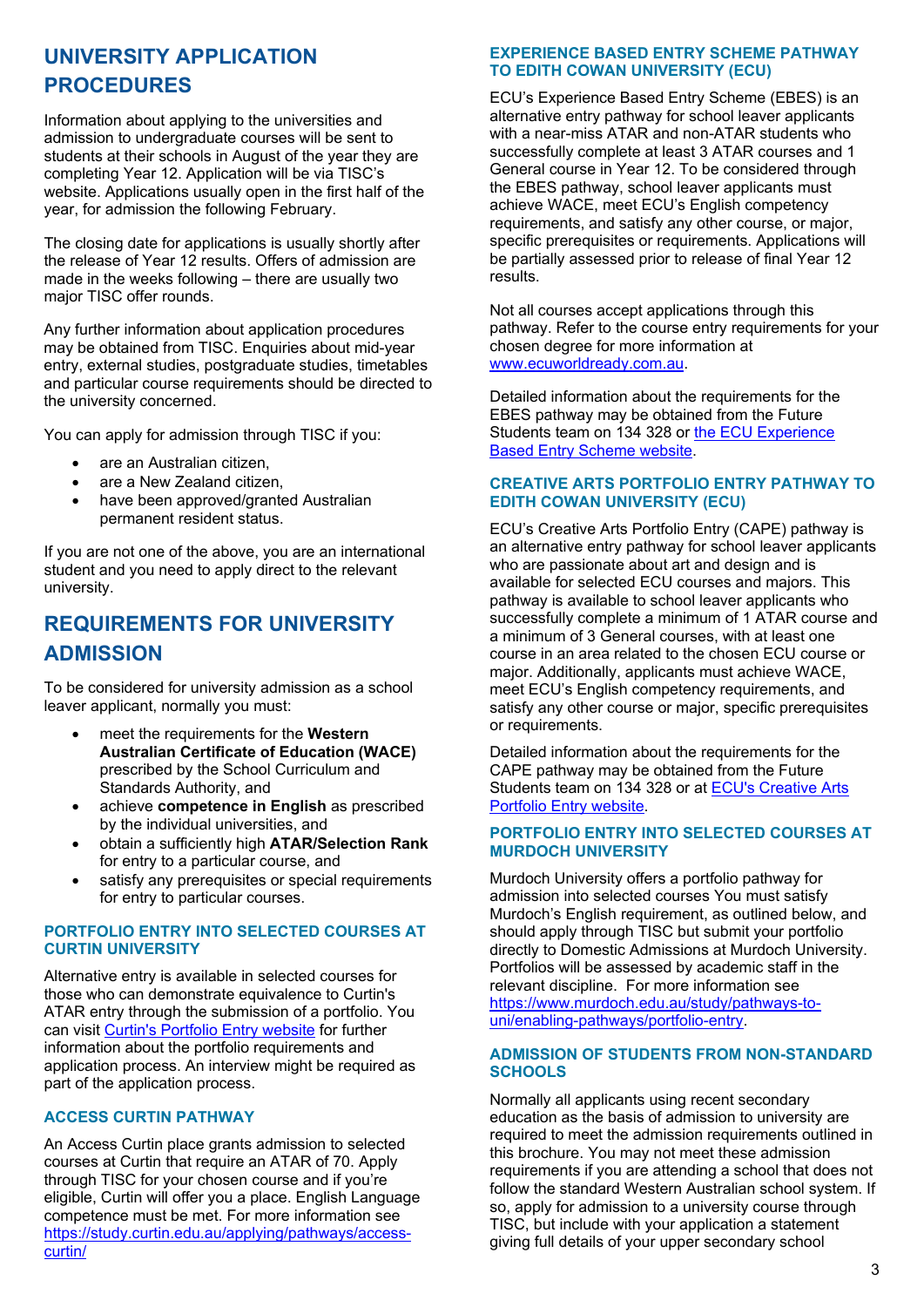studies. Your application will be considered on an individual basis. The WACE, awarded by the School Curriculum and Standards Authority, is not required by the universities for students from non-standard schools, however achievement of an equivalent senior secondary qualification or certificate may be required. You should check with the university/ies you wish to attend if you are unsure.

#### **SCHOOL LEAVERS WITH AQF/TAFE/RTO QUALIFICATIONS**

#### *Curtin University*

Curtin University will expect school leaver age applicants who seek entry via this pathway to have, as a minimum:

- successfully completed an AQF/TAFE Certificate IV; and
- achieved WACE; and
- met Curtin University's competence in English requirement; and
- met course prerequisite requirements.

#### *Edith Cowan University*

ECU will expect school leaver age applicants who seek entry via this pathway to have, as a minimum:

- successfully completed an ECU approved AQF/RTO Certificate IV as part of their Year 12 studies; and
- achieved WACE; and
- met ECU's competence in English requirement; and
- met course prerequisite requirements.

#### *Murdoch University*

School leavers will be eligible for admission into most Murdoch degree courses, with successful completion of a Certificate IV. They must also have:

- achieved WACE; and
- met Murdoch's competence in English requirement.

#### *The University of Notre Dame Australia*

The University of Notre Dame expect school leaver age applicants who seek entry via this pathway to have, as a minimum:

- successfully completed an AQF/TAFE Certificate IV; and
- achieved WACE; and
- met Notre Dame's competence in English requirement; and
- met course prerequisite requirements.

#### *The University of Western Australia*

The University of Western Australia will accept an AQF/TAFE qualification at Diploma level as a basis of admission for the Bachelor of Arts, Biomedical Science, Business, Commerce, Environmental Design, Music and Science courses. Separate evidence of English competence may also be required. However, school leavers using a diploma achieved during their Years 11 and 12 must also have:

- achieved WACE; and
- met UWA's competence in English requirement.

#### <span id="page-3-0"></span>**1. WESTERN AUSTRALIAN CERTIFICATE OF EDUCATION (WACE)**

You must satisfy the requirements of the WACE to enter all five universities, unless you are an applicant from a non-standard WA school. You can obtain detailed information about the WACE from the School Curriculum and Standards Authority, Mason Bird Building, Level 2, 303 Sevenoaks Street, Cannington 6107, phone (08) 9273 6300, www.scsa.wa.edu.au.

#### <span id="page-3-1"></span>**2. COMPETENCE IN ENGLISH**

For university admission purposes, usually you demonstrate competence in English by achieving the prescribed standard in one of the Year 12 courses: English ATAR, Literature ATAR or English as an Additional Language/Dialect (EAL/D) ATAR.

You can meet the competence in English requirement with Year 12 results obtained in any calendar year.

English as an Additional Language/Dialect ATAR can only be taken by students who meet eligibility criteria set by the School Curriculum and Standards Authority. If English as an Additional Language/Dialect ATAR is not available at your school, you should choose the English ATAR course and contact the universities for details about alternative acceptable English tests.

If you intend to study a General English course in Year 11 and 12 and want to go to university, remember that restrictions apply to people under 20 years of age wishing to sit STAT for English competency. Permission from a university may be required. TISC considers ATAR English courses (including Literature and EAL/D) to provide the best preparation for the academic demands of university courses.

#### **CURTIN UNIVERSITY AND THE UNIVERSITY OF NOTRE DAME AUSTRALIA**

You must achieve a scaled score of at least 50 in one of the Year 12 courses: English ATAR, Literature ATAR or English as an Additional Language/Dialect (EAL/D) ATAR.

#### *CONCESSIONS*

- a) If you have not met the above requirement, Curtin and Notre Dame will concede competence in English to you if you have achieved a moderated numeric school assessment or numeric examination assessment of at least 55 in English ATAR or Literature ATAR. For English as an Additional Language/Dialect ATAR, a moderated written school assessment or written exam mark of at least 60 is required.
- b) If you have not met requirement (a) above but you have achieved an ATAR/Selection Rank above the minimum specified annually by the relevant university, **and** achieved a scaled score less than 50 in English ATAR, Literature ATAR or English as an Additional Language/Dialect ATAR, then you may demonstrate your competence in English by sitting the Special Tertiary Admissions Test (STAT), or another test of English approved by the university(ies) early in January.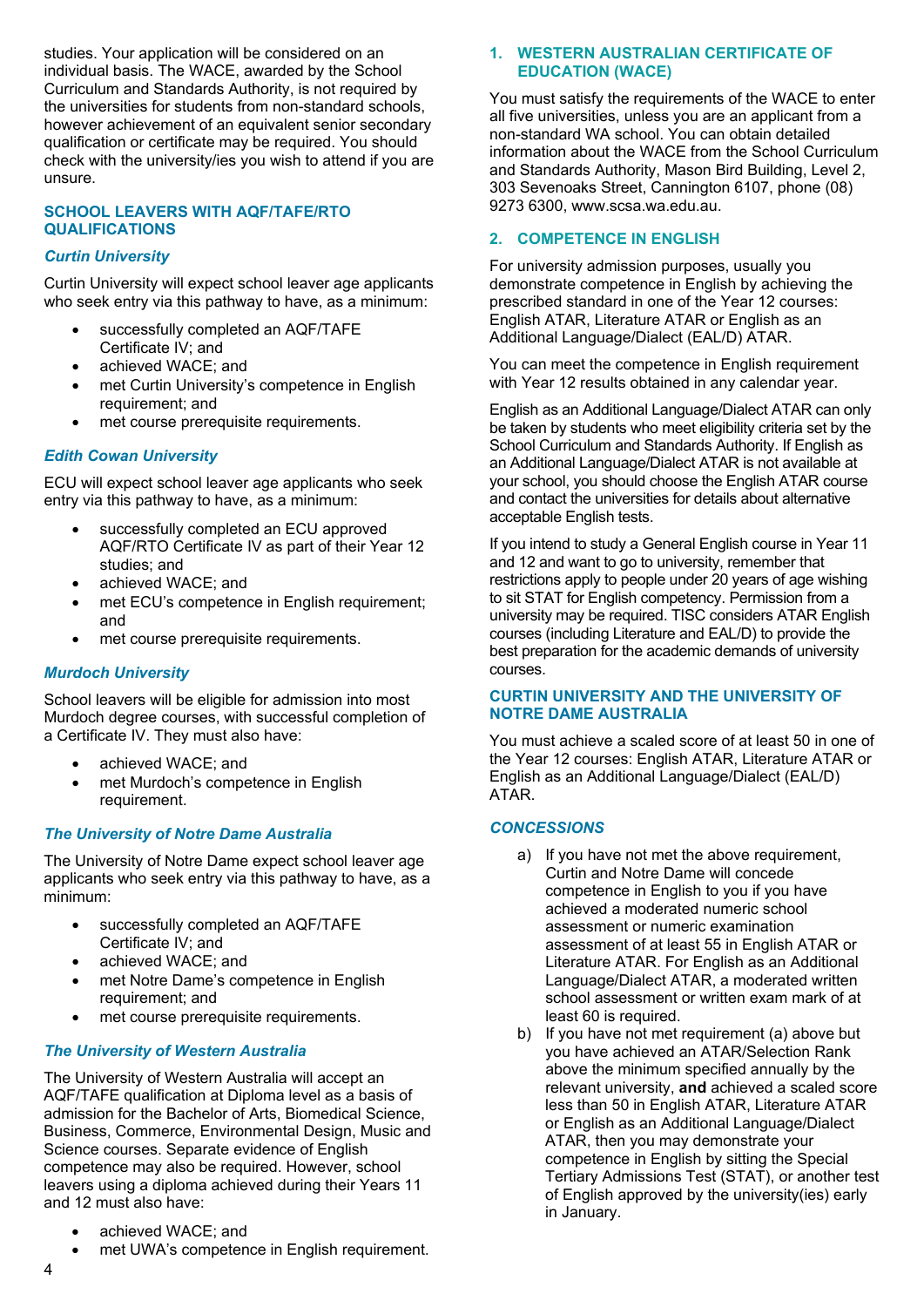#### **EDITH COWAN UNIVERSITY**

You must achieve:

- a scaled score of at least 50, **or**
- a minimum final school letter grade of C in Year 12,

in one of the Year 12 courses: English ATAR, Literature ATAR or English as an Additional Language/Dialect (EAL/D) ATAR.

Applicants with an RTO Certificate IV or those applying through the Experience Based Entry Scheme (EBES) pathway require final school letter grade of A in Year 12 General English (or Literature).

Some courses have additional English requirements due to accreditation requirements eg Nursing, Midwifery, Paramedicine, Occupational Therapy, Speech Pathology.

#### **MURDOCH UNIVERSITY**

You must complete:

- Year 11 and 12 at an Australian school, **or**
- Two years of full-time VET study in Australia (or equivalent part-time).

If you are applying for a Bachelor of Nursing you must complete Year 11 and 12 at an Australian School, **or** two years full-time VET study in Australia **PLUS** an additional four years of primary or secondary education taught and assessed solely in English in a recognised country (Australia, Canada, New Zealand, Republic of Ireland, South Africa, United Kingdom, USA).

If you are applying for a Bachelor of Laws (including combined degrees) you must complete:

- Year 11 and 12 at an Australian school, **or**
- Two years of full-time VET study in Australia **PLUS** evidence of completing Year 11 or 12 in a recognised country (Australia, Canada, New Zealand, Republic of Ireland, South Africa, United Kingdom, USA).

If you have not met the above requirement, you may demonstrate your competence in English for Murdoch University by sitting the Written English component of the Special Tertiary Admissions Test (STAT)\*, or another test of English approved by the university. For the Bachelor of Nursing and the Bachelor of Laws (including combined degrees), the STAT is not accepted to meet competence in English. You can use IELTS, PTE Academic (Nursing only) or TOEFL iBT. For required scores, check Murdoch's website.

**\***Restrictions apply to people under 20 years of age wishing to sit STAT. Check TISC's website.

#### **THE UNIVERSITY OF WESTERN AUSTRALIA**

You must achieve a scaled score of at least 50 in one of the Year 12 courses: English ATAR, Literature ATAR or English as an Additional Language/Dialect (EAL/D) ATAR.

#### *CONCESSIONS*

- a) If you have not met the requirement for this university, The University of Western Australia will concede competence in English to you if you have achieved a moderated numeric school assessment or numeric examination assessment of at least 60 in English ATAR or Literature ATAR. For English as an Additional Language/Dialect ATAR, a moderated written school assessment or written exam mark of at least 60 is required.
- b) If you have not met requirement (a) above for The University of Western Australia, but you have achieved an ATAR/Selection Rank above the minimum specified annually by the university, **and** achieved a scaled score less than 50 in English ATAR, Literature ATAR or English as an Additional Language/Dialect ATAR, then you may demonstrate your competence in English by sitting the Special Tertiary Admissions Test (STAT), or another test of English approved by the university(ies) early in January.

#### <span id="page-4-0"></span>**3. THE AUSTRALIAN TERTIARY ADMISSION RANK (ATAR)**

The Australian Tertiary Admission Rank is the standard basis of admission to most university courses. You are ranked in order of merit based on your ATAR.

The ATAR ranges between zero and 99.95. It reports your rank relative to all other WA students of Year 12 school leaving age and considers the number of students with a Tertiary Entrance Aggregate (TEA) as well as the number of people of Year 12 school leaving age in the population of this state. An ATAR of 75.00 indicates that you have an overall rating equal to or better than 75% of the Year 12 school leaving age population in Western Australia.

The ATAR is calculated using scaled scores in ATAR courses.

#### **SCALED SCORES**

Once you have finished all your school-based assessment in an ATAR course, your school will send a mark to SCSA. This is your **raw school mark**.

Next, all students enrolled in this ATAR course will sit the same external exam. The mark you receive in this exam is your **raw exam mark.**

SCSA conducts **[moderation](https://senior-secondary.scsa.wa.edu.au/moderation/about-moderation)** to adjust school marks by looking at the performance of groups of students in the exam. This ensures students are not advantaged or disadvantaged if they were marked or assessed favourably at school. Your **moderated school mark** is then added to your raw exam mark to give a **course combined mark**.

The course combined marks are then **standardised.**  This process is done so that there is no advantage or disadvantage based on the exam you were set in any subject in any year – all subjects, every year, have their combined marks standardised to have an average (mean) of around 60 per cent. This gives you your **standardised combined mark**.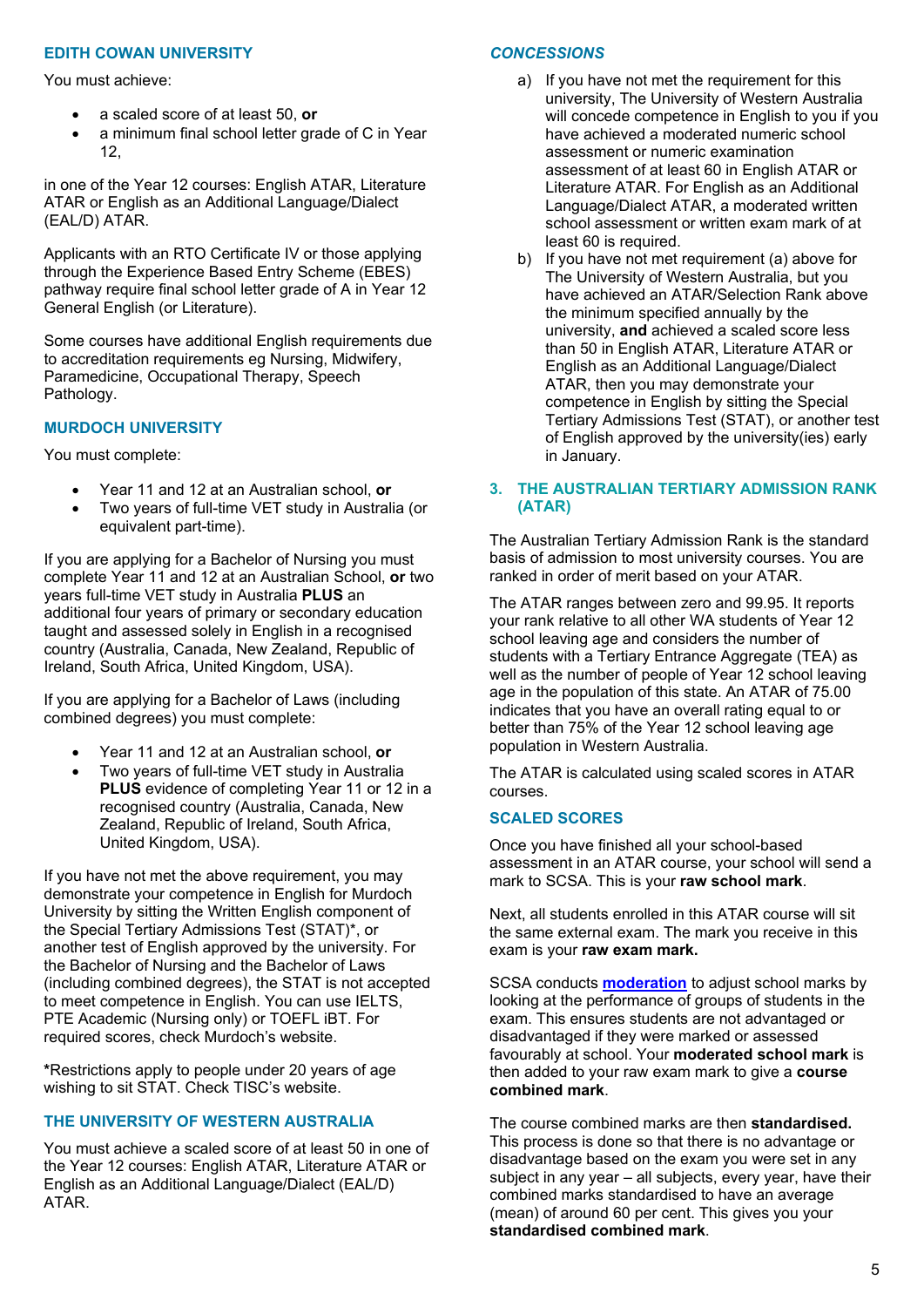All course results will then be **scaled** by TISC's Average Marks Scaling process to ensure fairness to all students. This accounts for the level of difficulty in a course, and will give you your **scaled score.**

A scaled score for an ATAR course can only be calculated if a student sits the ATAR course examination for that course.

Scaled scores for ATAR courses with a practical component, those taken on a non-school basis, and those with very small candidature, are treated slightly differently. If you're interested in the marks adjustment processes, see TISC's website.

Scaling is not pre-determined, so TISC cautions against selecting courses on the basis of how you think they will be affected by scaling.

#### **CALCULATION OF THE TEA**

The ATAR is derived from the Tertiary Entrance Aggregate (TEA). In 2024, the TEA will be calculated by adding your best four scaled scores plus any applicable course-specific bonuses, as detailed below, based on the following rules.

Courses which can be used in the ATAR are listed following.

For all universities you may accumulate scaled scores which contribute to your ATAR over **five** consecutive years, with no course counting more than once. You may use previous scaled scores back to 2021. No more than two mathematics scaled scores can be used in the calculation of an ATAR.

There are unacceptable course combinations whereby scores in both courses cannot both be used (see explanation under *Unacceptable Course Combinations* below).

A Languages Other than English (LOTE) bonus of 10% of a LOTE scaled score is added to the aggregate of the best four scaled scores. If more than one LOTE has

been sat, only one (the best) LOTE scaled score can be used as the LOTE bonus. You receive the LOTE bonus irrespective of whether your LOTE course scaled score was counted as one of the best four.

If you study Mathematics Methods ATAR and/or Mathematics Specialist ATAR, a Mathematics bonus of 10% of the scaled score for each of those subjects is added to the aggregate of the best four scaled scores. You receive the Mathematics bonus irrespective of whether these scaled score/s are counted in the best four.

Scaled scores from previous study of WACE courses are on the same scale as scaled scores obtained from study in 2024 and will be used directly in the calculation of an ATAR, if applicable.

The maximum TEA is 430.

#### **TEA TO ATAR**

TISC will construct a table to convert your TEA to an ATAR. The table considers the number of students with a TEA and the number of people of Year 12 school leaving age in the state. This table is constructed annually.

As a guide, if you have a best-four average scaled score of around 55.00, you are likely to achieve an ATAR of around 70.00, which is the minimum entry set by most WA universities.

#### **PRIOR YEAR ATAR**

If you have an ATAR from a previous year, you will be given the benefit of the higher of your previous ATAR and your current ATAR. If you have not previously satisfied the WACE requirement or a university's competence in English requirement, you must satisfy current requirements.

## CASE STUDY: ATAR CALCULATION

Jo took five ATAR courses at Year 12 level. Her final scaled scores are shown in this table. Maths Methods was her lowest scaled score, so it isn't counted in her best four, **but** she still receives the Maths bonus of 10% of her scaled score. TISC then completes the TEA to ATAR conversion. If TISC used the sub-total of 231.0, before bonuses, Jo would have achieved an ATAR of 75.65 in 2021. With the bonuses included, Jo would have achieved an ATAR of 79.95 in 2021.

| <b>Course</b>                      | <b>Scaled Score</b> |
|------------------------------------|---------------------|
| <b>Physics ATAR</b>                | 67.6                |
| <b>Italian ATAR</b>                | 66.5                |
| <b>English ATAR</b>                | 55.4                |
| <b>Modern History ATAR</b>         | 41.5                |
| Mathematics Methods ATAR           | 41.0                |
| Sub-total                          | 231.0               |
| <b>LOTE</b> bonus                  | 6.7                 |
| <b>Maths bonus</b>                 | 4.1                 |
| <b>Tertiary Entrance Aggregate</b> | 241.8               |

79.95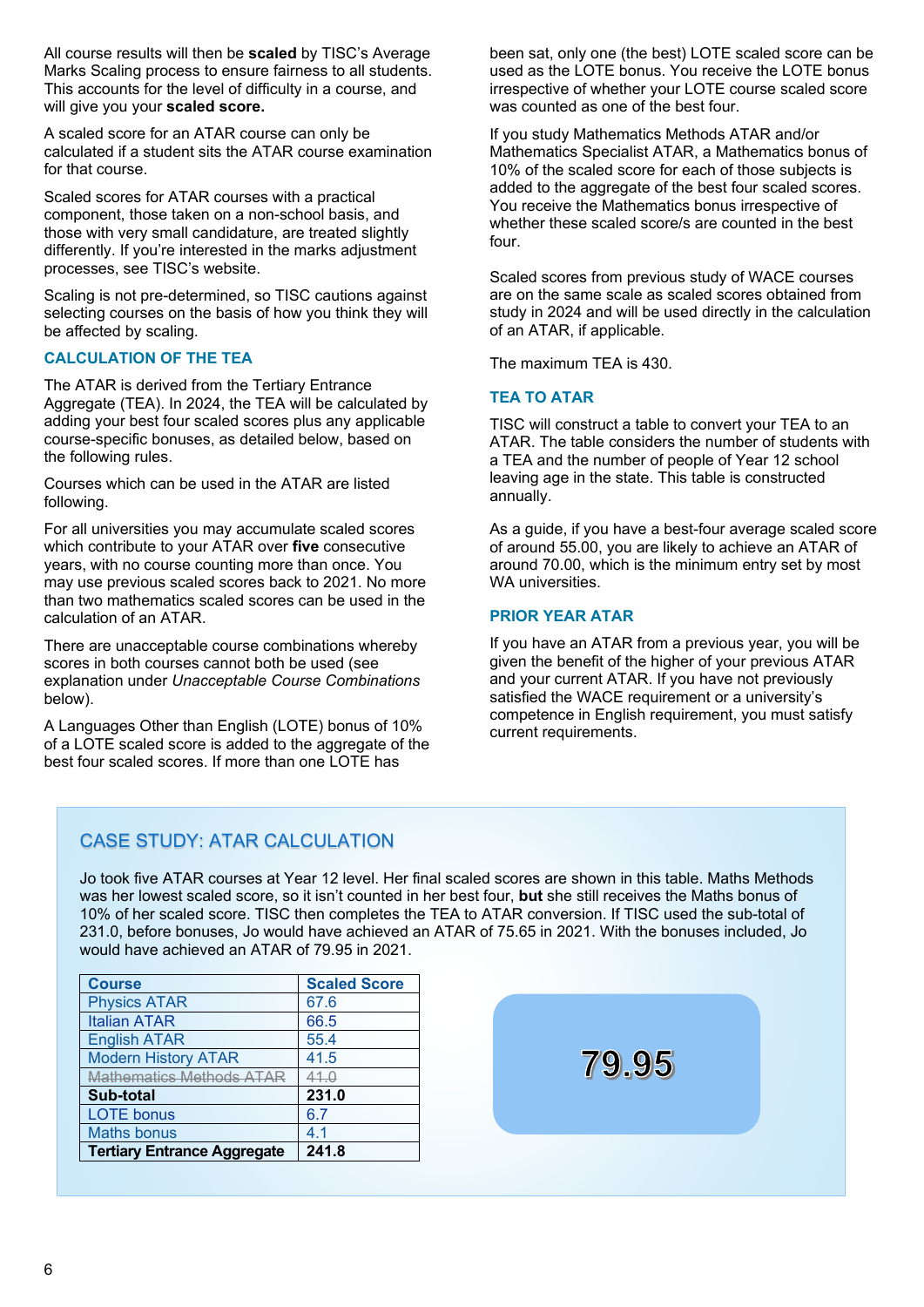#### **COURSES WHICH ARE USED TO FORM THE ATAR**

In Western Australia, there are two groups of courses: ATAR and General courses. Year 11 and 12 students may also study VET qualifications or endorsed programs. Only ATAR courses can be included in the ATAR, and students must have sat the external ATAR course examination to obtain a scaled score.

| Aboriginal and Intercultural Studies ATAR                | Indonesian: Background Language ATAR*  |
|----------------------------------------------------------|----------------------------------------|
| Accounting and Finance ATAR                              | Indonesian: First Language ATAR*       |
| <b>Ancient History ATAR</b>                              | Indonesian: Second Language ATAR*      |
| <b>Animal Production Systems ATAR</b>                    | <b>Integrated Science ATAR</b>         |
| Applied Information Technology ATAR                      | Italian: Background Language ATAR*     |
| Arabic ATAR*                                             | Italian: Second Language ATAR*         |
| <b>Aviation ATAR</b>                                     | Japanese: Background Language ATAR*    |
| <b>Biology ATAR</b>                                      | Japanese: First Language ATAR*         |
| <b>Business Management and Enterprise ATAR</b>           | Japanese: Second Language ATAR*        |
| Career and Enterprise ATAR                               | Korean: Background Language ATAR*      |
| <b>Chemistry ATAR</b>                                    | <b>Literature ATAR</b>                 |
| Children, Family and the Community ATAR                  | Malay: Background Speakers ATAR*       |
| Chinese: Background Language ATAR*                       | Marine and Maritime Studies ATAR       |
| Chinese: First Language ATAR*                            | Materials Design and Technology ATAR   |
| Chinese: Second Language ATAR*                           | <b>Mathematics Applications ATAR</b>   |
| <b>Computer Science ATAR</b>                             | <b>Mathematics Methods ATAR</b>        |
| Dance ATAR                                               | <b>Mathematics Specialist ATAR</b>     |
| Design ATAR                                              | Media Production and Analysis ATAR     |
| Drama ATAR                                               | Modern Greek ATAR*                     |
| Earth and Environmental Science ATAR                     | <b>Modern History ATAR</b>             |
| <b>Economics ATAR</b>                                    | <b>Music ATAR</b>                      |
| <b>Engineering Studies ATAR</b>                          | <b>Outdoor Education ATAR</b>          |
| <b>English ATAR</b>                                      | Philosophy and Ethics ATAR             |
| English as an Additional Language or Dialect (EALD) ATAR | <b>Physical Education Studies ATAR</b> |
| Food Science and Technology ATAR                         | <b>Physics ATAR</b>                    |
| French: Background Language ATAR*                        | <b>Plant Production Systems ATAR</b>   |
| French: Second Language ATAR*                            | Polish ATAR*                           |
| Geography ATAR                                           | Politics and Law ATAR                  |
| German: Background Language ATAR*                        | Psychology ATAR                        |
| German: Second Language ATAR*                            | Religion and Life ATAR                 |
| <b>Health Studies ATAR</b>                               | Spanish ATAR*                          |
| Hebrew ATAR*                                             | Vietnamese ATAR*                       |
| <b>Human Biology ATAR</b>                                | <b>Visual Arts ATAR</b>                |

#### **NOTE**:

- 1. Subject also to unacceptable combinations below, no more than two mathematics scaled scores can be used in the calculation of an ATAR.
- 2. There may be some additional interstate language courses\* and examinations available in WA in 2024, which may be counted in the ATAR. Contact the School Curriculum and Standards Authority for details of availability.
- \* indicates a Language Other Than English (LOTE) course.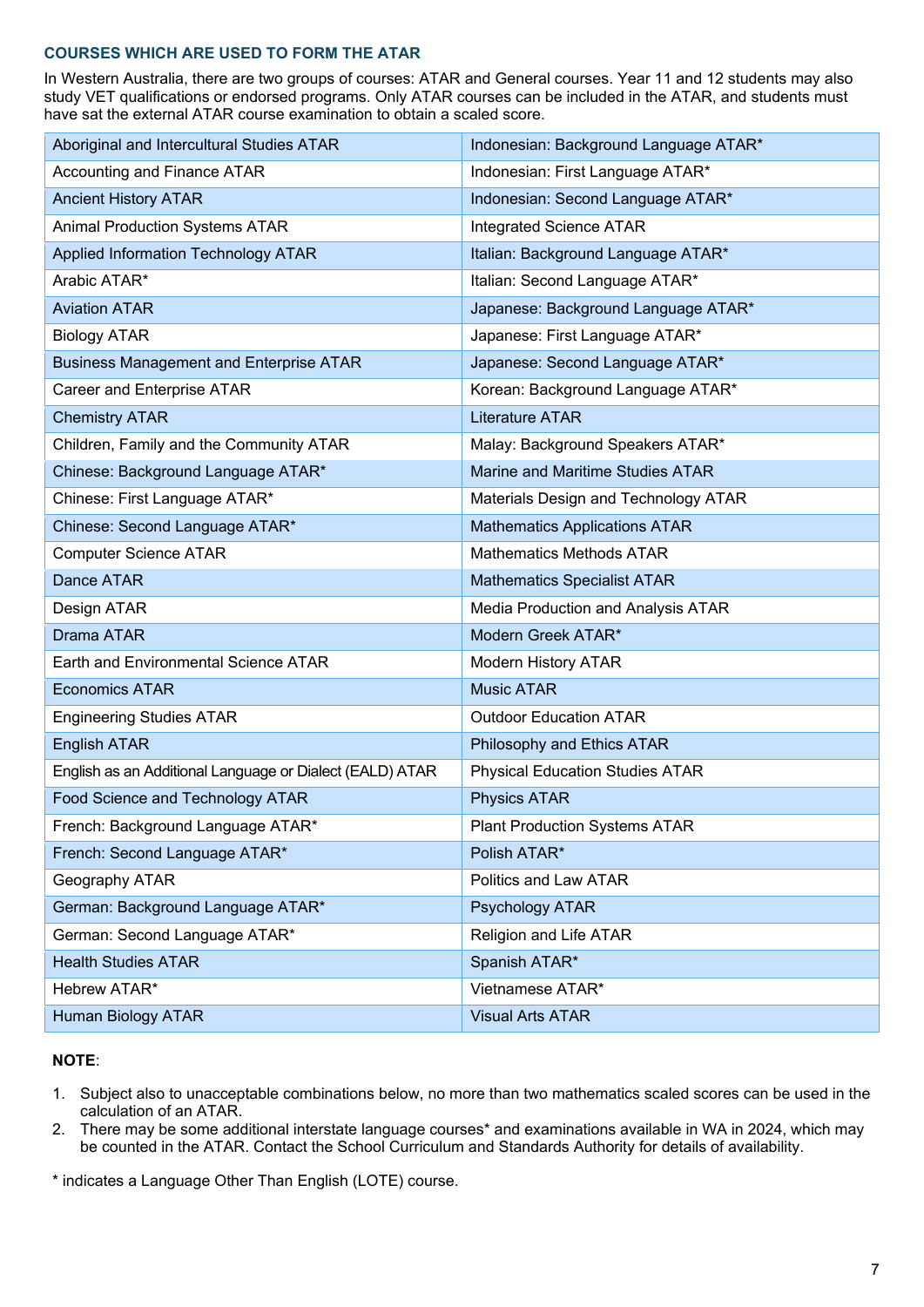#### **UNACCEPTABLE COURSE COMBINATIONS – ATAR COURSES**

You cannot use the following course combinations in calculating your ATAR. You may be able to choose to study both courses in the combination, but only the higher of the two scaled scores can be used to calculate your ATAR – not both.

## Chemistry ATAR

*with* Integrated Science ATAR

English as an Additional Language/Dialect ATAR *with* English ATAR

English as an Additional Language/Dialect ATAR *with* Literature ATAR

Mathematics Applications ATAR *with* Mathematics Methods ATAR

Mathematics Applications ATAR *with* Mathematics Specialist ATAR

Physics ATAR *with* Integrated Science ATAR

Chinese: Background Language ATAR *with* Chinese: Second Language ATAR

Chinese: Background Language ATAR *with* Chinese: First Language ATAR

Chinese: Second Language ATAR *with* Chinese: First Language ATAR

French: Background Language ATAR *with* French: Second Language ATAR

German: Background Language ATAR *with* German: Second Language ATAR

Indonesian: Background Language ATAR *with* Indonesian: First Language ATAR

Indonesian: Background Language ATAR *with* Indonesian: Second Language ATAR

Indonesian: First Language ATAR *with* Indonesian: Second Language ATAR

Indonesian: Background Language ATAR *with* Malay: Background Speakers ATAR

Indonesian: First Language ATAR *with* Malay: Background Speakers ATAR

Indonesian: Second Language ATAR *with* Malay: Background Speakers ATAR

Italian: Background Language ATAR with Italian: Second Language ATAR

Japanese: Background Language ATAR *with* Japanese: First Language ATAR

Japanese: Background Language ATAR *with* Japanese: Second Language ATAR

Japanese: Second Language ATAR *with* Japanese: First Language ATAR

#### **COURSES STUDIED ON A NON-SCHOOL BASIS**

You may use results in courses sat on a non-school basis in the calculation of your ATAR. Your scaled score in courses you sit on a non-school basis will be based on your course examination mark only.

The School Curriculum and Standards Authority (SCSA) administers non-school candidature. SCSA places restrictions on school leaver students sitting ATAR courses as non-school candidates. If you wish to sit ATAR courses on a non-school basis contact SCSA, Mason Bird Building, Level 2, 303 Sevenoaks Street, Cannington 6107, phone (08) 9273 6300, [www.scsa.wa.edu.au](http://www.scsa.wa.edu.au/) for advice. SCSA has a deadline for enrolling as a non-school candidate.

You will not be able to use results from courses sat on a non-school basis to meet the WACE requirement.

#### **SELECTION RANKS**

For most courses, 2024 Year 12 students will be selected for admission to university in 2025 based on their ATAR. However, some universities assign students who are eligible for adjustment factors a Selection Rank that is higher than their ATAR. For these students, selection into courses at the university concerned is based on this enhanced Selection Rank.

Eligibility for the adjustment factors is based on specified criteria, such as the school you attend for Year 12, your home postcode, or family background. TISC advises students of their eligibility at the time of the Year 12 results/ATAR release in late December, via the Universities Admission Advice Letter (UAAL). The appropriate Selection Rank is automatically applied for offer rounds.

For 2025 admission, Curtin University has the StepUp to Curtin Entry Pathway, ECU has the ECU Access Pathway, Murdoch University has RISE, and UWA has the Broadway Alternative Entry Pathway. Notre Dame asks all applicants to submit an Individual Factors form so that adjustments may be granted on an individual basis. For further details about any of these pathways, see the individual university section on TISC's website.

For some university courses Selection Ranks are based on additional criteria as well as the ATAR. The criteria may include bridging/special course units, interviews, auditions, folio presentations, aptitude tests, the Educational Access Scheme etc. Detailed information is available from the individual universities.

#### <span id="page-7-0"></span>**4. PREREQUISITES**

Make sure that you satisfy the prerequisites for admission to the university course of your choice. Prerequisites are courses or special requirements that must be successfully completed for entry to particular university courses.

The universities set these requirements to ensure that students commencing a university course have an appropriate level of knowledge to succeed in their chosen course.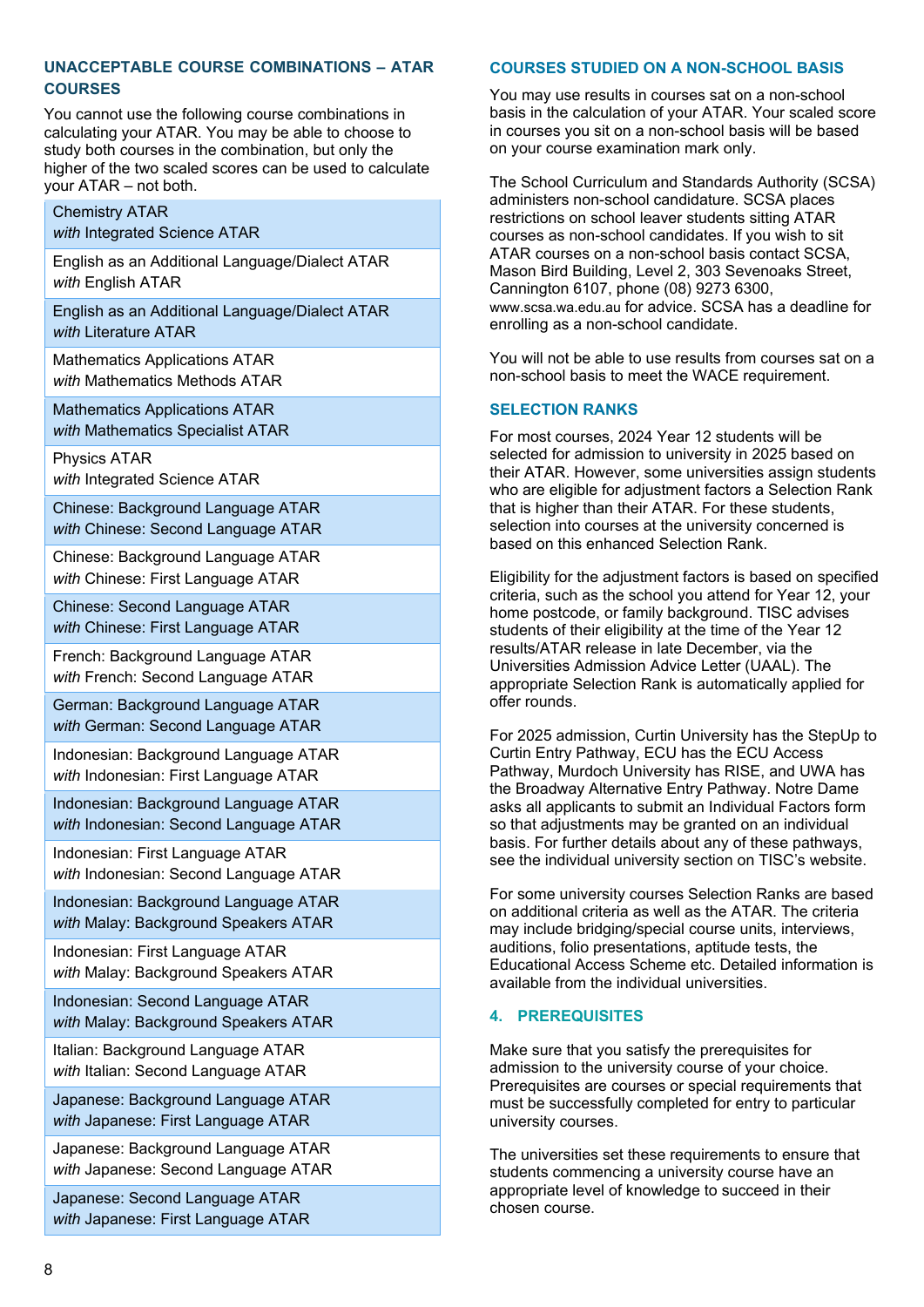Generally, a scaled score of 50 or more in an ATAR course is required for prerequisite purposes. See individual university course entries which follow for details.

Prerequisites may be satisfied by results from the current year or previous four years.

Murdoch University and The University of Notre Dame Australia do not require applicants to have undertaken specific prerequisite courses and instead provide introductory units to enable its students to become skilled in specific areas in which they may be lacking. However, they provide a list of recommended ATAR courses for some of their degree courses.

#### <span id="page-8-0"></span>**5. SELECTING YOUR COURSES**

Choosing your subjects for Year 11 and 12 now, when you're in Year 10, can seem like a huge commitment. The tables on the following pages will give you an ideas of what ATAR courses are either required or recommended for courses you may be interested in.

If you are not sure what direction you want to go after finishing school, try to choose courses that will give you a wide range of options, in your area of interest. Choosing courses that you are interested in gives you a higher chance of success and is likely to keep your stress levels manageable.

At the same time, it is best to choose courses that will challenge you academically, to maintain interest and ensure you are getting the most out of your secondary education.

Remember, although you need to complete four or more ATAR courses to achieve an ATAR, you can also study fewer than four ATAR subjects and benefit from the more rigorous curriculum in areas of interest. For example, if you have an aptitude for Drama or Dance, you may wish to study that subject at ATAR level whilst completing a Certificate IV or General subjects. That may then lead you to one of the portfolio or alternative entry pathways, or you may move on to employment or training and not to university – learning is never wasted.

#### **REQUIREMENTS TO ENROL IN ATAR COURSES**

TISC and SCSA do not enforce any academic or prerequisite requirements to enrol in an ATAR course – for example, you don't need a particular grade in a Year 10 subject to enrol in the ATAR course for Year 11 and Year 12.

Schools may advise of certain internal requirements such as achieving a B or C grade in a Year 10 subject to enrol in a certain Year 11 ATAR course. Remember that you do need to consider the requirements of the WACE, including achieving a certain number of C grades (see SCSA's website for more information). If you don't agree with your school's recommendation, it's best to discuss your situation and goals with the relevant person at your school.

TISC recommends that if you are already fairly sure that you want to attend university after graduating from high school, you strongly consider an ATAR pathway, as this will equip you with important skills and knowledge that will help you succeed at university. ATAR courses can also give you entry into TAFE or other further training or study, if you decide you don't want to go to university directly after finishing Year 12.

## CASE STUDIES – SUBJECT SELECTION

**Aliyah** is in Year 10; she enjoys maths and is interested in how things work. She thinks she may want to be an engineer, or work in a related field. She isn't sure which university she might want to go to. Aliyah checks the prerequisite lists and sees that all the universities require or recommend Maths Methods for Engineering courses and most also require either Physics or Chemistry.

Aliyah decides that to make sure she meets the prerequisite requirements at several universities, she will choose Maths Methods, Maths Specialist, Physics and Chemistry at ATAR level for Year 11. She isn't sure about Specialist, as she's heard it's really hard, but her parents suggested she try her best and see how Year 11 goes. To meet English competence requirements, she also chooses English ATAR, even though English is not her best subject. Finally, she chooses Materials Design and Technology General because it is an area of interest, and she wants one subject that is a little less demanding.

**Ben** is also in Year 10. He loves music and performing on stage, and wants to pursue a career in the arts. Apart from Music, his preferred subjects are English and HASS. He isn't sure if he will want to study at university or perhaps complete a VET diploma at a specialist performing arts education provider. Ben's school doesn't offer Music ATAR so he chooses a Certificate II in Music. He decides that to keep his options open, he will choose four Year 11 ATAR subjects, and see how he feels after completing Year 11.

<span id="page-8-1"></span>He chooses English ATAR, Maths Applications ATAR, Modern History ATAR and Media Production and Analysis ATAR, knowing that he'll find those subjects interesting. Finally, Ben chooses Design General, thinking it would be useful to have some design knowledge for set design or creating his own marketing material when he's performing.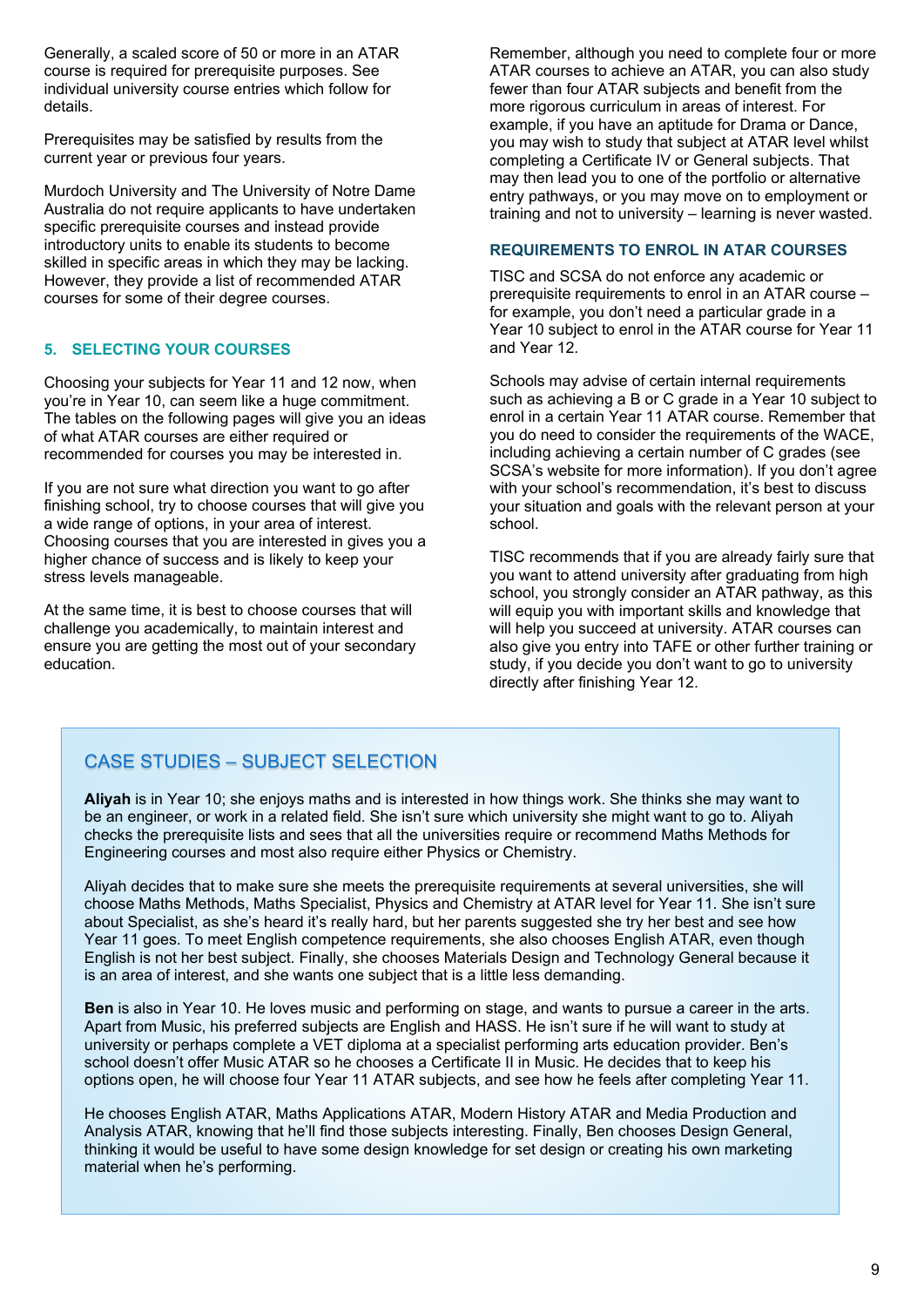## <span id="page-9-0"></span>**COURSE PREREQUISITES**

## **CURTIN UNIVERSITY**

The following list outlines the prerequisite and recommended ATAR courses for entry to Curtin courses in 2025. Additional non-Year 12 requirements are also outlined. To satisfy the prerequisite requirements, a scaled score of 50 or more in the ATAR course(s) specified is required, unless otherwise specified. Note that where 'at least Mathematics Applications ATAR' is specified as a prerequisite, Mathematics Methods ATAR also satisfies the requirement.

<sup>1</sup> Biology ATAR, Chemistry ATAR, Earth and Environmental Science ATAR, Human Biology ATAR, Integrated Science ATAR, Physics ATAR or Psychology ATAR satisfies this requirement.

<sup>2</sup> Accreditation by the Actuaries Institute requires applicants to have a minimum ATAR/Selection Rank of 92.00.

 $^3$  Animal Production Systems ATAR, Applied Information Technology ATAR, Aviation ATAR, Biology ATAR, Chemistry ATAR, Computer Science ATAR, Earth and Environmental Science ATAR, Engineering Studies ATAR, Human Biology ATAR, Integrated Science ATAR, Marine and Maritime Studies ATAR, Physics ATAR, Plant Production Systems ATAR or Psychology ATAR satisfies this requirement.

<sup>4</sup> Animal Production Systems ATAR, Biology ATAR, Chemistry ATAR, Earth and Environmental Science ATAR, Human Biology ATAR, Integrated Science ATAR, Marine and Maritime Studies ATAR, Physics ATAR, Plant Production Systems ATAR or Psychology ATAR satisfies this requirement.

| <b>COURSE</b>                                            | <b>PREREQUISITES</b>                                                                     | <b>DESIRABLE</b>                                                          |
|----------------------------------------------------------|------------------------------------------------------------------------------------------|---------------------------------------------------------------------------|
| <b>Actuarial Science</b>                                 | Mathematics Methods ATAR and ATAR/<br>Selection Rank of 92.00 or equivalent <sup>2</sup> | <b>Mathematics Specialist ATAR</b>                                        |
| <b>Advanced Biomedical Science</b><br>(Honours)          | <b>Chemistry ATAR and Mathematics Methods</b><br><b>ATAR</b>                             |                                                                           |
| <b>Bachelor of Advanced Science (Honours)</b>            |                                                                                          |                                                                           |
| <b>Agricultural Science</b>                              | <b>Mathematics Methods ATAR</b>                                                          | Biology ATAR, Chemistry ATAR                                              |
| Chemistry                                                | Mathematics Methods ATAR and<br><b>Chemistry ATAR</b>                                    | Mathematics Specialist ATAR,<br><b>Physics ATAR</b>                       |
| <b>Coastal and Marine Science</b>                        | <b>Mathematics Methods ATAR</b>                                                          | One of Biology ATAR, Chemistry ATAR,<br>Marine and Maritime Studies ATAR  |
| Computing                                                | <b>Mathematics Methods ATAR</b>                                                          |                                                                           |
| Data Science                                             | Mathematics Methods ATAR                                                                 | <b>Mathematics Specialist ATAR</b>                                        |
| <b>Earth Sciences</b>                                    | <b>Mathematics Methods ATAR</b>                                                          | <b>Chemistry ATAR</b>                                                     |
| <b>Environmental Science</b>                             | Mathematics Methods ATAR and<br><b>Chemistry ATAR</b>                                    | <b>Biology ATAR</b>                                                       |
| <b>Financial Mathematics</b>                             | <b>Mathematics Specialist ATAR</b>                                                       |                                                                           |
| Industrial and Applied Mathematics                       | Mathematics Specialist ATAR                                                              |                                                                           |
| <b>Molecular Genetics</b>                                | Mathematics Methods ATAR and<br><b>Chemistry ATAR</b>                                    | Mathematics Specialist ATAR, Biology ATAR                                 |
| Physics                                                  | Mathematics Methods ATAR, Mathematics<br>Specialist ATAR and Physics ATAR                | <b>Chemistry ATAR</b>                                                     |
| Agribusiness (Portfolio entry) (Associate<br>Degree)     | No prior study in a particular course is required                                        | <b>Mathematics Applications ATAR</b>                                      |
| Agribusiness                                             | <b>Mathematics Applications ATAR</b>                                                     | One science ATAR course <sup>3</sup>                                      |
| Agribusiness (Portfolio entry)                           | <b>Mathematics Applications ATAR</b>                                                     | One science ATAR course <sup>3</sup>                                      |
| Applied Geology/Environmental Biology<br>(double degree) | Mathematics Applications ATAR and one<br>science ATAR course <sup>3</sup>                |                                                                           |
| Applied Geology/Finance (double<br>degree)               | At least Mathematics Applications ATAR                                                   |                                                                           |
| <b>Architectural Science</b>                             | No prior study in a particular course is required                                        | Mathematics Applications ATAR, Visual Art<br><b>ATAR and Physics ATAR</b> |
| <b>Bachelor of Arts</b>                                  |                                                                                          |                                                                           |
| Anthropology and Sociology                               | No prior study in a particular course is required                                        |                                                                           |
| Chinese                                                  | No prior study in a particular course is required                                        |                                                                           |
| <b>Creative Writing</b>                                  | No prior study in a particular course is required                                        |                                                                           |
| Digital and Social Media                                 | No prior study in a particular course is required                                        |                                                                           |
| <b>English and Cultural Studies</b>                      | No prior study in a particular course is required                                        |                                                                           |
| Geography                                                | No prior study in a particular course is required                                        | Geography ATAR                                                            |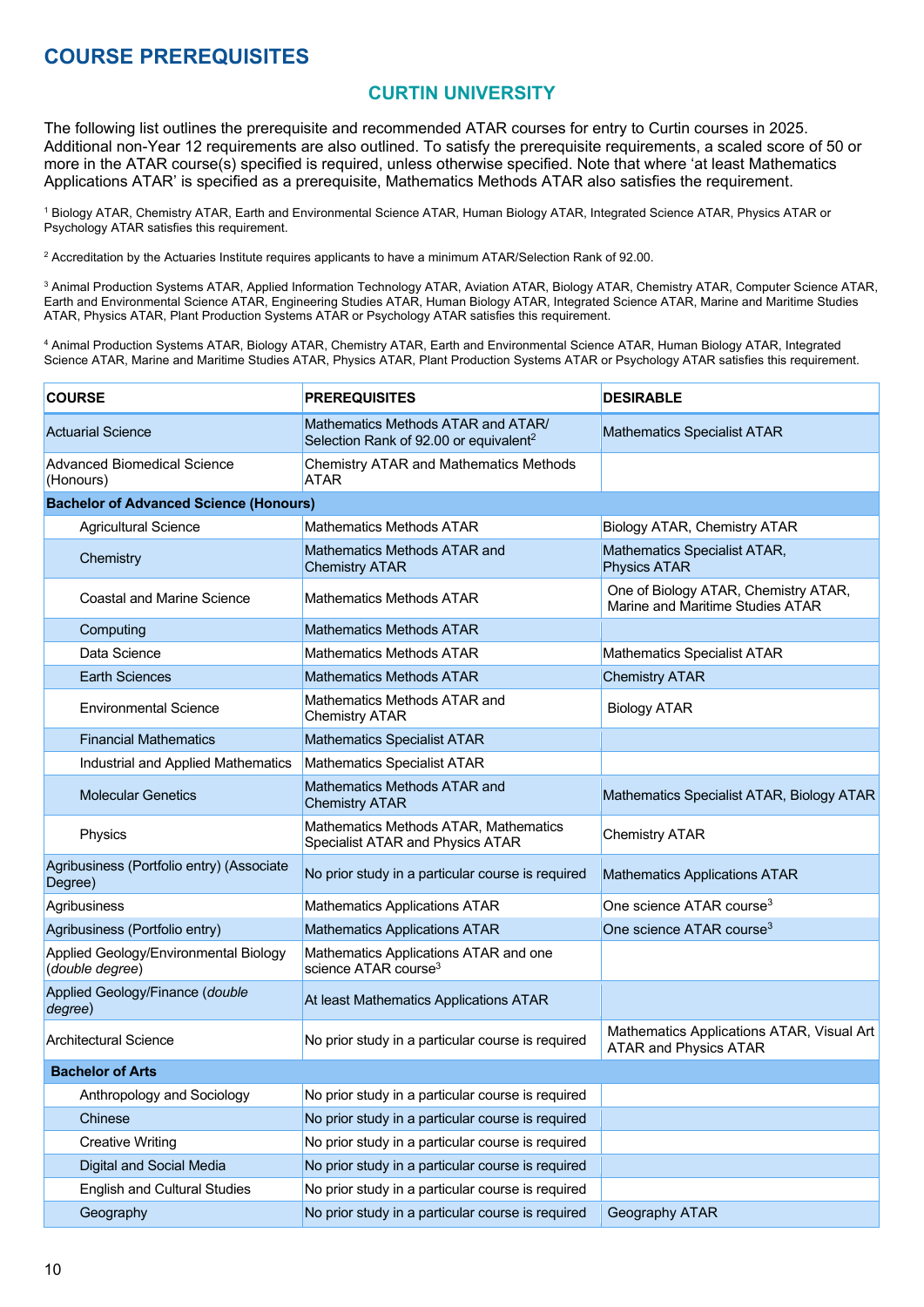| <b>COURSE</b>                                                                                                                                                                                                                                                                                                                                                                                                                                                                                                                                                                                                                                                                                                                          | <b>PREREQUISITES</b>                              | <b>DESIRABLE</b>                                                                                                                                                                                                                                                                       |
|----------------------------------------------------------------------------------------------------------------------------------------------------------------------------------------------------------------------------------------------------------------------------------------------------------------------------------------------------------------------------------------------------------------------------------------------------------------------------------------------------------------------------------------------------------------------------------------------------------------------------------------------------------------------------------------------------------------------------------------|---------------------------------------------------|----------------------------------------------------------------------------------------------------------------------------------------------------------------------------------------------------------------------------------------------------------------------------------------|
| History                                                                                                                                                                                                                                                                                                                                                                                                                                                                                                                                                                                                                                                                                                                                | No prior study in a particular course is required | Modern History ATAR or Ancient History<br><b>ATAR</b>                                                                                                                                                                                                                                  |
| <b>International Relations</b>                                                                                                                                                                                                                                                                                                                                                                                                                                                                                                                                                                                                                                                                                                         | No prior study in a particular course is required |                                                                                                                                                                                                                                                                                        |
| Japanese                                                                                                                                                                                                                                                                                                                                                                                                                                                                                                                                                                                                                                                                                                                               | No prior study in a particular course is required |                                                                                                                                                                                                                                                                                        |
| Journalism                                                                                                                                                                                                                                                                                                                                                                                                                                                                                                                                                                                                                                                                                                                             | No prior study in a particular course is required |                                                                                                                                                                                                                                                                                        |
| Professional Writing and Publishing                                                                                                                                                                                                                                                                                                                                                                                                                                                                                                                                                                                                                                                                                                    | No prior study in a particular course is required |                                                                                                                                                                                                                                                                                        |
| Security and Strategic Studies                                                                                                                                                                                                                                                                                                                                                                                                                                                                                                                                                                                                                                                                                                         | No prior study in a particular course is required |                                                                                                                                                                                                                                                                                        |
| Bachelor of Arts (Portfolio entry)<br>Anthropology and Sociology<br>$\bullet$<br>Chinese<br>$\bullet$<br><b>Creative Writing</b><br>٠<br>Digital and Social Media<br>Geography<br>History<br>٠<br><b>International Relations</b><br>Japanese<br>Journalism<br><b>English and Cultural Studies</b><br>Professional Writing and<br>$\bullet$<br>Publishing<br>Security and Strategic Studies                                                                                                                                                                                                                                                                                                                                             | No prior study in a particular course is required | Geography: Geography ATAR<br>History: Modern History ATAR or Ancient<br><b>History ATAR</b>                                                                                                                                                                                            |
| Arts/Commerce (double degree)                                                                                                                                                                                                                                                                                                                                                                                                                                                                                                                                                                                                                                                                                                          | No prior study in a particular course is required |                                                                                                                                                                                                                                                                                        |
| <b>Biomedical Sciences</b>                                                                                                                                                                                                                                                                                                                                                                                                                                                                                                                                                                                                                                                                                                             | <b>Mathematics Applications ATAR</b>              |                                                                                                                                                                                                                                                                                        |
| <b>Business Administration (BBA)</b>                                                                                                                                                                                                                                                                                                                                                                                                                                                                                                                                                                                                                                                                                                   | No prior study in a particular course is required |                                                                                                                                                                                                                                                                                        |
| <b>Business Administration (BBA) (Portfolio</b><br>entry)                                                                                                                                                                                                                                                                                                                                                                                                                                                                                                                                                                                                                                                                              | No prior study in a particular course is required |                                                                                                                                                                                                                                                                                        |
| <b>Bachelor of Commerce</b>                                                                                                                                                                                                                                                                                                                                                                                                                                                                                                                                                                                                                                                                                                            |                                                   |                                                                                                                                                                                                                                                                                        |
| Commerce<br>• Accounting#<br><b>Business Information Systems</b><br>Business Law <sup>#</sup><br>Economics<br>Finance#<br>Human Resource Management<br><b>International Business</b><br>• Logistics and Supply Chain<br>Management<br>Management#<br>Marketing <sup>#</sup><br>Property<br>Taxation<br>• Tourism and Hospitality<br>The following majors can only be<br>chosen as a part of select double major<br>combinations:<br>Audit Analytics <sup>#</sup><br>$\bullet$<br><b>Financial Planning</b><br>$\bullet$<br>Depending on which business area you<br>choose, you can select a single or<br>double major.<br>#These majors are also available to<br>students enrolling at the Kalgoorlie<br>campus via fully online mode. | No prior study in a particular course is required | Accounting: Mathematics Applications<br>Audit Analysis: Mathematics Applications<br><b>Finance: Mathematics Applications</b><br><b>Financial Planning: Mathematics</b><br>Applications<br>Property: Mathematics Applications<br><b>Property Valuation: Mathematics</b><br>Applications |
| Commerce (Portfolio entry)<br>Majors offered are the same as<br>standard entry Commerce above.                                                                                                                                                                                                                                                                                                                                                                                                                                                                                                                                                                                                                                         | No prior study in a particular course is required |                                                                                                                                                                                                                                                                                        |
| Commerce – Online<br>Accounting<br>$\bullet$<br><b>Business Law</b><br>Finance<br>Management<br>Marketing<br>Taxation                                                                                                                                                                                                                                                                                                                                                                                                                                                                                                                                                                                                                  | No prior study in a particular course is required | <b>Finance: Mathematics Applications</b>                                                                                                                                                                                                                                               |
| Communications                                                                                                                                                                                                                                                                                                                                                                                                                                                                                                                                                                                                                                                                                                                         | No prior study in a particular course is required |                                                                                                                                                                                                                                                                                        |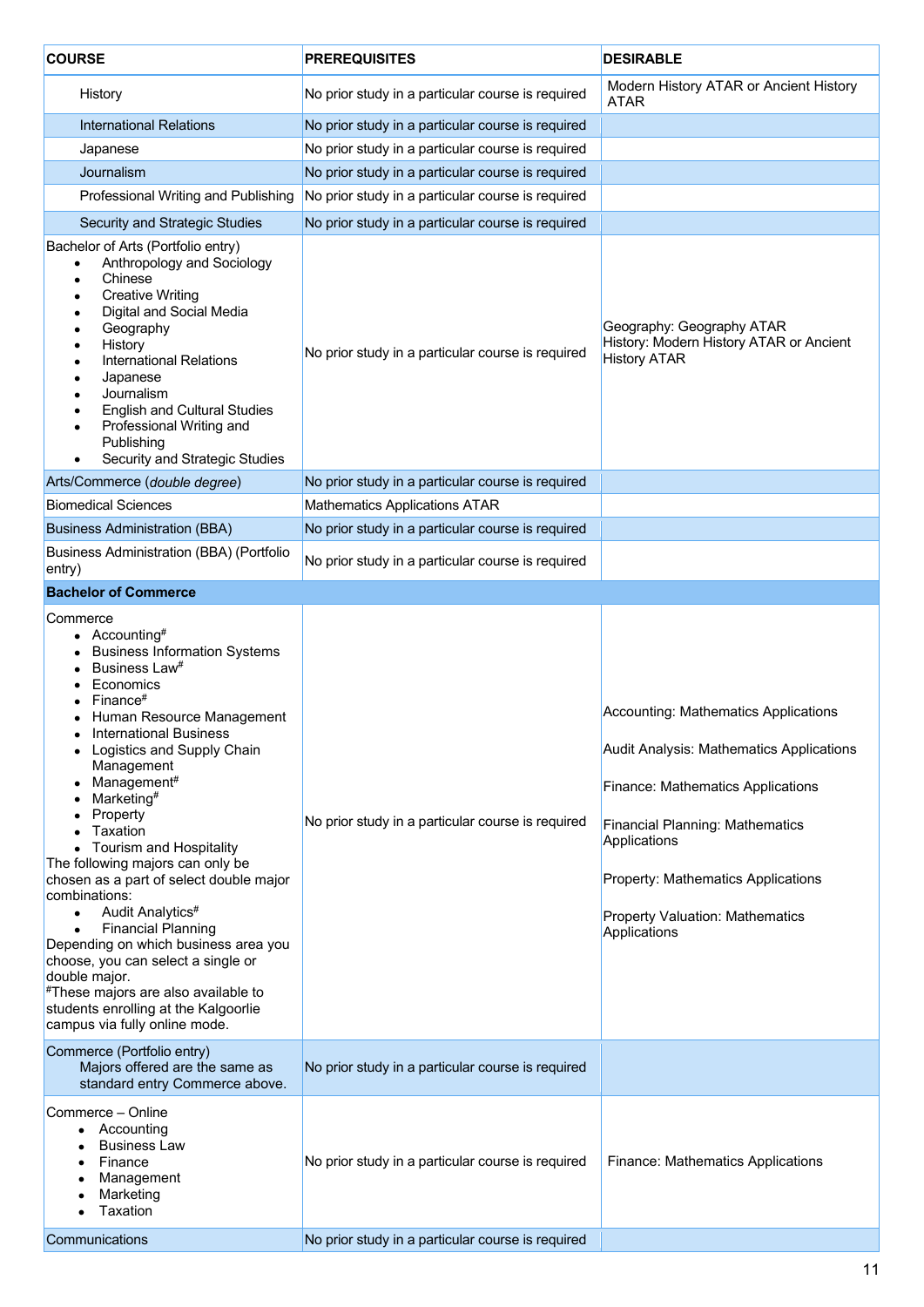| <b>COURSE</b>                                                              |                                                                                   | <b>PREREQUISITES</b>                               | <b>DESIRABLE</b>                                                         |
|----------------------------------------------------------------------------|-----------------------------------------------------------------------------------|----------------------------------------------------|--------------------------------------------------------------------------|
| <b>Computer Systems and Networking</b>                                     |                                                                                   | <b>Mathematics Applications ATAR</b>               | Mathematics Methods ATAR or Mathematics<br><b>Specialist ATAR</b>        |
| Computer Systems and Networking/<br>Information Technology (double degree) |                                                                                   | <b>Mathematics Applications ATAR</b>               | <b>Mathematics Methods ATAR or Mathematics</b><br><b>Specialist ATAR</b> |
|                                                                            | <b>Bachelor of Computing</b>                                                      |                                                    |                                                                          |
|                                                                            | <b>Cyber Security</b>                                                             | <b>Mathematics Methods ATAR</b>                    |                                                                          |
|                                                                            | <b>Computer Science</b>                                                           | <b>Mathematics Methods ATAR</b>                    |                                                                          |
|                                                                            | <b>Software Engineering</b>                                                       | <b>Mathematics Applications ATAR</b>               | <b>Mathematics Methods ATAR</b>                                          |
|                                                                            | <b>Construction Management</b>                                                    | <b>Mathematics Applications ATAR</b>               | Mathematics Methods ATAR or<br><b>Mathematics Specialist ATAR</b>        |
|                                                                            | <b>Bachelor of Creative Arts</b>                                                  |                                                    |                                                                          |
|                                                                            | Fine Art                                                                          | No prior study in a particular course is required  |                                                                          |
|                                                                            | Fine Art (Portfolio entry)                                                        | No prior study in a particular course is required  |                                                                          |
|                                                                            | <b>Screen Arts</b>                                                                | No prior study in a particular course is required  |                                                                          |
|                                                                            | Screen Arts (Portfolio entry)                                                     | No prior study in a particular course is required  |                                                                          |
|                                                                            | <b>Theatre Arts</b>                                                               | No prior study in a particular course is required  | Drama ATAR                                                               |
|                                                                            | Theatre Arts (Portfolio entry)                                                    | No prior study in a particular course is required  | Drama ATAR                                                               |
|                                                                            | <b>Bachelor of Design</b>                                                         |                                                    |                                                                          |
|                                                                            | <b>Advertising and Design</b>                                                     | No prior study in a particular course is required  | Design ATAR                                                              |
|                                                                            | Advertising and Design (Portfolio                                                 |                                                    |                                                                          |
|                                                                            | Entry)                                                                            | No prior study in a particular course is required  | Design ATAR                                                              |
|                                                                            | Animation and Game Design                                                         | No prior study in a particular course is required  | Design ATAR                                                              |
|                                                                            | Animation and Game Design<br>(Portfolio Entry)                                    | No prior study in a particular course is required  | Design ATAR                                                              |
|                                                                            | Design Innovation and Fabrication                                                 | No prior study in a particular course is required  | Design ATAR                                                              |
|                                                                            | Design Innovation and Fabrication<br>(Portfolio Entry)                            | No prior study in a particular course is required  | Design ATAR                                                              |
|                                                                            | Digital Experience and Interaction<br>Design                                      | No prior study in a particular course is required  | Design ATAR                                                              |
|                                                                            | Digital Experience and Interaction<br>Design (Portfolio Entry)                    | No prior study in a particular course is required  | Design ATAR                                                              |
|                                                                            | <b>Fashion Design</b>                                                             | No prior study in a particular course is required  | Design ATAR                                                              |
|                                                                            | Fashion Design (Portfolio entry)                                                  | No prior study in a particular course is required  | Design ATAR                                                              |
|                                                                            | <b>Graphic Design</b>                                                             | No prior study in a particular course is required  | Design ATAR                                                              |
|                                                                            | Graphic Design (Portfolio entry)                                                  | No prior study in a particular course is required  | Design ATAR                                                              |
|                                                                            | Photography                                                                       | No prior study in a particular course is required  | Design ATAR                                                              |
|                                                                            | Photography (Portfolio entry)                                                     | No prior study in a particular course is required  | Design ATAR                                                              |
|                                                                            | <b>Bachelor of Education</b>                                                      |                                                    |                                                                          |
|                                                                            | Early Childhood Education                                                         | No prior study in a particular course is required  | <b>Mathematics Applications ATAR</b>                                     |
|                                                                            | <b>Primary Education</b>                                                          | No prior study in a particular course is required  | <b>Mathematics Applications ATAR</b>                                     |
|                                                                            | Primary Education (Portfolio entry)                                               | No prior study in a particular course is required  | <b>Mathematics Applications ATAR</b>                                     |
|                                                                            | Secondary Education - The Arts<br><b>Education in Drama</b>                       | No prior study in a particular subject is required | <b>Mathematics Applications ATAR</b>                                     |
|                                                                            | Secondary Education - The Arts<br>Education in Media and Production<br>Analysis   | No prior study in a particular subject is required | <b>Mathematics Applications ATAR</b>                                     |
|                                                                            | Secondary Education - The Arts<br><b>Education in Visual Arts</b>                 | No prior study in a particular subject is required | <b>Mathematics Applications ATAR</b>                                     |
|                                                                            | Secondary Education - English<br>Education                                        | No prior study in a particular subject is required | <b>Mathematics Applications ATAR</b>                                     |
|                                                                            | Secondary Education - Humanities<br>and Social Sciences Education in<br>Economics | No prior study in a particular subject is required | <b>Mathematics Applications ATAR</b>                                     |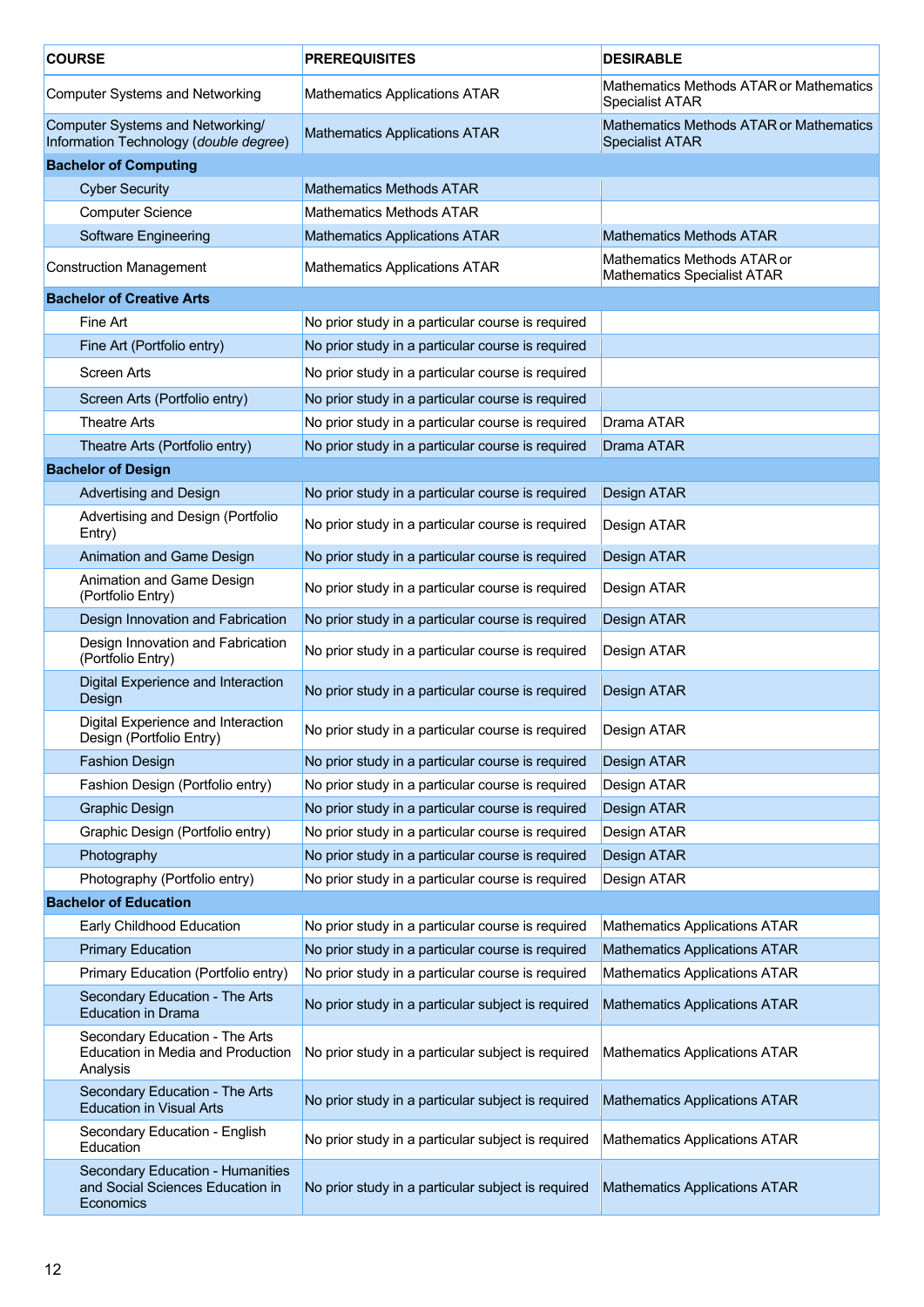| <b>COURSE</b> |                                                                                                                                                                                                                                                                  | <b>PREREQUISITES</b>                                                                                                                             | <b>DESIRABLE</b>                                                                                         |
|---------------|------------------------------------------------------------------------------------------------------------------------------------------------------------------------------------------------------------------------------------------------------------------|--------------------------------------------------------------------------------------------------------------------------------------------------|----------------------------------------------------------------------------------------------------------|
|               | Secondary Education - Humanities<br>and Social Sciences Education in<br>Geography                                                                                                                                                                                | No prior study in a particular subject is required                                                                                               | <b>Mathematics Applications ATAR</b>                                                                     |
|               | Secondary Education - Humanities<br>and Social Sciences Education in<br>History                                                                                                                                                                                  | No prior study in a particular subject is required                                                                                               | <b>Mathematics Applications ATAR</b>                                                                     |
|               | Secondary Education - Humanities<br>& Social Sciences Education in<br>Politics & Law                                                                                                                                                                             | No prior study in a particular subject is required                                                                                               | <b>Mathematics Applications ATAR</b>                                                                     |
|               | Secondary Education -<br><b>Mathematics Education</b>                                                                                                                                                                                                            | <b>Mathematics Methods ATAR</b>                                                                                                                  | <b>Mathematics Specialist ATAR</b>                                                                       |
|               | Secondary Education - Science<br><b>Education in Biology</b>                                                                                                                                                                                                     | <b>Mathematics Applications ATAR</b>                                                                                                             | One Science ATAR course <sup>4</sup>                                                                     |
|               | Secondary Education - Science<br><b>Education in Chemistry</b>                                                                                                                                                                                                   | Mathematics Methods ATAR and Chemistry<br><b>ATAR</b>                                                                                            | Physics ATAR and Mathematics Methods<br><b>ATAR</b>                                                      |
|               | Secondary Education - Science<br>Education in Health and Physical<br>Education                                                                                                                                                                                   | No prior study in a particular subject is required                                                                                               | <b>Mathematics Applications ATAR</b>                                                                     |
|               | Secondary Education - Science<br><b>Education in Human Biology</b>                                                                                                                                                                                               | No prior study in a particular course is required                                                                                                | <b>Chemistry ATAR, Mathematics</b><br>Applications ATAR and Human Biology<br><b>ATAR or Biology ATAR</b> |
|               | Secondary Education - Science<br><b>Education in Physics</b>                                                                                                                                                                                                     | Mathematics Methods ATAR and Physics ATAR                                                                                                        | Mathematics Specialist ATAR and<br><b>Chemistry ATAR</b>                                                 |
|               | Secondary Education - Science<br><b>Education in Psychology</b>                                                                                                                                                                                                  | No prior study in a particular course is required                                                                                                | Mathematics Applications ATAR and one<br>Science ATAR course <sup>4</sup>                                |
|               | <b>Educational Studies</b>                                                                                                                                                                                                                                       | No prior study in a particular course is required                                                                                                | At least Mathematics Applications ATAR                                                                   |
|               | Engineering (Honours)<br>Chemical<br><b>Civil and Construction</b><br>$\bullet$<br><b>Electrical and Electronic</b><br>$\bullet$<br>Industrial and Systems<br>$\bullet$<br>Engineering<br>Mechanical<br>Mechatronic<br>Metallurgical<br>Mining<br>Petroleum<br>ö | Mathematics Methods ATAR and at least one<br>of the following courses: Physics ATAR,<br><b>Chemistry ATAR or Engineering Studies ATAR</b>        | <b>Mathematics Specialist ATAR</b>                                                                       |
|               | Engineering/Commerce (double degree)<br>Chemical<br><b>Civil and Construction</b><br>Mechanical<br>Metallurgical<br>Mining<br>۰                                                                                                                                  | Mathematics Methods ATAR and at least one<br>of the following courses: Physics ATAR,<br>Chemistry ATAR or Engineering Studies ATAR               | <b>Mathematics Specialist ATAR</b>                                                                       |
|               | Bachelor of Engineering/Bachelor of Science (double degree)                                                                                                                                                                                                      |                                                                                                                                                  |                                                                                                          |
|               | <b>Chemical Engineering/Chemistry</b><br>(double degree)                                                                                                                                                                                                         | Mathematics Methods ATAR and Chemistry<br>ATAR, and at least one of the following<br>courses: Physics ATAR or Engineering Studies<br><b>ATAR</b> | <b>Mathematics Specialist ATAR</b>                                                                       |
|               | <b>Chemical Engineering/Extractive</b><br>Metallurgy (double degree)                                                                                                                                                                                             | Mathematics Methods ATAR and at least one<br>of the following courses: Physics ATAR,<br><b>Chemistry ATAR or Engineering Studies ATAR</b>        | <b>Mathematics Specialist ATAR</b>                                                                       |
|               | <b>Electrical and Electronic</b><br><b>Engineering/Computer Science</b><br>(double degree)                                                                                                                                                                       | Mathematics Methods ATAR and at least one<br>of the following courses: Physics ATAR,<br>Chemistry ATAR or Engineering Studies ATAR               | <b>Mathematics Specialist ATAR</b>                                                                       |
|               | <b>Electrical and Electronic</b><br>Engineering/Data Science (double<br>degree)                                                                                                                                                                                  | Mathematics Methods ATAR and at least one<br>of the following courses: Physics ATAR,<br>Chemistry ATAR or Engineering Studies ATAR               | <b>Mathematics Specialist ATAR</b>                                                                       |
|               | <b>Electrical and Electronic</b><br>Engineering/Physics (double<br>degree)                                                                                                                                                                                       | Mathematics Methods ATAR and Physics<br><b>ATAR and Chemistry ATAR</b>                                                                           | Mathematics Specialist ATAR and<br><b>Engineering Studies ATAR</b>                                       |
|               | Mechatronic Engineering/Computer<br>Science (double degree)                                                                                                                                                                                                      | Mathematics Methods ATAR and at least one<br>of the following courses: Physics ATAR,<br>Chemistry ATAR or Engineering Studies ATAR               | <b>Mathematics Specialist ATAR</b>                                                                       |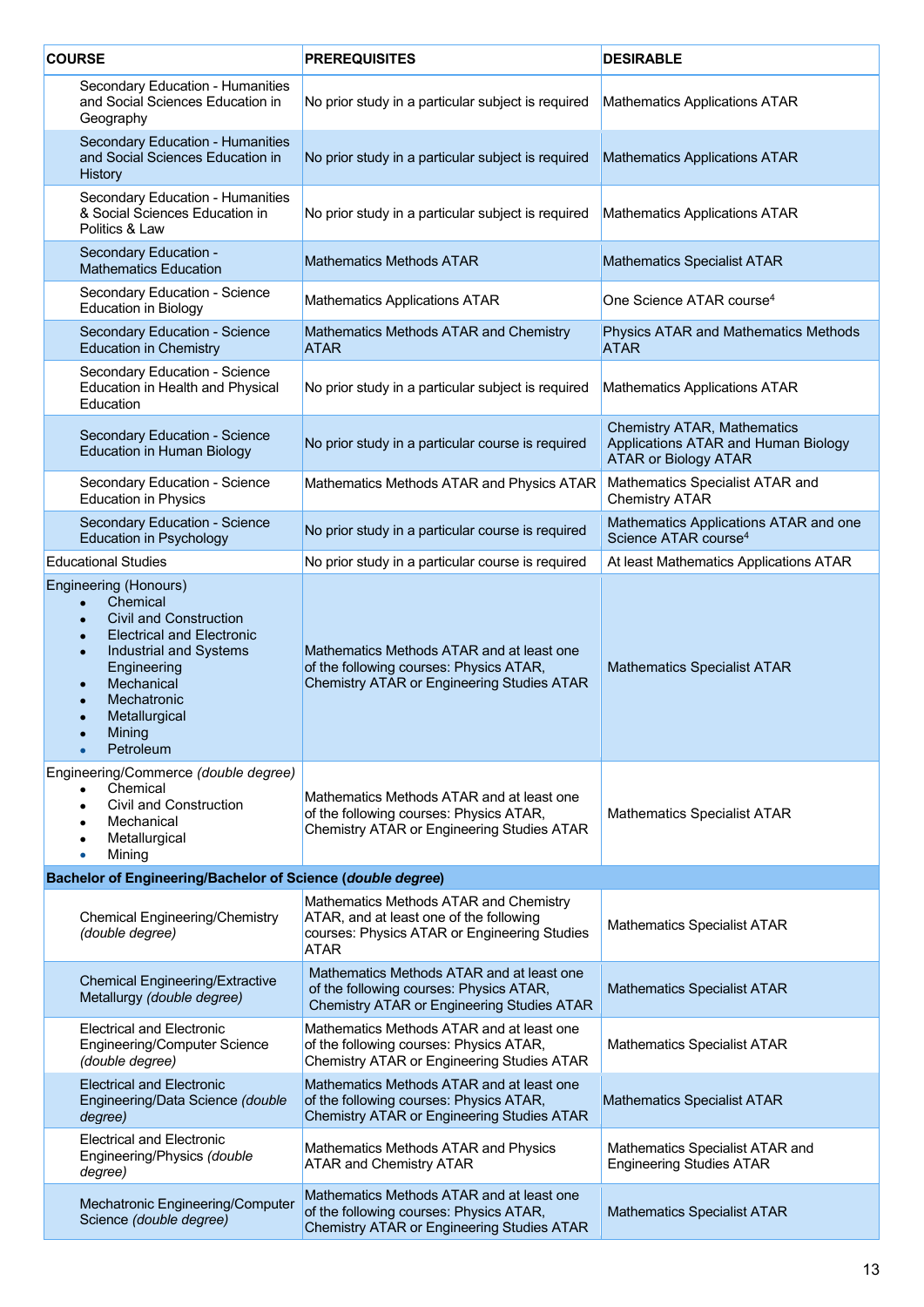| <b>COURSE</b>                                                   | <b>PREREQUISITES</b>                                                                                                                                                                                                                                                                                                                                                                                                     | <b>DESIRABLE</b>                                                                                                                   |
|-----------------------------------------------------------------|--------------------------------------------------------------------------------------------------------------------------------------------------------------------------------------------------------------------------------------------------------------------------------------------------------------------------------------------------------------------------------------------------------------------------|------------------------------------------------------------------------------------------------------------------------------------|
| Civil and Construction<br>Engineering/Mining (double<br>degree) | Mathematics Methods ATAR and at least one<br>of the following courses: Physics ATAR,<br>Chemistry ATAR or Engineering Studies ATAR                                                                                                                                                                                                                                                                                       | <b>Mathematics Specialist ATAR</b>                                                                                                 |
| <b>Exercise and Sport Science</b>                               | No prior study in a particular course is required                                                                                                                                                                                                                                                                                                                                                                        | Physical Education Studies ATAR,<br>Mathematics Applications ATAR and Human<br><b>Biology ATAR</b>                                 |
| <b>Health Promotion</b>                                         | No prior study in a particular course is required                                                                                                                                                                                                                                                                                                                                                                        | One Science ATAR course <sup>1</sup>                                                                                               |
| Health Promotion/Health and Safety<br>(double degree)           | No prior study in a particular course is required                                                                                                                                                                                                                                                                                                                                                                        | One Science ATAR course <sup>1</sup>                                                                                               |
| <b>Health Sciences</b>                                          | No prior study in a particular course is required                                                                                                                                                                                                                                                                                                                                                                        | One Science ATAR course <sup>1</sup>                                                                                               |
| Health Sciences (Portfolio Entry)                               | No prior study in a particular course is required                                                                                                                                                                                                                                                                                                                                                                        | One Science ATAR course <sup>1</sup>                                                                                               |
| Health, Safety and Environment                                  | No prior study in a particular course is required                                                                                                                                                                                                                                                                                                                                                                        | One Science ATAR course <sup>1</sup>                                                                                               |
| Information Technology                                          | <b>Mathematics Applications ATAR</b>                                                                                                                                                                                                                                                                                                                                                                                     | <b>Mathematics Methods ATAR</b>                                                                                                    |
| Information Technology (Portfolio Entry)                        | Mathematics Applications ATAR                                                                                                                                                                                                                                                                                                                                                                                            | <b>Mathematics Methods ATAR</b>                                                                                                    |
| <b>Interior Architecture</b>                                    | No prior study in a particular course is required                                                                                                                                                                                                                                                                                                                                                                        |                                                                                                                                    |
| Interior Architecture (Portfolio Entry)                         | No prior study in a particular course is required                                                                                                                                                                                                                                                                                                                                                                        |                                                                                                                                    |
| <b>Laboratory Medicine</b>                                      | No prior study in a particular course is required                                                                                                                                                                                                                                                                                                                                                                        | Mathematics Applications ATAR, Chemistry<br>ATAR, and Human Biology ATAR or Biology<br><b>ATAR</b>                                 |
| Law                                                             | No prior study in a particular course is required                                                                                                                                                                                                                                                                                                                                                                        |                                                                                                                                    |
| Law/Arts (double degree)                                        | No prior study in a particular course is required                                                                                                                                                                                                                                                                                                                                                                        |                                                                                                                                    |
| Law/Commerce (double degree)                                    | No prior study in a particular course is required                                                                                                                                                                                                                                                                                                                                                                        | <b>Mathematics Applications ATAR</b>                                                                                               |
| Law/Psychology (LLB/BSc) (double<br>degree)                     | No prior study in a particular course is required                                                                                                                                                                                                                                                                                                                                                                        | <b>Mathematics Methods ATAR</b>                                                                                                    |
| <b>Bachelor of Science (Medical Radiation Science)</b>          |                                                                                                                                                                                                                                                                                                                                                                                                                          |                                                                                                                                    |
| <b>Medical Imaging</b>                                          | Physics ATAR and Mathematics Methods<br><b>ATAR</b>                                                                                                                                                                                                                                                                                                                                                                      | <b>Mathematics Specialist ATAR</b>                                                                                                 |
| <b>Radiation Therapy</b>                                        | Physics ATAR and Mathematics Methods<br><b>ATAR</b>                                                                                                                                                                                                                                                                                                                                                                      | <b>Mathematics Specialist ATAR</b>                                                                                                 |
| Medicine/Surgery                                                | <b>Chemistry ATAR</b><br>To be eligible to participate in the selection<br>process all applicants are required to<br>undertake the University Clinical Aptitude Test<br>(UCAT). Applicants will be selected for<br>interview based on their UCAT score and<br>predicted ATAR.                                                                                                                                            | One of the following courses:<br>Mathematics Applications ATAR,<br>Mathematics Methods ATAR,<br><b>Mathematics Specialist ATAR</b> |
| Multidisciplinary Science                                       | No prior study in a particular course is required                                                                                                                                                                                                                                                                                                                                                                        | <b>Mathematics Applications ATAR</b>                                                                                               |
| Multidisciplinary Science (Portfolio Entry)                     | No prior study in a particular course is required                                                                                                                                                                                                                                                                                                                                                                        | <b>Mathematics Applications ATAR</b>                                                                                               |
| Nursing                                                         | No prior study in a particular course is required                                                                                                                                                                                                                                                                                                                                                                        | Human Biology ATAR and Integrated<br><b>Science ATAR</b>                                                                           |
| <b>Nutrition and Food Science</b>                               | One science course from the following list:<br>Biology ATAR, Chemistry ATAR, Human<br>Biology ATAR, Integrated Science ATAR or<br><b>Physics ATAR</b>                                                                                                                                                                                                                                                                    | <b>Chemistry ATAR, Mathematics Applications</b><br><b>ATAR</b>                                                                     |
| Nutrition/Health Promotion (double<br>degree)                   | One science course from the following list:<br>Biology ATAR, Chemistry ATAR, Human<br>Biology ATAR, Integrated Science ATAR or<br><b>Physics ATAR</b>                                                                                                                                                                                                                                                                    | <b>Chemistry ATAR, Mathematics Applications</b><br>ATAR                                                                            |
| Occupational Therapy (Honours)                                  | Physical Education Studies ATAR or one<br>Science ATAR course <sup>1</sup>                                                                                                                                                                                                                                                                                                                                               | Human Biology ATAR, Physics ATAR, at<br>least Mathematics Applications ATAR                                                        |
| Oral Health Therapy                                             | No prior study in a particular course is required                                                                                                                                                                                                                                                                                                                                                                        | Human Biology ATAR or Biology ATAR                                                                                                 |
| Paramedicine                                                    | In order to enrol in this course, students need<br>to have received a conditional letter of<br>employment from St. John Western Australia<br>as a Student Ambulance Officer. No prior<br>study in a particular course is required.<br>Applicants are required to meet University<br>academic and English course entry<br>requirements. To be successful in the St John<br>Western Australia recruitment process you will | Integrated Science ATAR and Human<br><b>Biology ATAR</b>                                                                           |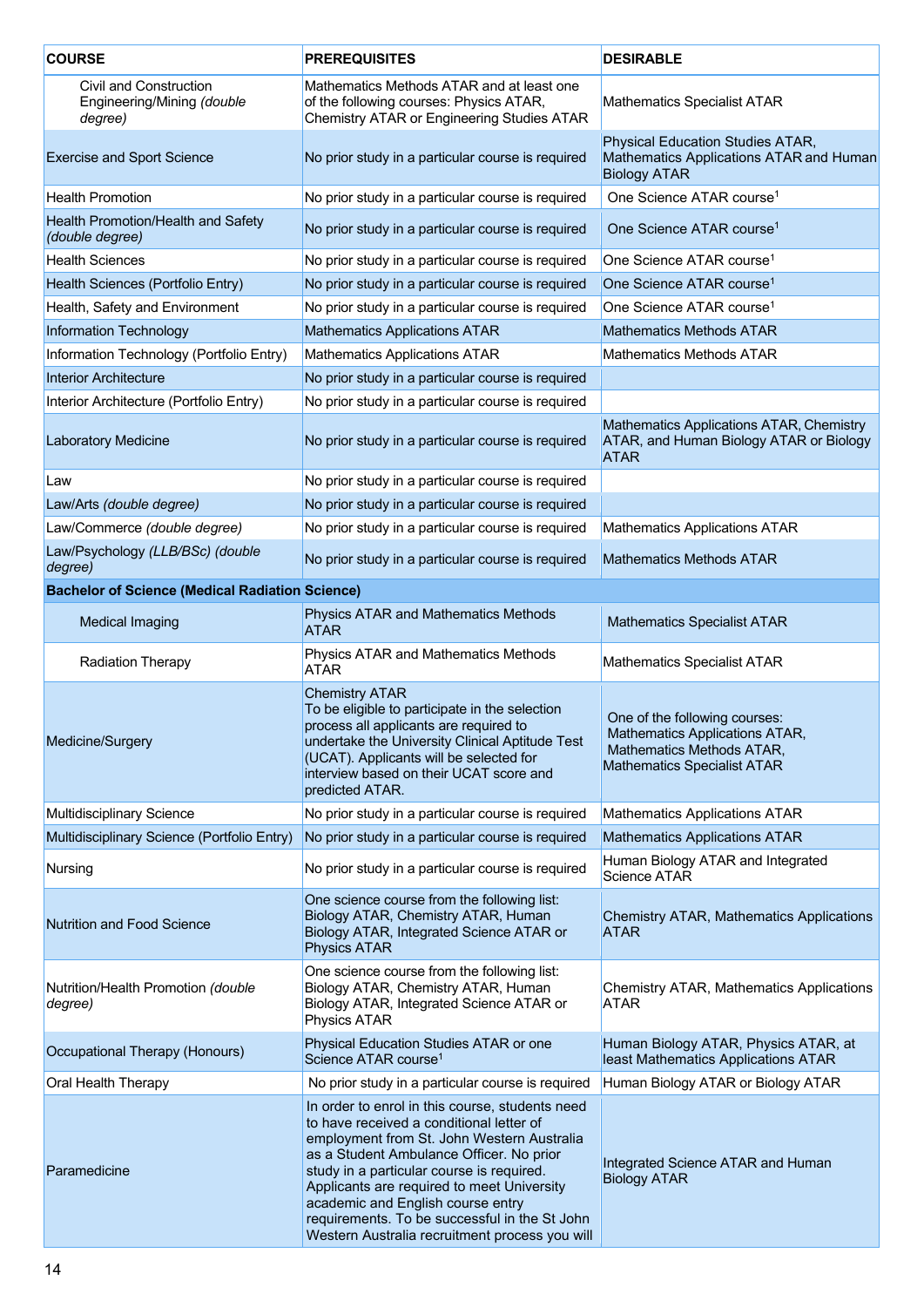| <b>COURSE</b>                                                                               | <b>PREREQUISITES</b>                                                                                                                                                                                                                                                                                                                                                                                                                                                                                                                                                                                                                                                                             | <b>DESIRABLE</b>                                                                                     |
|---------------------------------------------------------------------------------------------|--------------------------------------------------------------------------------------------------------------------------------------------------------------------------------------------------------------------------------------------------------------------------------------------------------------------------------------------------------------------------------------------------------------------------------------------------------------------------------------------------------------------------------------------------------------------------------------------------------------------------------------------------------------------------------------------------|------------------------------------------------------------------------------------------------------|
|                                                                                             | need to be a permanent resident or citizen of<br>Australia with permanent on-going working<br>rights, meet academic, personal and physical<br>requirements and have a full unrestricted 'C'<br>or 'CA' class driver's license (with a good<br>driving history with no more than six demerit<br>points at time of application or serious<br>convictions within the last four years).<br>Please note applications for this course are<br>not available through TISC. Applicants who<br>have received a conditional letter of pre-<br>employment from St. John Western Australia<br>(SJWA) as a Student Ambulance Officer will<br>be contacted by Curtin University Admissions<br>Office via email. |                                                                                                      |
| Pharmacy (Honours)                                                                          | <b>Chemistry ATAR and Mathematics Applications</b><br><b>ATAR</b>                                                                                                                                                                                                                                                                                                                                                                                                                                                                                                                                                                                                                                | Human Biology ATAR or Biology ATAR                                                                   |
| Physiotherapy                                                                               | One science course <sup>1</sup>                                                                                                                                                                                                                                                                                                                                                                                                                                                                                                                                                                                                                                                                  | Mathematics Applications ATAR, Physical<br>Education Studies ATAR, and Health<br><b>Studies ATAR</b> |
| Psychology (BPsych)                                                                         | No prior study in a particular course is required                                                                                                                                                                                                                                                                                                                                                                                                                                                                                                                                                                                                                                                | Mathematics Applications ATAR, one of the<br>Science courses <sup>1</sup>                            |
| Psychology and Human Resource<br>Management (BSc(Psych/HRM))                                | No prior study in a particular course is required                                                                                                                                                                                                                                                                                                                                                                                                                                                                                                                                                                                                                                                | <b>Mathematics Applications ATAR</b>                                                                 |
| Psychology and Human Resource<br>Management and Industrial Relations<br>(BSc(Psych/HRM/IR)) | No prior study in a particular course is required                                                                                                                                                                                                                                                                                                                                                                                                                                                                                                                                                                                                                                                | <b>Mathematics Applications ATAR</b>                                                                 |
| Psychology/Marketing<br>(BSc/BCom)(double degree)                                           | No prior study in a particular course is required                                                                                                                                                                                                                                                                                                                                                                                                                                                                                                                                                                                                                                                | <b>Mathematics Applications ATAR</b>                                                                 |
| <b>Bachelor of Science</b>                                                                  |                                                                                                                                                                                                                                                                                                                                                                                                                                                                                                                                                                                                                                                                                                  |                                                                                                      |
| <b>Agriculture Science</b>                                                                  | <b>Mathematics Applications ATAR</b>                                                                                                                                                                                                                                                                                                                                                                                                                                                                                                                                                                                                                                                             |                                                                                                      |
| <b>Applied Geology</b>                                                                      | <b>Mathematics Applications ATAR</b>                                                                                                                                                                                                                                                                                                                                                                                                                                                                                                                                                                                                                                                             |                                                                                                      |
| Applied Geology (Portfolio Entry)                                                           | <b>Mathematics Applications ATAR</b>                                                                                                                                                                                                                                                                                                                                                                                                                                                                                                                                                                                                                                                             |                                                                                                      |
| Biochemistry                                                                                | Mathematics Applications ATAR and Chemistry<br><b>ATAR</b>                                                                                                                                                                                                                                                                                                                                                                                                                                                                                                                                                                                                                                       | Mathematics Methods ATAR, Biology<br>ATAR and Human Biology ATAR                                     |
| Chemistry                                                                                   | Mathematics Applications ATAR and Chemistry<br><b>ATAR</b>                                                                                                                                                                                                                                                                                                                                                                                                                                                                                                                                                                                                                                       | Mathematics Methods ATAR, Mathematics<br>Specialist ATAR, Physics ATAR or Biology<br><b>ATAR</b>     |
| <b>Coastal and Marine Science</b>                                                           | <b>Mathematics Applications ATAR</b>                                                                                                                                                                                                                                                                                                                                                                                                                                                                                                                                                                                                                                                             | One Science ATAR course <sup>3</sup>                                                                 |
| Data Science                                                                                | <b>Mathematics Methods ATAR</b>                                                                                                                                                                                                                                                                                                                                                                                                                                                                                                                                                                                                                                                                  | <b>Mathematics Specialist ATAR</b>                                                                   |
| <b>Earth Science</b>                                                                        | Mathematics Applications ATAR                                                                                                                                                                                                                                                                                                                                                                                                                                                                                                                                                                                                                                                                    |                                                                                                      |
| <b>Environmental Science</b>                                                                | <b>Mathematics Applications ATAR</b>                                                                                                                                                                                                                                                                                                                                                                                                                                                                                                                                                                                                                                                             | Chemistry ATAR or Biology ATAR                                                                       |
| Environmental Science (Portfolio<br>Entry)                                                  | Mathematics Applications ATAR                                                                                                                                                                                                                                                                                                                                                                                                                                                                                                                                                                                                                                                                    | Chemistry ATAR or Biology ATAR                                                                       |
| <b>Extractive Metallurgy</b>                                                                | <b>Mathematics Applications ATAR</b>                                                                                                                                                                                                                                                                                                                                                                                                                                                                                                                                                                                                                                                             | <b>Chemistry ATAR or Physics ATAR</b>                                                                |
| Food Science                                                                                | <b>Mathematics Applications ATAR</b>                                                                                                                                                                                                                                                                                                                                                                                                                                                                                                                                                                                                                                                             | <b>Chemistry ATAR</b>                                                                                |
| Information and Communication<br>Technology                                                 | <b>Mathematics Applications ATAR</b>                                                                                                                                                                                                                                                                                                                                                                                                                                                                                                                                                                                                                                                             |                                                                                                      |
| <b>Mathematics</b>                                                                          | <b>Mathematics Methods ATAR</b>                                                                                                                                                                                                                                                                                                                                                                                                                                                                                                                                                                                                                                                                  | <b>Mathematics Specialist ATAR</b>                                                                   |
| Mining                                                                                      | Mathematics Applications ATAR and Chemistry<br><b>ATAR or Physics ATAR</b>                                                                                                                                                                                                                                                                                                                                                                                                                                                                                                                                                                                                                       |                                                                                                      |
| Physics                                                                                     | Mathematics Methods ATAR and Physics<br><b>ATAR</b>                                                                                                                                                                                                                                                                                                                                                                                                                                                                                                                                                                                                                                              | <b>Chemistry ATAR and Mathematics</b><br><b>Specialist ATAR</b>                                      |
| <b>Bachelor of Science/Bachelor of Arts (double degree)</b>                                 |                                                                                                                                                                                                                                                                                                                                                                                                                                                                                                                                                                                                                                                                                                  |                                                                                                      |
| Chemistry/Arts (double degree)                                                              | Mathematics Applications ATAR and Chemistry<br><b>ATAR</b>                                                                                                                                                                                                                                                                                                                                                                                                                                                                                                                                                                                                                                       | Mathematics Methods ATAR and Physics<br><b>ATAR</b>                                                  |
| <b>Coastal and Marine Science/Arts</b><br>(double degree)                                   | Mathematics Applications ATAR and one<br>Science ATAR course <sup>3</sup>                                                                                                                                                                                                                                                                                                                                                                                                                                                                                                                                                                                                                        |                                                                                                      |
| Data Science/Arts (double degree)                                                           | <b>Mathematics Methods ATAR</b>                                                                                                                                                                                                                                                                                                                                                                                                                                                                                                                                                                                                                                                                  |                                                                                                      |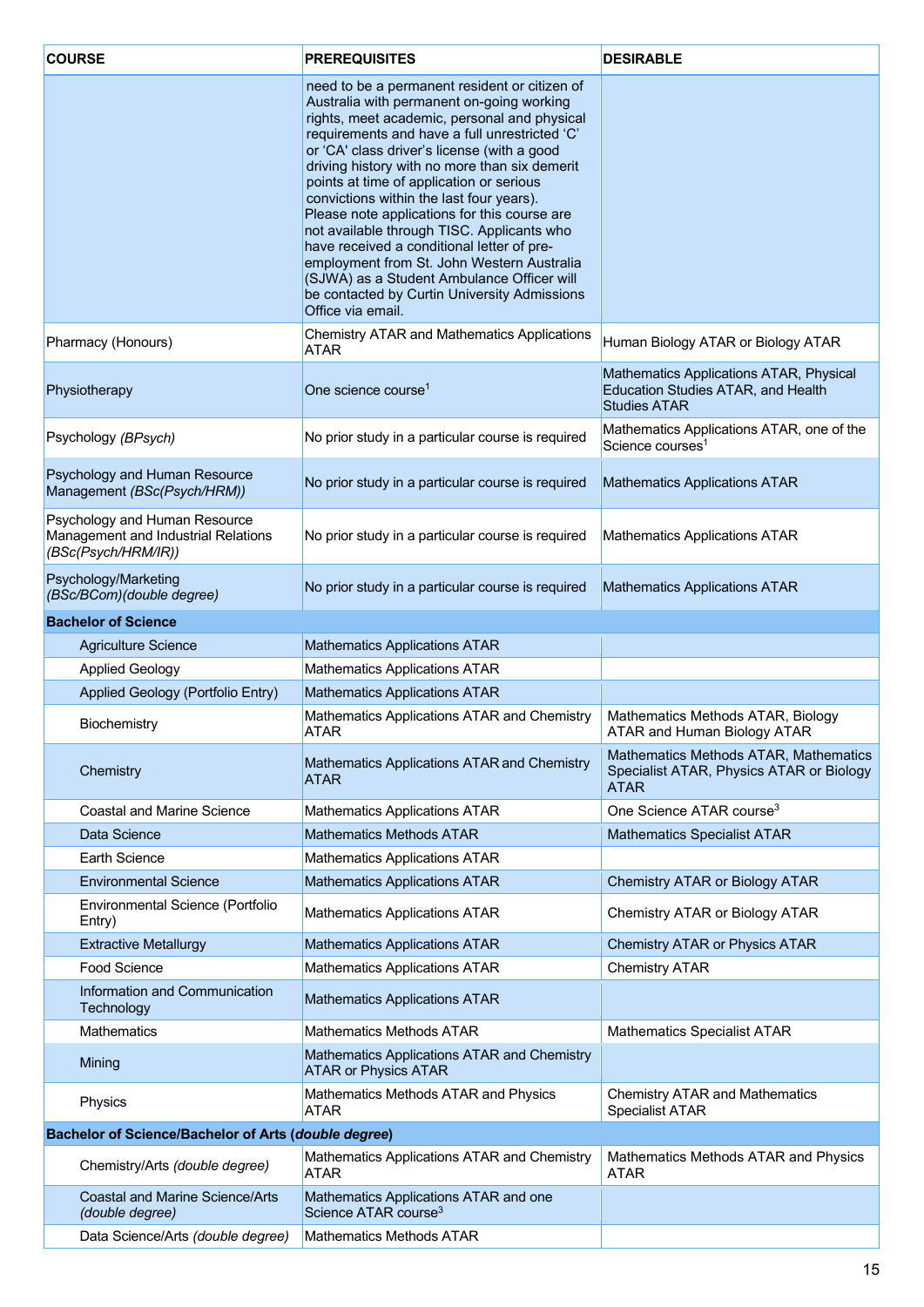| <b>COURSE</b>                    |                                                                  | <b>PREREQUISITES</b>                                                                                                                                                                                       | <b>DESIRABLE</b>                                         |
|----------------------------------|------------------------------------------------------------------|------------------------------------------------------------------------------------------------------------------------------------------------------------------------------------------------------------|----------------------------------------------------------|
|                                  | Environmental Biology/Arts (double<br>degree)                    | Mathematics Applications ATAR and one<br>Science ATAR course <sup>3</sup>                                                                                                                                  |                                                          |
|                                  | Mathematics/Arts (double degree)                                 | <b>Mathematics Methods ATAR</b>                                                                                                                                                                            | <b>Mathematics Specialist ATAR</b>                       |
|                                  | Physics/Arts (double degree)                                     | <b>Mathematics Methods ATAR and Physics</b><br><b>ATAR</b>                                                                                                                                                 | Mathematics Specialist ATAR and<br><b>Chemistry ATAR</b> |
|                                  | <b>Bachelor of Science/Bachelor of Commerce (double degree)</b>  |                                                                                                                                                                                                            |                                                          |
|                                  | Chemistry/Commerce (double<br>degree)                            | Mathematics Applications ATAR and Chemistry<br><b>ATAR</b>                                                                                                                                                 | Mathematics Methods ATAR and Physics<br><b>ATAR</b>      |
|                                  | <b>Coastal and Marine</b><br>Science/Commerce (double<br>degree) | Mathematics Applications ATAR and one<br>Science ATAR course <sup>3</sup>                                                                                                                                  |                                                          |
|                                  | Data Science/Commerce (double<br>degree)                         | <b>Mathematics Methods ATAR</b>                                                                                                                                                                            |                                                          |
|                                  | Environmental Biology/Commerce<br>(double degree)                | Mathematics Applications ATAR and one<br>Science ATAR course <sup>3</sup>                                                                                                                                  |                                                          |
|                                  | Mathematics/Commerce (double<br>degree)                          | <b>Mathematics Methods ATAR</b>                                                                                                                                                                            | <b>Mathematics Specialist ATAR</b>                       |
|                                  | Physics/Commerce (double<br>degree)                              | Mathematics Methods ATAR and Physics<br><b>ATAR</b>                                                                                                                                                        | Mathematics Specialist ATAR and<br><b>Chemistry ATAR</b> |
|                                  | Social Work                                                      | No prior study in a particular course is required                                                                                                                                                          |                                                          |
|                                  | Speech Pathology (Honours)                                       | One science course <sup>1</sup>                                                                                                                                                                            | <b>Mathematics Applications ATAR</b>                     |
|                                  | Surveying (Honours)                                              | <b>Mathematics Applications ATAR</b>                                                                                                                                                                       | <b>Mathematics Methods ATAR</b>                          |
| <b>UniReady Enabling Program</b> |                                                                  | No prior study in a particular course is required.<br>Applicants must be over the compulsory school<br>age as defined by the WA School Education Act<br>1999 in the year of commencement of the<br>course. |                                                          |
| Urban & Regional Planning        |                                                                  | No prior study in a particular course is required                                                                                                                                                          |                                                          |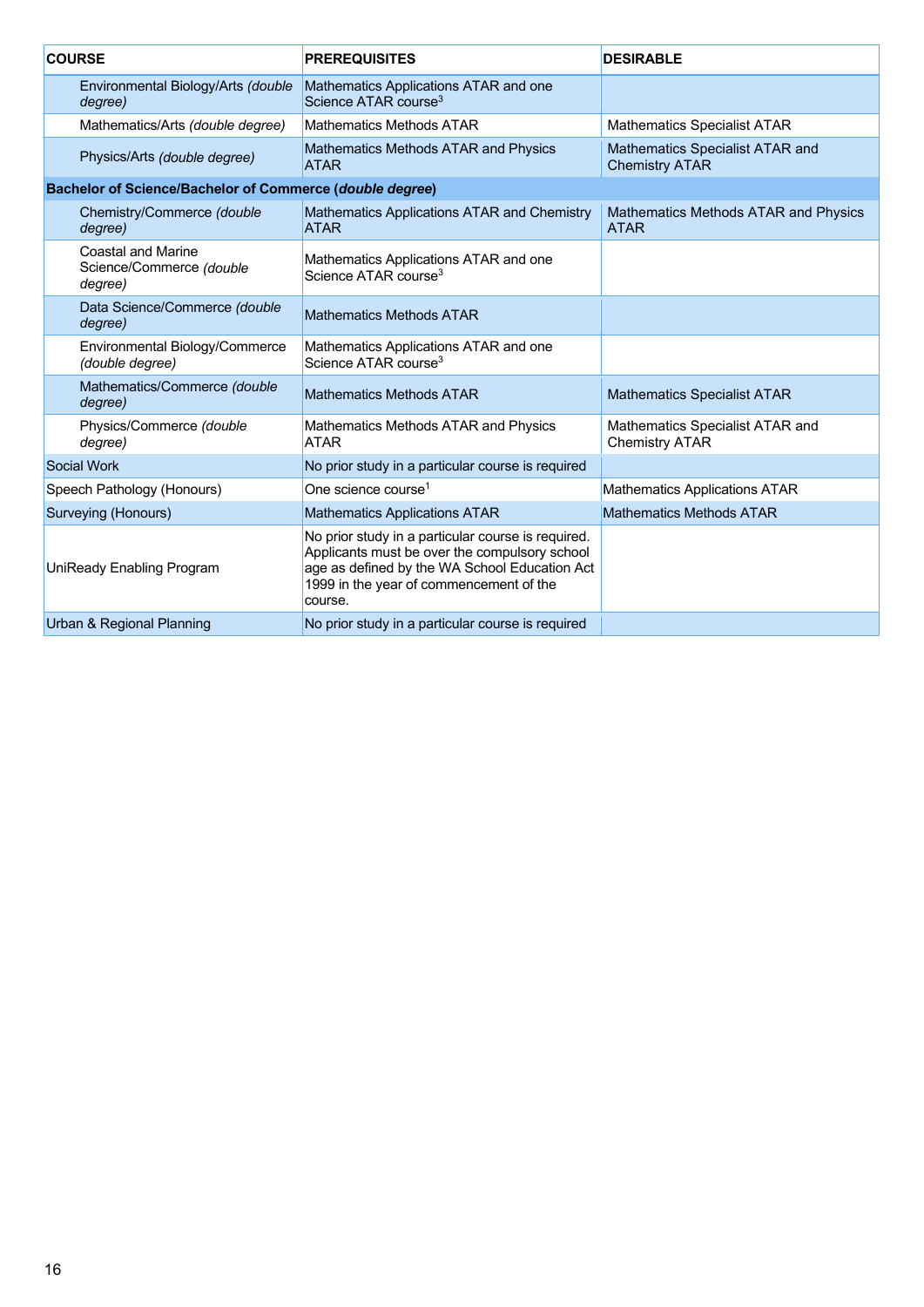#### **EDITH COWAN UNIVERSITY**

<span id="page-16-0"></span>The following are the prerequisites which apply for entry to ECU courses (or specific major(s) within a course). To satisfy the prerequisite requirements, a minimum scaled score of 50 or more in the ATAR course is required. Additional non-Year 12 requirements are also outlined.

Applicants for all Western Australian Academy of Performing Arts (WAAPA) courses including Bachelor of Education (Secondary) – Music Education major, are required to attend an interview or audition and to apply direct to ECU. Other course prerequisites may apply, and applicants should review the course entry requirement for their chosen course at [ecuworldready.com.au.](http://www.ecuworldready.com.au/)

\* indicates the course is highly competitive with limited places and satisfying minimum entry requirements does not guarantee a place in the course.

| <b>COURSE</b>                                                                                                                  | <b>PREREQUISITES</b>                                                                                                                                                                                                                                            | <b>DESIRABLE</b> |
|--------------------------------------------------------------------------------------------------------------------------------|-----------------------------------------------------------------------------------------------------------------------------------------------------------------------------------------------------------------------------------------------------------------|------------------|
| <b>Bachelor of Arts</b>                                                                                                        | No prior study in a particular course is required                                                                                                                                                                                                               |                  |
| Bachelor of Arts / Bachelor of<br>Commerce (double degree)                                                                     | No prior study in a particular course is required                                                                                                                                                                                                               |                  |
| <b>Bachelor of Arts / Bachelor of Media</b><br>and Communications (double<br>degree)                                           | No prior study in a particular course is required                                                                                                                                                                                                               |                  |
| Bachelor of Arts / Bachelor of<br>Science (double degree)<br>Chemistry<br>Data Science<br><b>Mathematics</b><br><b>Physics</b> | • Chemistry ATAR or equivalent<br>• A final school letter grade of C or higher in Mathematics<br>Methods ATAR (Year 11) or equivalent<br>• Mathematics Methods ATAR or equivalent<br>• Physics ATAR and Mathematics Methods ATAR or<br>equivalents              |                  |
| <b>Diploma in Aviation</b>                                                                                                     | No prior study in a particular course is required                                                                                                                                                                                                               |                  |
| <b>Bachelor of Aviation</b>                                                                                                    | No prior study in a particular course is required                                                                                                                                                                                                               |                  |
| <b>Bachelor of Biomedical Science</b><br>Data Science                                                                          | A final school letter grade of C or higher in Mathematics<br>Methods ATAR (Year 11) or equivalent                                                                                                                                                               |                  |
| <b>Bachelor of Commerce</b>                                                                                                    | No prior study in a particular course is required                                                                                                                                                                                                               |                  |
| <b>Bachelor of Commerce (Human</b><br>Resource Management) / Bachelor of<br><b>Psychology</b>                                  | No prior study in a particular course is required                                                                                                                                                                                                               |                  |
| <b>Bachelor of Computer Science</b>                                                                                            | No prior study in a particular course is required                                                                                                                                                                                                               |                  |
| <b>Bachelor of Counselling</b>                                                                                                 | No prior study in a particular course is required                                                                                                                                                                                                               |                  |
| <b>Bachelor of Counter Terrorism,</b><br><b>Security and Intelligence</b><br>Data Science                                      | A final school letter grade of C or higher in Mathematics<br>Methods ATAR (Year 11) or equivalent                                                                                                                                                               |                  |
| <b>Associate Degree in Criminology and</b><br><b>Justice</b>                                                                   | No prior study in a particular course is required                                                                                                                                                                                                               |                  |
| <b>Bachelor of Criminology and Justice</b>                                                                                     | No prior study in a particular course is required                                                                                                                                                                                                               |                  |
| <b>Bachelor of Cyber Security</b>                                                                                              | No prior study in a particular course is required                                                                                                                                                                                                               |                  |
| <b>Bachelor of Cybercrime, Security and</b><br>Intelligence*                                                                   | No prior study in a particular course is required                                                                                                                                                                                                               |                  |
| <b>Bachelor of Design</b>                                                                                                      | No prior study in a particular course is required                                                                                                                                                                                                               |                  |
| <b>Bachelor of Education (Early</b><br><b>Childhood Studies)</b>                                                               | Applicants for pre-service teacher education courses must<br>satisfy non-academic criteria. Applicants' non-academic<br>capabilities will be assessed based on completion of a<br>Non-Academic Requirements for Teacher Entry (NARTE)<br>online questionnaire.  |                  |
| <b>Bachelor of Education (Primary)</b>                                                                                         | Applicants for pre-service teacher education courses must<br>satisfy non-academic criteria. Applicants' non-academic<br>capabilities will be assessed based on completion of a Non-<br>Academic Requirements for Teacher Entry (NARTE) online<br>questionnaire. |                  |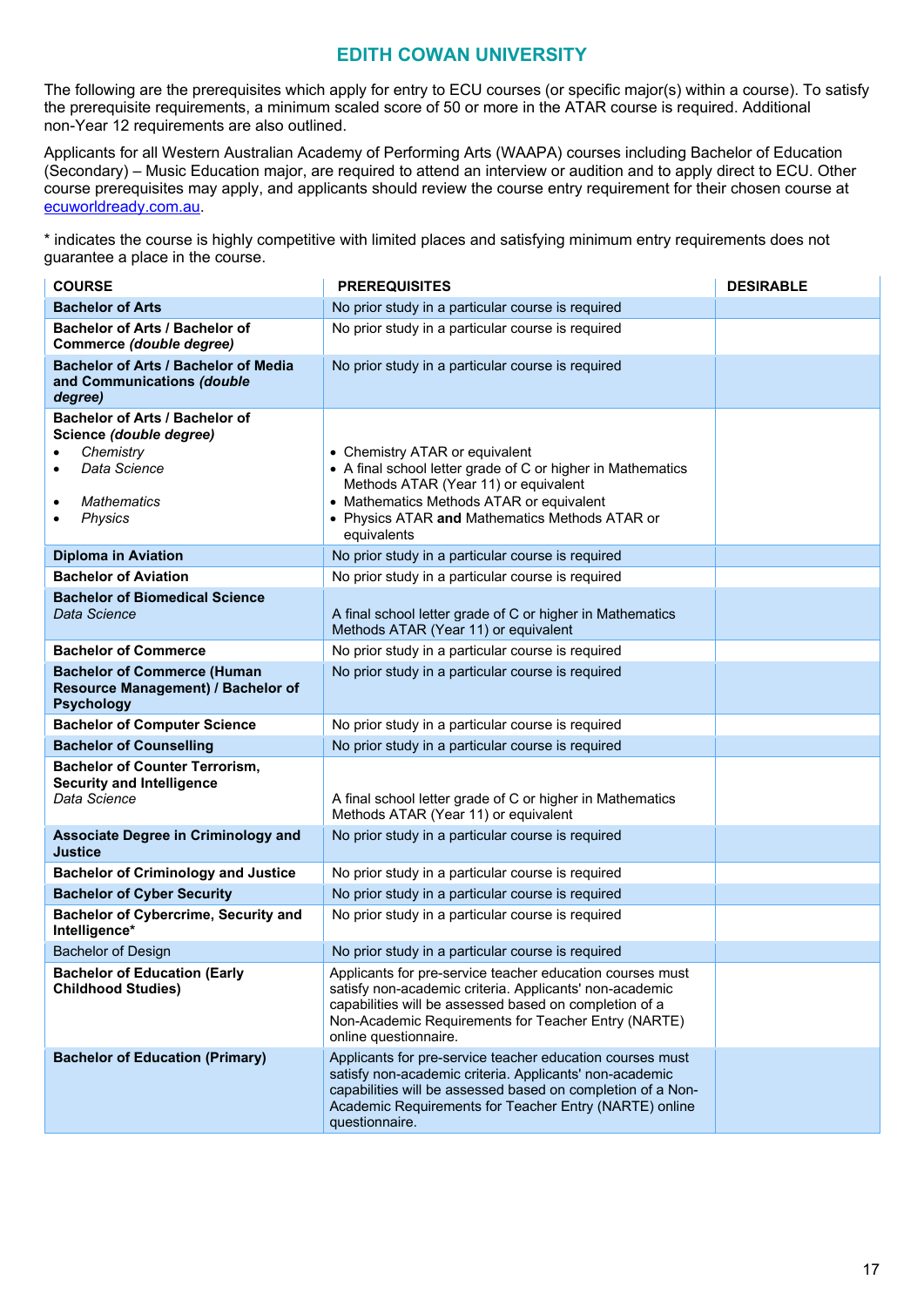| <b>COURSE</b>                                                                                                                                                                                                                                                                                                                                                                                                                                                                                  | <b>PREREQUISITES</b>                                                                                                                                                                                                                                                                                                                                                                                                                 | <b>DESIRABLE</b>                                               |  |
|------------------------------------------------------------------------------------------------------------------------------------------------------------------------------------------------------------------------------------------------------------------------------------------------------------------------------------------------------------------------------------------------------------------------------------------------------------------------------------------------|--------------------------------------------------------------------------------------------------------------------------------------------------------------------------------------------------------------------------------------------------------------------------------------------------------------------------------------------------------------------------------------------------------------------------------------|----------------------------------------------------------------|--|
| <b>Bachelor of Education (Secondary)</b><br>• Biological Science Education                                                                                                                                                                                                                                                                                                                                                                                                                     | • Biology ATAR, or Chemistry ATAR, or Earth and<br>Environmental Science ATAR, or Human Biology ATAR, or<br>Integrated Science ATAR or Physics ATAR or equivalents<br>Applicants for pre-service teacher education courses must<br>satisfy non-academic criteria. Applicants' non-academic<br>capabilities will be assessed based on completion of a<br>Non-Academic Requirements for Teacher Entry (NARTE)<br>online questionnaire. |                                                                |  |
| <b>Bachelor of Education (Secondary)</b><br><b>Chemistry Education</b>                                                                                                                                                                                                                                                                                                                                                                                                                         | Applicants for pre-service teacher education courses must<br>satisfy non-academic criteria. Applicants' non-academic<br>capabilities will be assessed based on completion of a<br>Non-Academic Requirements for Teacher Entry (NARTE)<br>online questionnaire.                                                                                                                                                                       | Chemistry ATAR or<br>equivalent                                |  |
| <b>Bachelor of Education (Secondary)</b><br>• Design and Technology Education<br>• Drama Education<br>• English Education<br>• Health and Physical Education<br>• Home Economics Education<br>• Humanities and Social Science Education*<br>• Visual Arts Education                                                                                                                                                                                                                            | Applicants for pre-service teacher education courses must<br>satisfy non-academic criteria. Applicants' non-academic<br>capabilities will be assessed based on completion of a<br>Non-Academic Requirements for Teacher Entry (NARTE)<br>online questionnaire.                                                                                                                                                                       |                                                                |  |
| <b>Bachelor of Education (Secondary)</b><br>• Mathematics Education                                                                                                                                                                                                                                                                                                                                                                                                                            | • Mathematics Methods ATAR or equivalent<br>Applicants for pre-service teacher education courses must<br>satisfy non-academic criteria. Applicants' non-academic<br>capabilities will be assessed based on completion of a<br>Non-Academic Requirements for Teacher Entry (NARTE)<br>online questionnaire.                                                                                                                           | <b>Mathematics</b><br>Specialist ATAR or<br>equivalent         |  |
| <b>Bachelor of Education (Secondary)</b><br>• Physics Education                                                                                                                                                                                                                                                                                                                                                                                                                                | • Physics ATAR or equivalent<br>Applicants for pre-service teacher education courses must<br>satisfy non-academic criteria. Applicants' non-academic<br>capabilities will be assessed based on completion of a<br>Non-Academic Requirements for Teacher Entry (NARTE)<br>online questionnaire.                                                                                                                                       |                                                                |  |
| <b>Bachelor of Engineering Honours</b><br>• Civil<br><b>Civil and Environmental</b><br><b>Computer Systems</b><br><b>Electrical Power</b><br><b>Electrical and Renewable Energy</b><br><b>Electronics and Communications</b><br>Instrumentation Control and Automation<br>Maritime<br>Mechanical<br>Mechatronics<br><b>Petroleum Engineering</b>                                                                                                                                               | For all Engineering Degrees listed:<br>Mathematics Methods ATAR and Physics ATAR or<br>Engineering Studies ATAR or Chemistry ATAR or<br>Mathematics Specialist ATAR or equivalents                                                                                                                                                                                                                                                   | Physics ATAR or<br><b>Engineering Studies</b><br>or equivalent |  |
| <b>Engineering Honours double degrees</b><br>Bachelor of Engineering (Honours)<br>/ Bachelor of Commerce<br>Bachelor of Engineering (Computer<br>$\bullet$<br>Systems) (Honours) / Bachelor of<br><b>Computer Science</b><br><b>Bachelor of Engineering</b><br>$\bullet$<br>(Mechatronics) (Honours) /<br><b>Bachelor of Technology</b><br>(Motorsports)<br>Bachelor of Engineering (Honours)<br>/ Bachelor of Laws<br>Bachelor of Engineering (Honours)<br>$\bullet$<br>/ Bachelor of Science | For all Engineering Degrees listed:<br>Mathematics Methods ATAR and Physics ATAR or<br>Engineering Studies ATAR or Chemistry ATAR or<br>Mathematics Specialist ATAR or equivalents.<br>Science majors may have their own prerequisite<br>requirements - check entries under Science.                                                                                                                                                 | Physics ATAR or<br><b>Engineering Studies</b><br>or equivalent |  |
| <b>Bachelor of Engineering (Chemical)</b><br><b>Honours</b>                                                                                                                                                                                                                                                                                                                                                                                                                                    | Mathematics Methods ATAR and Chemistry ATAR and<br>Physics ATAR or Engineering Studies ATAR or Chemistry<br>ATAR or Mathematics Specialist ATAR or equivalents                                                                                                                                                                                                                                                                       | Physics ATAR or<br><b>Engineering Studies or</b><br>equivalent |  |
| <b>Bachelor of Engineering Science</b>                                                                                                                                                                                                                                                                                                                                                                                                                                                         | Mathematics Methods ATAR and Physics ATAR or<br>Engineering Studies ATAR or Chemistry ATAR or<br>Mathematics Specialist ATAR or equivalents                                                                                                                                                                                                                                                                                          | Physics ATAR or<br><b>Engineering Studies</b><br>or equivalent |  |
| Diploma in Environmental Health                                                                                                                                                                                                                                                                                                                                                                                                                                                                | No prior study in a particular course is required                                                                                                                                                                                                                                                                                                                                                                                    |                                                                |  |
| <b>Bachelor of Environmental Science*</b>                                                                                                                                                                                                                                                                                                                                                                                                                                                      | No prior study in a particular course is required                                                                                                                                                                                                                                                                                                                                                                                    |                                                                |  |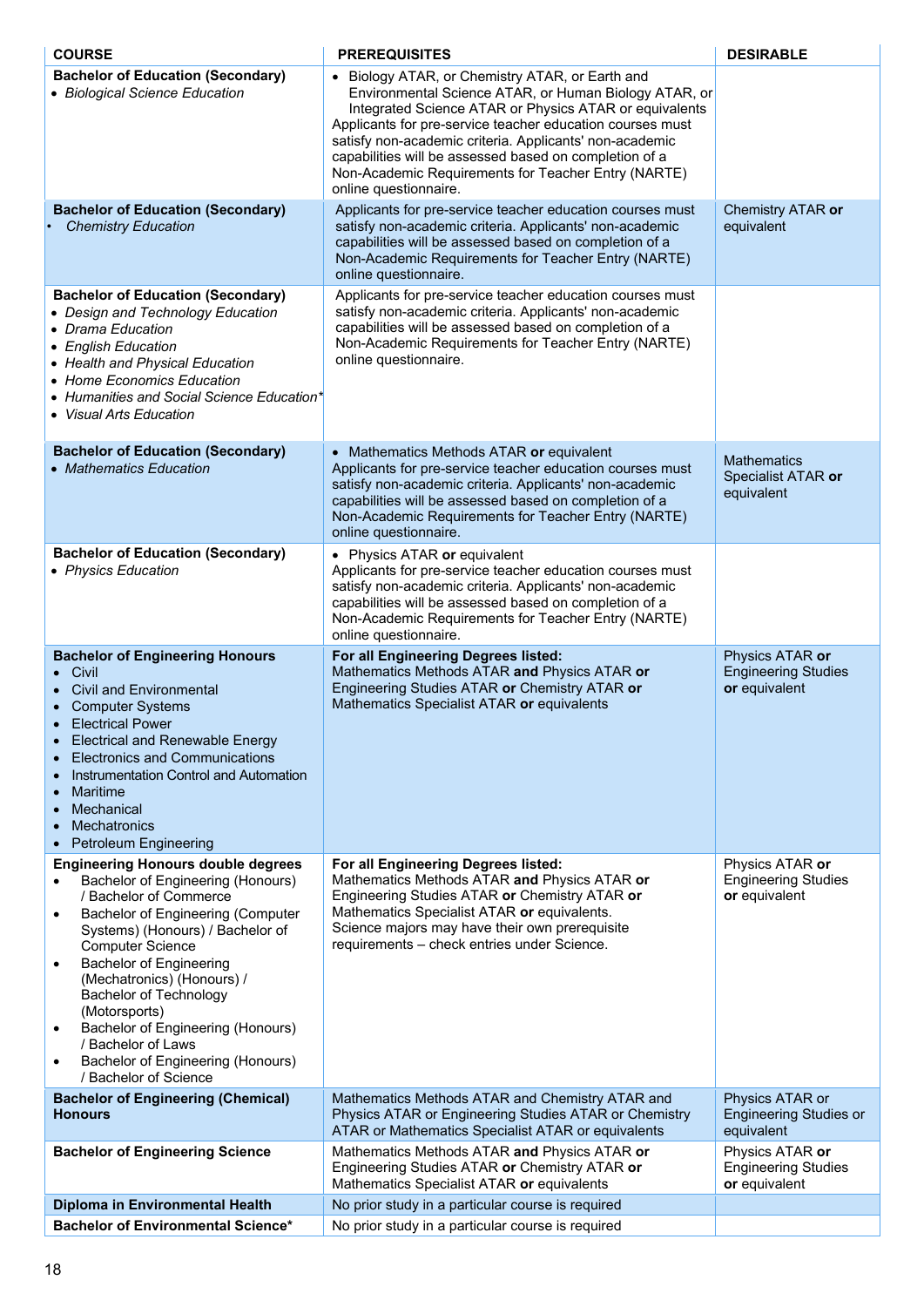| <b>COURSE</b>                                                                                                                      | <b>PREREQUISITES</b>                                                                                                                                              | <b>DESIRABLE</b>                                             |
|------------------------------------------------------------------------------------------------------------------------------------|-------------------------------------------------------------------------------------------------------------------------------------------------------------------|--------------------------------------------------------------|
| <b>Bachelor of Exercise and Sports</b><br><b>Science</b>                                                                           | No prior study in a particular course is required                                                                                                                 |                                                              |
| <b>Bachelor of Exercise Science and</b><br><b>Rehabilitation</b>                                                                   | No prior study in a particular course is required                                                                                                                 |                                                              |
| Bachelor of Global Media and<br>Communications*                                                                                    | No prior study in a particular course is required                                                                                                                 |                                                              |
| <b>Bachelor of Health Science</b>                                                                                                  | No prior study in a particular course is required                                                                                                                 |                                                              |
| <b>Bachelor of Hospitality and Tourism</b><br><b>Management</b>                                                                    | No prior study in a particular course is required                                                                                                                 |                                                              |
| <b>Bachelor of Information Technology</b>                                                                                          | No prior study in a particular course is required                                                                                                                 |                                                              |
| <b>Bachelor of International Exercise</b><br>and Sport Science*                                                                    | No prior study in a particular course is required                                                                                                                 |                                                              |
| <b>Bachelor of Laws</b>                                                                                                            | No prior study in a particular course is required                                                                                                                 |                                                              |
| <b>Bachelor of Laws / Bachelor of</b><br>Commerce (double degree)                                                                  | No prior study in a particular course is required                                                                                                                 |                                                              |
| Bachelor of Laws / Bachelor of<br><b>Criminology and Justice (double</b><br>degree)                                                | No prior study in a particular course is required                                                                                                                 |                                                              |
| Bachelor of Laws / Bachelor of<br>Psychology (double degree)                                                                       | No prior study in a particular course is required                                                                                                                 |                                                              |
| <b>Bachelor of Marketing, Advertising</b><br>and Public Relations                                                                  | No prior study in a particular course is required                                                                                                                 |                                                              |
| <b>Bachelor of Media and</b><br><b>Communications</b>                                                                              | No prior study in a particular course is required                                                                                                                 |                                                              |
| <b>Bachelor of Medical Sonography</b>                                                                                              | No prior study in a particular course is required                                                                                                                 |                                                              |
| <b>Bachelor of (Science) Nursing -</b><br><b>Registered Nursing*</b>                                                               | No prior study in a particular course is required                                                                                                                 | Science related<br>course at ATAR or<br><b>General level</b> |
| <b>Bachelor of Science (Nursing)</b><br>/Bachelor of Science (Midwifery)<br>(double degree)*                                       | No prior study in a particular course is required                                                                                                                 |                                                              |
| <b>Bachelor of Occupational Therapy*</b>                                                                                           | No prior study in a particular course is required                                                                                                                 |                                                              |
| <b>Bachelor of Science (Paramedical</b><br>Science)*                                                                               | No prior study in a particular course is required                                                                                                                 |                                                              |
| <b>Bachelor of Psychology</b>                                                                                                      | No prior study in a particular course is required                                                                                                                 |                                                              |
| <b>Bachelor of Psychology and</b><br><b>Counselling</b>                                                                            | No prior study in a particular course is required                                                                                                                 |                                                              |
| <b>Bachelor of Psychology, Criminology</b><br>and Justice                                                                          | No prior study in a particular course is required                                                                                                                 |                                                              |
| <b>Science</b>                                                                                                                     | Applicants must satisfy the prerequisites for specific<br>major(s) as noted below:                                                                                |                                                              |
| Chemistry                                                                                                                          | • Chemistry ATAR or equivalent                                                                                                                                    |                                                              |
| Data Science                                                                                                                       | • A final school letter grade of C or higher in<br>Mathematics Methods ATAR (Year 11) or equivalent                                                               |                                                              |
| <b>Mathematics</b>                                                                                                                 | • Mathematics Methods ATAR or Mathematics<br>Specialist ATAR or equivalents                                                                                       |                                                              |
| • Physics                                                                                                                          | • Physics ATAR and Mathematics Methods ATAR or<br>equivalents                                                                                                     |                                                              |
| Science / Commerce (double degree)                                                                                                 | Applicants must satisfy the prerequisites for specific                                                                                                            |                                                              |
| Chemistry<br>Data Science                                                                                                          | major(s) as noted below:<br>• Chemistry ATAR or equivalent<br>• A final school letter grade of C or higher in<br>Mathematics Methods ATAR (Year 11) or equivalent |                                                              |
| Mathematics                                                                                                                        | Mathematics Methods ATAR or Mathematics<br>$\bullet$                                                                                                              |                                                              |
| • Physics                                                                                                                          | Specialist ATAR or equivalents<br>Physics ATAR and Mathematics Methods ATAR or<br>equivalents                                                                     |                                                              |
| <b>Bachelor of Science (Exercise &amp;</b><br>Sports Science) / Bachelor of<br><b>Commerce (Sport Business) (double</b><br>degree) | No prior study in a particular course is required                                                                                                                 |                                                              |
| <b>Bachelor of Social Science</b>                                                                                                  | No prior study in a particular course is required                                                                                                                 |                                                              |
| <b>Bachelor of Social Work</b>                                                                                                     | No prior study in a particular course is required                                                                                                                 |                                                              |
| <b>Bachelor of Sonography</b>                                                                                                      | No prior study in a particular course is required                                                                                                                 |                                                              |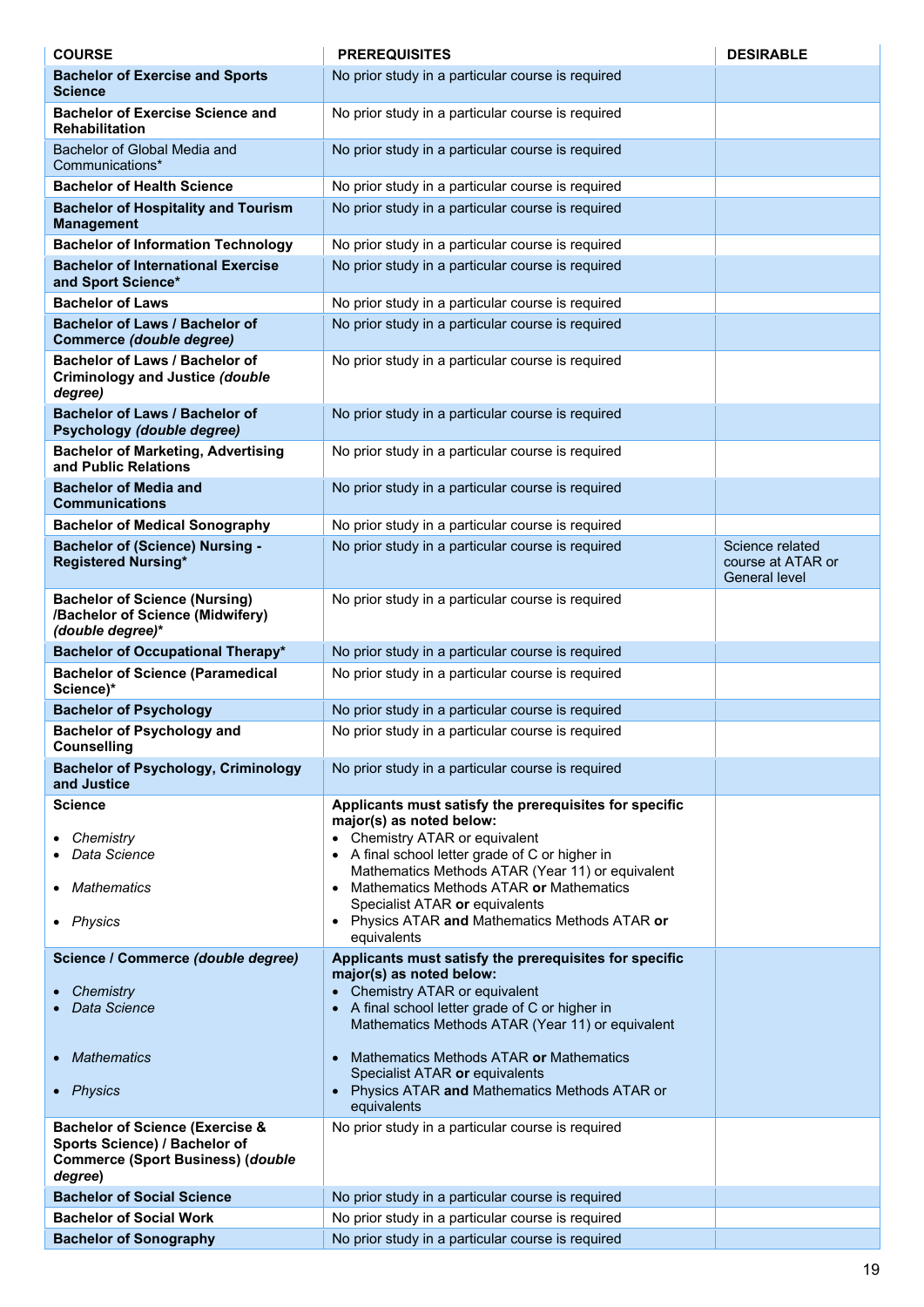| <b>COURSE</b>                                                               | <b>PREREQUISITES</b>                              | <b>DESIRABLE</b>                                                                                               |
|-----------------------------------------------------------------------------|---------------------------------------------------|----------------------------------------------------------------------------------------------------------------|
| Bachelor of Speech Pathology*                                               | No prior study in a particular course is required |                                                                                                                |
| <b>Associate Degree of Sport.</b><br><b>Recreation and Event Management</b> | No prior study in a particular course is required |                                                                                                                |
| <b>Bachelor of Sport, Recreation and</b><br><b>Event Management (</b>       | No prior study in a particular course is required |                                                                                                                |
| <b>Bachelor of Technology (Aeronautical)</b>                                |                                                   | <b>Mathematics Methods</b><br><b>ATAR and Physics</b><br>ATAR or Engineering<br>Studies ATAR or<br>equivalents |
| <b>Bachelor of Technology (Engineering)</b>                                 |                                                   | <b>Mathematics Methods</b><br>ATAR or equivalent                                                               |
| <b>Bachelor of Technology (Motorsports)</b>                                 |                                                   | <b>Mathematics Methods</b><br><b>ATAR and Physics</b><br>ATAR or Engineering<br>Studies ATAR or<br>equivalents |
| <b>University Preparation Course</b>                                        | No prior study in a particular course is required |                                                                                                                |
| <b>Bachelor of Youth Work</b>                                               | No prior study in a particular course is required |                                                                                                                |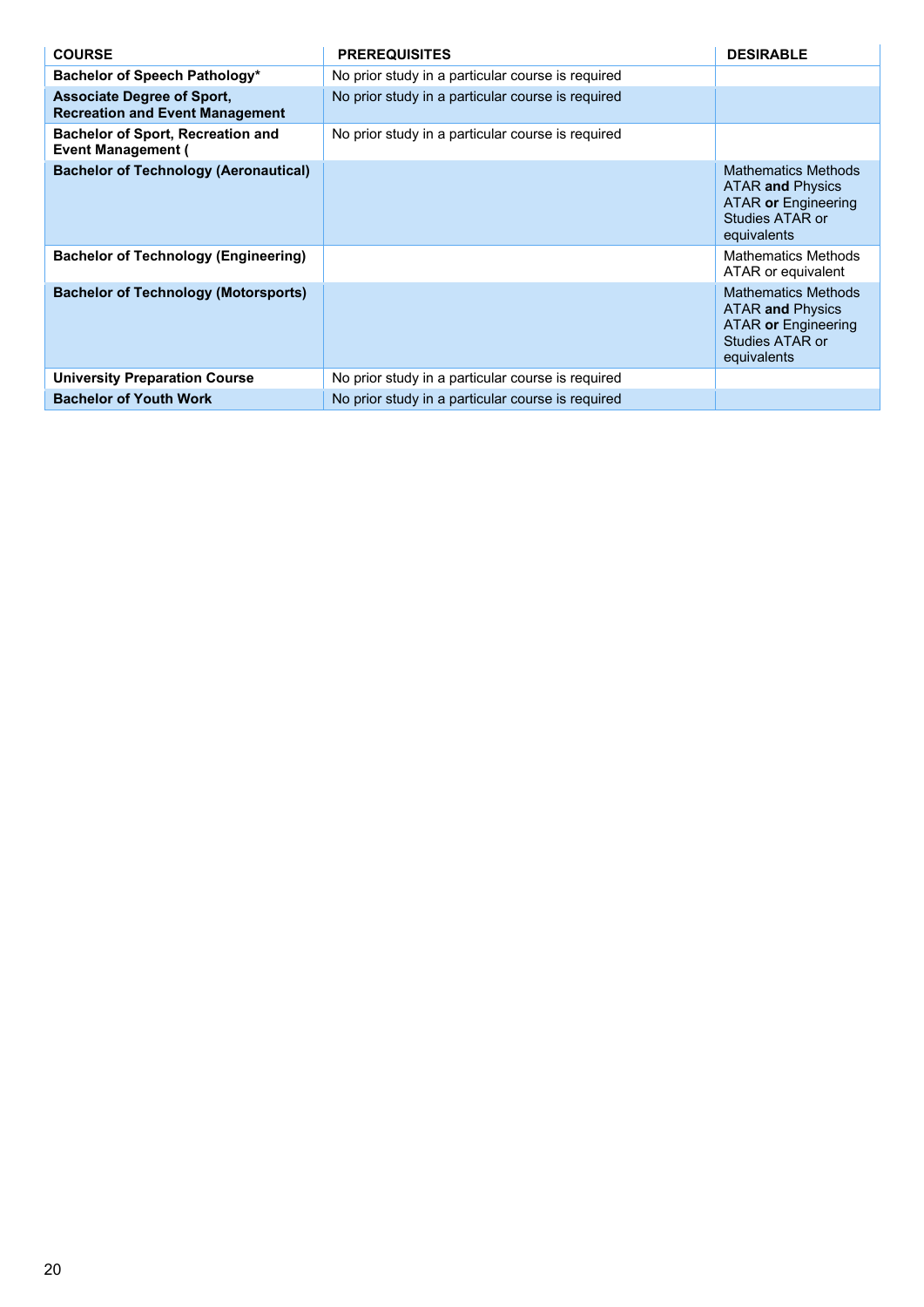#### **MURDOCH UNIVERSITY**

<span id="page-20-0"></span>While many universities have prerequisite Year 12 courses for most of their courses, Murdoch University has a flexible degree structure that allows us to avoid this particular entrance requirement. Murdoch understands that students do not always make up their minds about the career they would like until much later than Year 10 and so Murdoch has 'make-up' units available in Chemistry, Mathematics and Physics for students who have not studied, or who have not performed well in, these courses at Year 12 level. We do list some recommended ATAR courses because a strong mathematical or chemistry background is an advantage in any science-based university course. However, they are purely a recommendation and do not affect entry. Note that for entry to all Murdoch's courses you must fulfil the University's requirements on English competence.

| <b>COURSE</b>                                                                         | <b>RECOMMENDED</b>                       |
|---------------------------------------------------------------------------------------|------------------------------------------|
| <b>Bachelor of Arts</b>                                                               |                                          |
| <b>Community Development</b>                                                          | No specific courses                      |
| <b>English and Creative Writing</b>                                                   | No specific courses                      |
| <b>Global Challenges</b>                                                              | No specific courses                      |
| <b>Global Politics and Policy</b>                                                     | No specific courses                      |
| History                                                                               | No specific courses                      |
| International Aid and Development                                                     | No specific courses                      |
| Japanese                                                                              | No specific courses                      |
| Philosophy                                                                            | No specific courses                      |
| Psychology                                                                            | No specific courses                      |
| Sociology                                                                             | No specific courses                      |
| Sustainable Development                                                               | No specific courses                      |
| <b>Tourism and Events</b>                                                             | No specific courses                      |
| <b>Bachelor of Business</b>                                                           |                                          |
| Accounting                                                                            | <b>Mathematics Applications ATAR</b>     |
| <b>Business Law</b>                                                                   | No specific courses                      |
| Entrepreneurship and Innovation                                                       | No specific courses                      |
| Finance                                                                               | <b>Mathematics Applications ATAR</b>     |
| <b>Global Business and Politics</b>                                                   | No specific courses                      |
| Hospitality and Tourism Management                                                    | <b>Mathematics Applications ATAR</b>     |
| Human Resource Management                                                             | No specific courses                      |
| <b>International Business</b>                                                         | No specific courses                      |
| Management                                                                            | No specific courses                      |
| Marketing                                                                             | No specific courses                      |
| Bachelor of Business/Bachelor of Entrepreneurship and<br>Innovation (combined degree) | No specific courses                      |
| <b>Bachelor of Business/Bachelor of Agricultural Science</b><br>(combined degree)     | Mathematics Applications, Chemistry ATAR |
| <b>Bachelor of Communication</b>                                                      |                                          |
| <b>Global Media and Communication</b>                                                 | No specific courses                      |
| Journalism                                                                            | No specific courses                      |
| <b>Strategic Communication</b>                                                        | No specific courses                      |
| <b>Web Communication</b>                                                              | No specific courses                      |
| <b>Bachelor of Creative Media</b>                                                     |                                          |
| <b>Games Art and Design</b>                                                           | <b>Visual Arts ATAR</b>                  |
| Graphic Design                                                                        | <b>Visual Arts ATAR</b>                  |
| Photography                                                                           | No specific courses                      |
| <b>Screen Production</b>                                                              | No specific courses                      |
| Sound                                                                                 | No specific courses                      |
| <b>Bachelor of Creative Media/Bachelor of Communication</b><br>(combined degree)      | No specific courses                      |
| <b>Bachelor of Criminology</b>                                                        |                                          |
| <b>Crime Science</b>                                                                  | No specific courses                      |
| <b>Criminal Behaviour</b>                                                             | No specific courses                      |
| Legal Studies (pathway to ATAR 90 Law courses)                                        | No specific courses                      |
| White Collar and Corporate Crime                                                      | No specific courses                      |
| Bachelor of Criminology/Bachelor of Arts (Psychology)<br>(combined degree)            | No specific courses                      |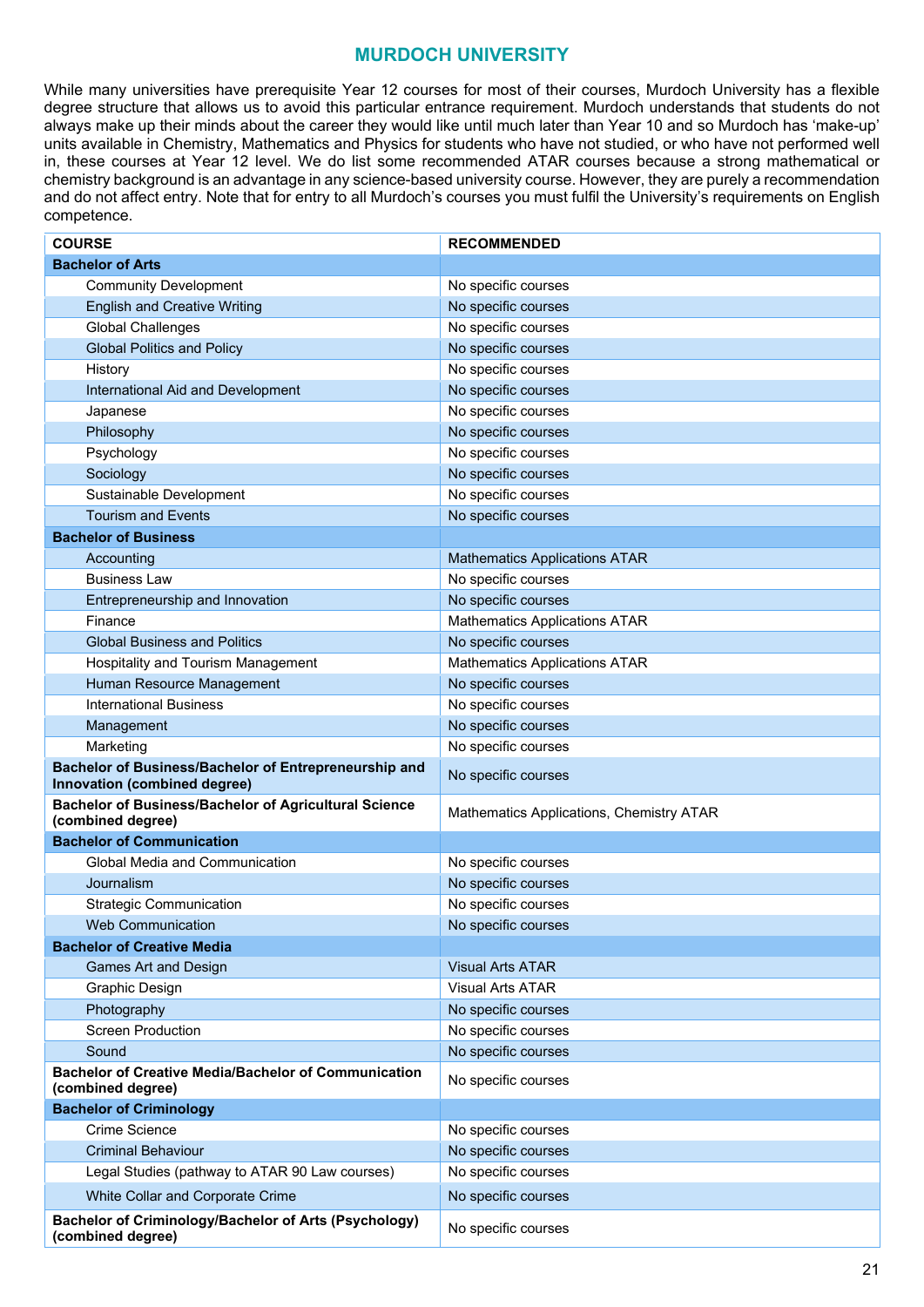| <b>COURSE</b>                                                                   | <b>RECOMMENDED</b>                                                                         |
|---------------------------------------------------------------------------------|--------------------------------------------------------------------------------------------|
| <b>Bachelor of Criminology/Bachelor of Communication</b><br>(combined degree)   | No specific courses                                                                        |
| <b>Bachelor of Criminology/Bachelor of Global Security</b><br>(combined degree) | No specific courses                                                                        |
| <b>Bachelor of Criminology/ Bachelor of Science</b><br>(combined degree)        | No specific courses                                                                        |
| <b>Bachelor of Data Analytics in Business Intelligence</b>                      | No specific courses                                                                        |
| <b>Bachelor of Digital Media and Communication</b>                              | No specific courses                                                                        |
| <b>Bachelor of Education</b>                                                    |                                                                                            |
| Early Childhood and Primary Teaching                                            | No specific courses                                                                        |
| <b>Primary Teaching</b>                                                         | No specific courses                                                                        |
| Primary, 1-10 Health and Physical Education                                     | No specific courses                                                                        |
| <b>Bachelor of Education in Secondary Teaching</b>                              |                                                                                            |
| <b>Advanced Mathematics</b>                                                     | Mathematics Methods ATAR, Mathematics Specialist ATAR                                      |
| <b>Biology and Environmental Science</b>                                        | Biology ATAR, Mathematics Applications ATAR, Chemistry ATAR                                |
| <b>Biology and Human Biology</b>                                                | Human Biology ATAR, Biology ATAR                                                           |
| Chemistry                                                                       | <b>Chemistry ATAR</b>                                                                      |
| <b>Earth and Environmental Science</b>                                          | Mathematics Applications ATAR, Chemistry ATAR                                              |
| English                                                                         | English ATAR                                                                               |
| Geography/Business & Enterprise (HASS)                                          | Geography ATAR, Economics ATAR                                                             |
| Health & Physical Education                                                     | Physical Education Studies ATAR, Human Biology ATAR                                        |
| History (HASS)<br><b>Mathematics</b>                                            | <b>History ATAR</b>                                                                        |
| Physics                                                                         | Mathematics Methods ATAR, Mathematics Specialist ATAR<br><b>Physics ATAR</b>               |
| Politics (HASS)                                                                 | <b>Politics ATAR</b>                                                                       |
| <b>Bachelor of Engineering Technology</b>                                       | Mathematics Methods ATAR <sup>4</sup> , Mathematics Specialist ATAR<br><b>Physics ATAR</b> |
| <b>Bachelor of Global Security</b>                                              |                                                                                            |
| <b>Global Politics and Policy</b>                                               | No specific courses                                                                        |
| Terrorism and Counterterrorism Studies                                          | No specific courses                                                                        |
| <b>Environment, Conflict and Security</b>                                       | No specific courses                                                                        |
|                                                                                 |                                                                                            |
| <b>Bachelor of Information Technology and Business</b>                          | <b>Mathematics Applications ATAR</b>                                                       |
| <b>Bachelor of Information Technology</b>                                       |                                                                                            |
| Artificial Intelligence and Autonomous Systems                                  | <b>Mathematics Applications ATAR</b>                                                       |
| <b>Business Information Systems</b>                                             | <b>Mathematics Applications ATAR</b>                                                       |
| <b>Computer Science</b>                                                         | <b>Mathematics Applications ATAR</b>                                                       |
| <b>Cyber Security and Forensics</b>                                             | <b>Mathematics Applications ATAR</b>                                                       |
| <b>Games Technology</b>                                                         | <b>Mathematics Applications ATAR</b>                                                       |
| Internetworking and Network Security<br><b>Bachelor of Laws</b>                 | <b>Mathematics Applications ATAR</b>                                                       |
|                                                                                 |                                                                                            |
| Law<br>Law/Arts (combined degree)                                               | No specific courses<br>No specific courses                                                 |
|                                                                                 |                                                                                            |
| Law/Arts (Psychology) (combined degree)                                         | No specific courses                                                                        |
| Law/Business (combined degree)                                                  | No specific courses                                                                        |
| Law/Communication (combined degree)                                             | No specific courses                                                                        |
| Law/Criminology (combined degree)                                               | No specific courses                                                                        |
| Law/Global Security (combined degree)                                           | No specific courses                                                                        |
| Law/Information Technology (combined degree)                                    | No specific courses                                                                        |
| Law/Science (combined degree)                                                   | No specific courses                                                                        |
| Law/Science (Psychology) (combined degree)                                      | No specific courses                                                                        |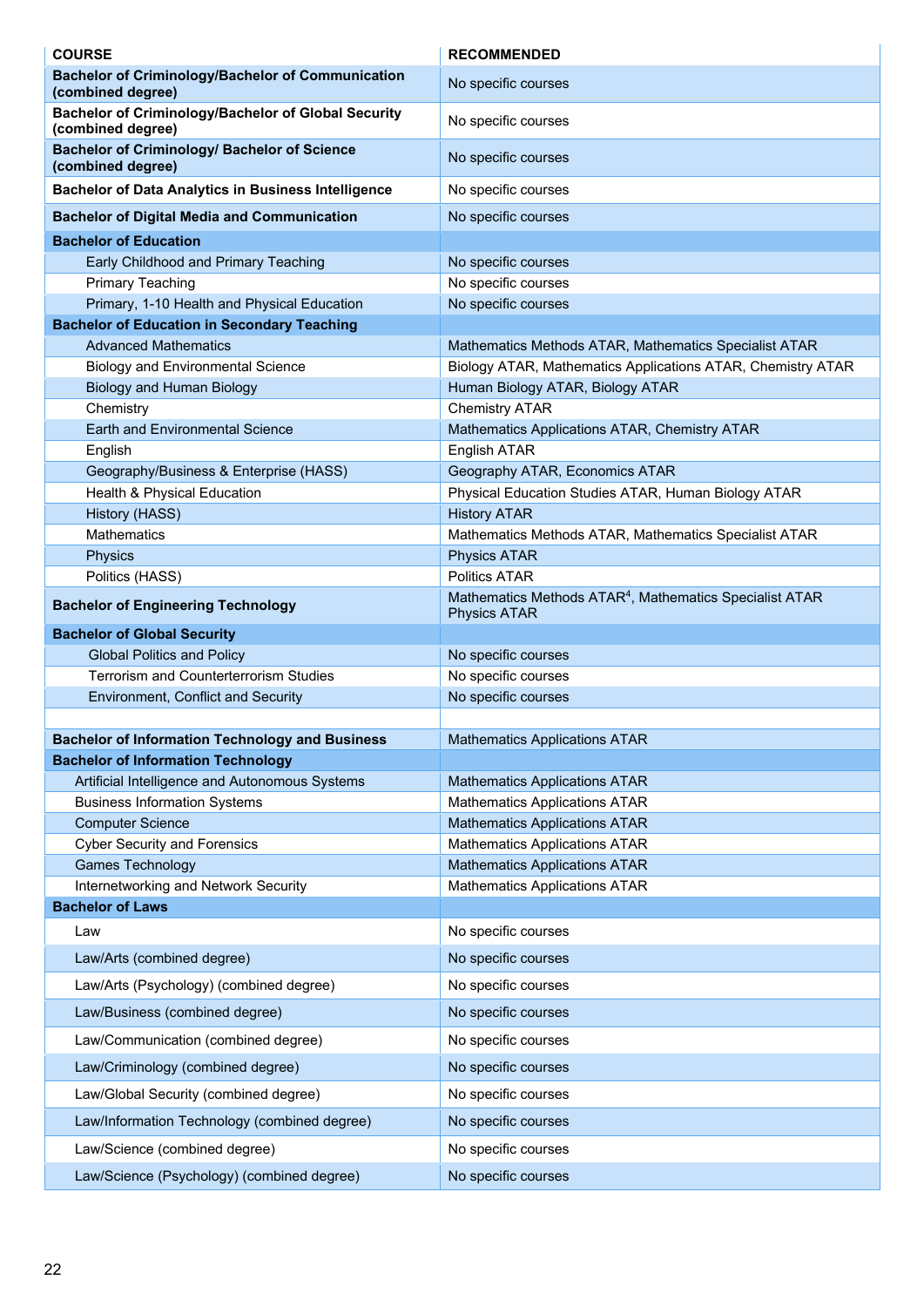| <b>Sciences</b>                                                                                                           |                                                                                                                                                                                                                                                                                                     |  |  |
|---------------------------------------------------------------------------------------------------------------------------|-----------------------------------------------------------------------------------------------------------------------------------------------------------------------------------------------------------------------------------------------------------------------------------------------------|--|--|
| <b>Agricultural Sciences (BSc)</b>                                                                                        |                                                                                                                                                                                                                                                                                                     |  |  |
| <b>Animal Health</b>                                                                                                      | Mathematics Methods ATAR, Chemistry ATAR, Biology ATAR                                                                                                                                                                                                                                              |  |  |
| <b>Animal Science</b>                                                                                                     | Mathematics Methods ATAR, Chemistry ATAR, Biology ATAR                                                                                                                                                                                                                                              |  |  |
| Crop and Pasture Science                                                                                                  | <b>Chemistry ATAR, Mathematics Applications ATAR</b>                                                                                                                                                                                                                                                |  |  |
| <b>Veterinary Science</b>                                                                                                 |                                                                                                                                                                                                                                                                                                     |  |  |
| Veterinary Science BSc (Veterinary Biology) which<br>progresses into an integrated DVM (Doctor of<br>Veterinary Medicine) | Mathematics Methods ATAR, Chemistry ATAR, Physics ATAR,<br><b>Biology ATAR</b>                                                                                                                                                                                                                      |  |  |
| <b>Environmental and Conservation Science (BSc)</b>                                                                       |                                                                                                                                                                                                                                                                                                     |  |  |
| <b>Conservation and Wildlife Biology</b>                                                                                  | Mathematics Applications ATAR, Chemistry ATAR                                                                                                                                                                                                                                                       |  |  |
| Environmental Science & Management                                                                                        | Mathematics Applications ATAR, Chemistry ATAR                                                                                                                                                                                                                                                       |  |  |
| Marine Biology                                                                                                            | Mathematics Applications ATAR, Chemistry ATAR                                                                                                                                                                                                                                                       |  |  |
| <b>Health</b>                                                                                                             |                                                                                                                                                                                                                                                                                                     |  |  |
| Chiropractic Science & Clinical Chiropractic<br>(BSc+BClinChiro)                                                          | Mathematics Applications ATAR, Chemistry ATAR, Physics ATAR,<br>Human Biology ATAR, Biology ATAR                                                                                                                                                                                                    |  |  |
| <b>Food Science and Nutrition</b>                                                                                         | Mathematics Applications ATAR, Chemistry ATAR, Biology ATAR                                                                                                                                                                                                                                         |  |  |
| Nursing                                                                                                                   | Mathematics Applications ATAR, Chemistry ATAR, Human Biology<br><b>ATAR</b>                                                                                                                                                                                                                         |  |  |
| Psychology (BSc)                                                                                                          | <b>Mathematics Methods ATAR</b>                                                                                                                                                                                                                                                                     |  |  |
| <b>Sport and Exercise Science</b>                                                                                         | Physical Education Studies ATAR, Human Biology ATAR                                                                                                                                                                                                                                                 |  |  |
| Sport and Exercise Science/Master of Clinical Exercise<br>Physiology                                                      | Physical Education Studies ATAR, Human Biology ATAR                                                                                                                                                                                                                                                 |  |  |
| Sport and Exercise Science/Science (Psychology)<br>(combined degree)                                                      | Mathematics Methods ATAR, Human Biology ATAR, Physical<br><b>Education studies ATAR.</b>                                                                                                                                                                                                            |  |  |
| <b>Medical, Molecular and Forensic Sciences</b>                                                                           |                                                                                                                                                                                                                                                                                                     |  |  |
| <b>Biomedical Science</b>                                                                                                 | Mathematics Applications ATAR, Chemistry ATAR, Human Biology<br>ATAR, Biology ATAR                                                                                                                                                                                                                  |  |  |
| <b>Clinical Laboratory Science</b>                                                                                        | Chemistry ATAR, Mathematics Applications ATAR, Biology or<br><b>Human Biology ATAR</b>                                                                                                                                                                                                              |  |  |
| Forensic Biology and Toxicology                                                                                           | Mathematics Applications ATAR, Chemistry ATAR                                                                                                                                                                                                                                                       |  |  |
| Genetics and Molecular Biology                                                                                            | Mathematics Applications ATAR, Chemistry ATAR, Biology ATAR<br>or Human Biology ATAR                                                                                                                                                                                                                |  |  |
| Laboratory Medicine                                                                                                       | Chemistry ATAR, Mathematics Applications ATAR, Biology or<br>Human Biology ATAR                                                                                                                                                                                                                     |  |  |
| <b>Enabling courses</b>                                                                                                   |                                                                                                                                                                                                                                                                                                     |  |  |
| OnTrack Enabling course                                                                                                   | Completion of Year 11 and 12 with a B or higher in English General<br>or a D or higher in an English ATAR course or Certificate III or<br>higher. Applicants must be over the compulsory school age as<br>defined by the WA School Education Act 1999 in the year of<br>commencement of the course. |  |  |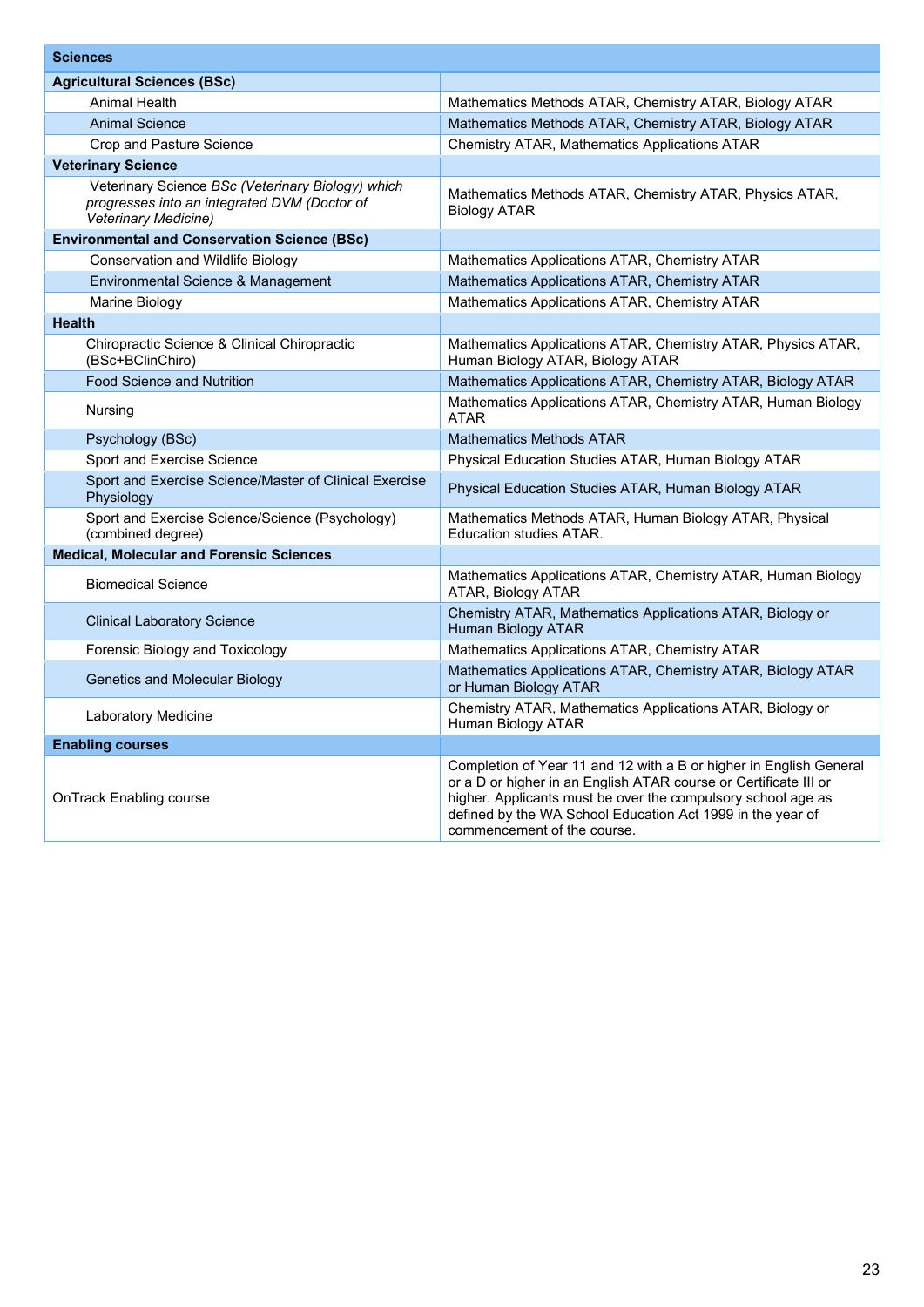### **THE UNIVERSITY OF NOTRE DAME AUSTRALIA**

<span id="page-23-0"></span>The following list outlines the desirable subjects for The University of Notre Dame Australia courses (or specific major(s) within a course) that may assist with studies in that discipline. There are no prerequisite subjects for any course at The University of Notre Dame Australia. Additional non-Year 12 requirements are also outlined. Note that for entry to all courses you must fulfil the University's requirements on English competence.

| <b>COURSE</b>                                                                                                                                                                                                                                                                                             | <b>DESIRABLE</b>                                                                                                                                                                                                                                                                                                                                                                                      |
|-----------------------------------------------------------------------------------------------------------------------------------------------------------------------------------------------------------------------------------------------------------------------------------------------------------|-------------------------------------------------------------------------------------------------------------------------------------------------------------------------------------------------------------------------------------------------------------------------------------------------------------------------------------------------------------------------------------------------------|
| <b>ARTS AND SCIENCES</b>                                                                                                                                                                                                                                                                                  |                                                                                                                                                                                                                                                                                                                                                                                                       |
| <b>Bachelor of Arts</b><br>Majors:<br>Archaeology<br><b>Behavioural Sciences</b><br><b>English Literature</b><br><b>Environmental Management</b><br>History<br>Journalism<br><b>Mathematics</b><br>Philosophy<br><b>Politics and International Relations</b><br>Screen Arts<br>Social Justice<br>Theology | No specific subject recommended<br>Psychology ATAR<br>English ATAR or Literature ATAR<br>Earth and Environmental Science ATAR<br>Modern History ATAR or Ancient History ATAR<br>Media Production and Analysis ATAR<br>Mathematics ATAR subject<br>Philosophy and Ethics ATAR<br>Politics and Law ATAR<br>No specific subject recommended<br>No specific subject recommended<br>Religion and Life ATAR |
| Bachelor of Arts (Architecture)                                                                                                                                                                                                                                                                           | No specific subject recommended                                                                                                                                                                                                                                                                                                                                                                       |
| Bachelor of Arts/Bachelor of Behavioural Science<br>(double degree)<br>Bachelor of Arts (Politics and Journalism)                                                                                                                                                                                         | Psychology ATAR and/or ATAR subject in preferred Notre Dame Bachelor of Arts<br>major discipline area<br>Politics & Law ATAR                                                                                                                                                                                                                                                                          |
| Bachelor of Arts (Politics and<br>Journalism)/Bachelor of Behavioural Science<br>(double degree)                                                                                                                                                                                                          | Psychology ATAR and/or Politics & Law ATAR                                                                                                                                                                                                                                                                                                                                                            |
| <b>Bachelor of Behavioural Science</b>                                                                                                                                                                                                                                                                    | Psychology ATAR                                                                                                                                                                                                                                                                                                                                                                                       |
| Bachelor of Communications and Media                                                                                                                                                                                                                                                                      | Media Production & Analysis ATAR                                                                                                                                                                                                                                                                                                                                                                      |
| Bachelor of Communications and Media/Bachelor<br>of Arts (double degree)<br>Bachelor of Communications and Media/Bachelor<br>of Behavioural Science (double degree)                                                                                                                                       | Media Production & Analysis and/or ATAR subject in preferred Notre Dame<br>Bachelor of Arts Major discipline area<br>Media Production & Analysis ATAR and/or Psychology ATAR                                                                                                                                                                                                                          |
| <b>Bachelor of Counselling</b>                                                                                                                                                                                                                                                                            | Psychology ATAR<br>Applicants must also satisfy non-academic requirements by completing a<br>personal statement outlining their motivations and demonstrating suitability to<br>study counselling as per accreditation requirements (including self-awareness,<br>capacity to relate to others and an understanding of ethical behaviour).                                                            |
| <b>Bachelor of Science</b>                                                                                                                                                                                                                                                                                | Science ATAR subject                                                                                                                                                                                                                                                                                                                                                                                  |
| Bachelor of Science/Bachelor of Arts (double<br>degree)<br>Bachelor of Science/Bachelor of Behavioural                                                                                                                                                                                                    | Science ATAR subject and/or ATAR subject in preferred Notre Dame Bachelor of<br>Arts Major discipline area<br>Science ATAR subject and/or Psychology ATAR                                                                                                                                                                                                                                             |
| Science (double degree)                                                                                                                                                                                                                                                                                   |                                                                                                                                                                                                                                                                                                                                                                                                       |
| <b>BUSINESS</b>                                                                                                                                                                                                                                                                                           |                                                                                                                                                                                                                                                                                                                                                                                                       |
| <b>Bachelor of Business Administration</b>                                                                                                                                                                                                                                                                | No specific subject recommended                                                                                                                                                                                                                                                                                                                                                                       |
| <b>Bachelor of Commerce</b><br>Majors:<br>Accounting<br>Economics<br>Finance<br>Human Resource Management<br>Management<br>Marketing<br><b>Public Relations</b><br>Sport and Recreation Management                                                                                                        | No specific subject recommended                                                                                                                                                                                                                                                                                                                                                                       |
| Bachelor of Commerce/Bachelor of Arts (double                                                                                                                                                                                                                                                             | No specific subject recommended                                                                                                                                                                                                                                                                                                                                                                       |
| degree)<br>Bachelor of Commerce/Bachelor of Behavioural<br>Science (double degree)                                                                                                                                                                                                                        | No specific subject recommended                                                                                                                                                                                                                                                                                                                                                                       |
| Bachelor of Commerce/Bachelor of                                                                                                                                                                                                                                                                          | No specific subject recommended                                                                                                                                                                                                                                                                                                                                                                       |
| Communications and Media (double degree)<br>Bachelor of Commerce/Bachelor of Science<br>(double degree)                                                                                                                                                                                                   | No specific subject recommended                                                                                                                                                                                                                                                                                                                                                                       |
| Bachelor of Commerce/Bachelor of Sport and<br>Recreation Management (double degree)                                                                                                                                                                                                                       | No specific subject recommended                                                                                                                                                                                                                                                                                                                                                                       |
| Bachelor of Human Resource Management                                                                                                                                                                                                                                                                     | No specific subject recommended                                                                                                                                                                                                                                                                                                                                                                       |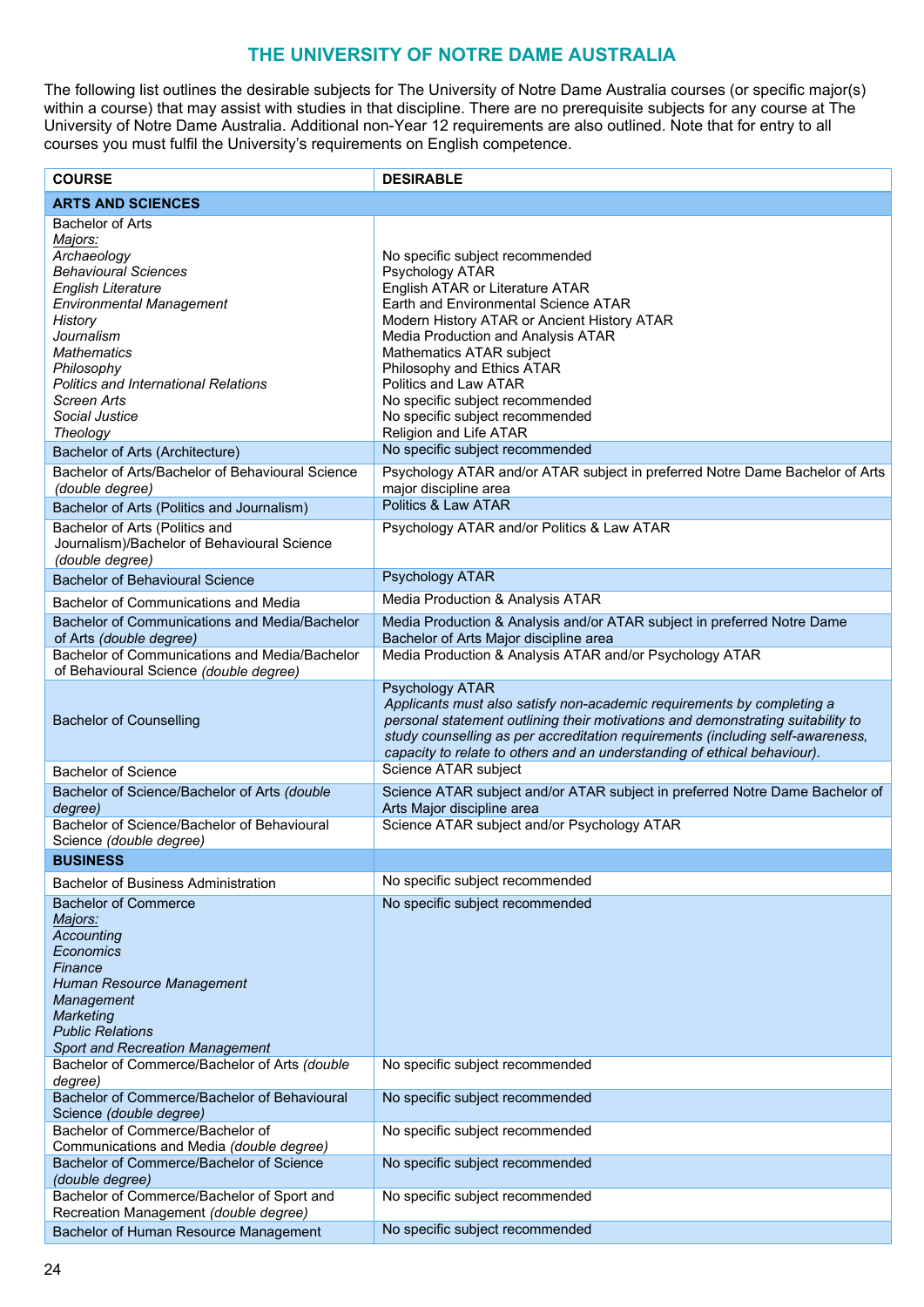| <b>COURSE</b>                                                                                                                     | <b>DESIRABLE</b>                                                                                                                                                                |
|-----------------------------------------------------------------------------------------------------------------------------------|---------------------------------------------------------------------------------------------------------------------------------------------------------------------------------|
| <b>Bachelor of Human Resource</b>                                                                                                 | No specific subject recommended                                                                                                                                                 |
| Management/Bachelor of Arts (double degree)<br><b>Bachelor of Human Resource</b>                                                  | No specific subject recommended                                                                                                                                                 |
| Management/Bachelor of Behavioural Science<br>(double degree)                                                                     |                                                                                                                                                                                 |
| Bachelor of Marketing and Public Relations                                                                                        | No specific subject recommended                                                                                                                                                 |
| Bachelor of Marketing and Public<br>Relations/Bachelor of Arts (double degree)                                                    | No specific subject recommended                                                                                                                                                 |
| Bachelor of Marketing and Public<br>Relations/Bachelor of Behavioural Science<br>(double degree)                                  | No specific subject recommended                                                                                                                                                 |
| Bachelor of Marketing and Public<br>Relations/Bachelor of Communications and<br>Media (double degree)                             | No specific subject recommended                                                                                                                                                 |
| Bachelor of Sport and Recreation Management                                                                                       | No specific subject recommended                                                                                                                                                 |
| Bachelor of Sport and Recreation<br>Management/Bachelor of Communications and<br>Media (double degree)                            | No specific subject recommended                                                                                                                                                 |
| LAW                                                                                                                               |                                                                                                                                                                                 |
| <b>Bachelor of Laws</b>                                                                                                           | No specific subject recommended                                                                                                                                                 |
| Bachelor of Laws/Bachelor of Arts (double                                                                                         | No specific subject recommended                                                                                                                                                 |
| degree)<br>Bachelor of Laws/Politics and Journalism (double<br>degree)                                                            | No specific subject recommended                                                                                                                                                 |
| Bachelor of Laws/Bachelor of Behavioural<br>Science (double degree)                                                               | No specific subject recommended                                                                                                                                                 |
| Bachelor of Laws/Bachelor of Biomedical Science<br>(double degree)                                                                | No specific subject recommended                                                                                                                                                 |
| Bachelor of Laws/Bachelor of Commerce (double<br>degree)                                                                          | No specific subject recommended                                                                                                                                                 |
| Bachelor of Laws/Bachelor of Communications<br>and Media (double degree)                                                          | No specific subject recommended                                                                                                                                                 |
| Bachelor of Laws/Bachelor of Human Resource<br>Management (double degree)                                                         | No specific subject recommended                                                                                                                                                 |
| Bachelor of Laws/Bachelor of Marketing and<br>Public Relations (double degree)<br>Bachelor of Laws/Bachelor of Philosophy (double | No specific subject recommended<br>No specific subject recommended                                                                                                              |
| degree)<br>Bachelor of Laws/Bachelor of Science (double                                                                           | No specific subject recommended                                                                                                                                                 |
| degree)                                                                                                                           |                                                                                                                                                                                 |
| <b>NURSING</b>                                                                                                                    |                                                                                                                                                                                 |
| <b>Bachelor of Nursing</b>                                                                                                        | Recommended to be a competitive candidate: Human Biology ATAR and/or<br><b>Mathematics Applications ATAR</b>                                                                    |
| <b>HEALTH SCIENCES</b>                                                                                                            |                                                                                                                                                                                 |
| <b>Bachelor of Biomedical Science</b>                                                                                             | Mathematics Applications ATAR, or Chemistry ATAR, or Human Biology ATAR, or<br><b>Biology ATAR</b>                                                                              |
| Bachelor of Biomedical Science/Bachelor of<br>Commerce (double degree)                                                            | Mathematics Applications ATAR, or Chemistry ATAR, or Human Biology ATAR, or<br><b>Biology ATAR</b>                                                                              |
| Bachelor of Biomedical Science/Bachelor of<br>Health Promotion (double degree)                                                    | Mathematics Applications ATAR, or Chemistry ATAR, or Human Biology ATAR, or<br><b>Biology ATAR</b>                                                                              |
| Bachelor of Exercise and Sport Science                                                                                            | Physical Education Studies ATAR and/or Human Biology ATAR                                                                                                                       |
| Bachelor of Health and Physical Education<br>(Primary)                                                                            | Physical Education Studies ATAR and/or Human Biology ATAR                                                                                                                       |
| Bachelor of Health and Physical Education<br>(Secondary)                                                                          | Physical Education Studies ATAR and/or Human Biology ATAR                                                                                                                       |
| <b>Bachelor of Health Promotion</b>                                                                                               | Human Biology ATAR and/or Business Management and Enterprise ATAR                                                                                                               |
| Bachelor of Outdoor Recreation                                                                                                    | Physical Education Studies ATAR, or Outdoor Education ATAR and/or<br>Human Biology ATAR                                                                                         |
| <b>PHYSIOTHERAPY</b>                                                                                                              |                                                                                                                                                                                 |
| Bachelor of Physiotherapy                                                                                                         | Mathematics Specialist ATAR, or Mathematics Methods ATAR, Human Biology<br>ATAR, Physics ATAR or Chemistry ATAR                                                                 |
| Bachelor of Physiotherapy/Bachelor of Exercise<br>and Sport Science (double degree)                                               | Biology ATAR, Physical Education Studies ATAR or Mathematics Applications<br><b>ATAR</b>                                                                                        |
| <b>EDUCATION</b>                                                                                                                  |                                                                                                                                                                                 |
| Bachelor of Education (Early Childhood and<br>Care: 0-8 Years)                                                                    | Mathematics ATAR subject<br>Applicants for pre-service teacher education courses must satisfy non-<br>academic criteria. Applicants' non-academic capabilities will be assessed |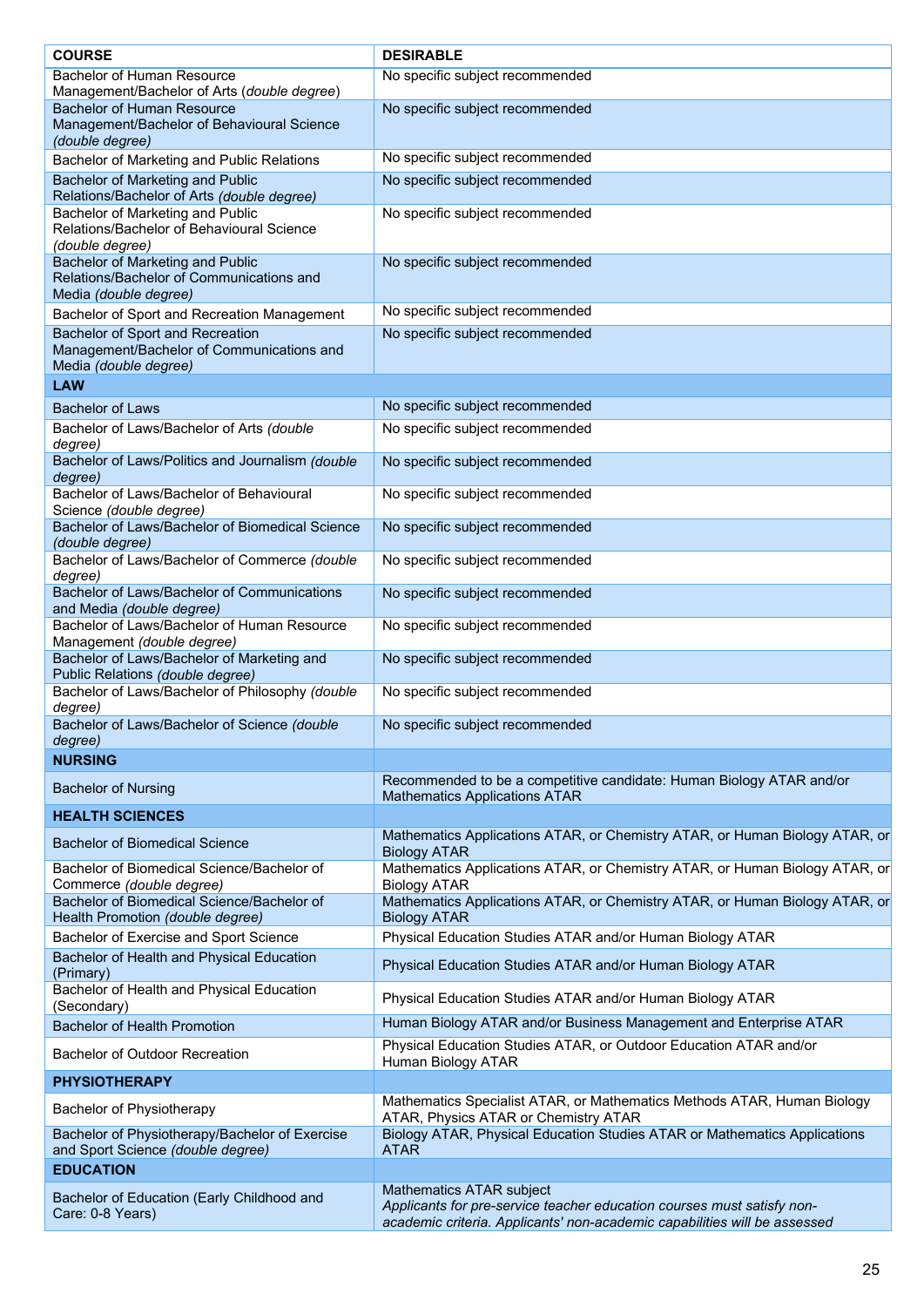| <b>COURSE</b>                                                                                          | <b>DESIRABLE</b>                                                                                                                                                                                                                                                                               |
|--------------------------------------------------------------------------------------------------------|------------------------------------------------------------------------------------------------------------------------------------------------------------------------------------------------------------------------------------------------------------------------------------------------|
|                                                                                                        | based on completion of a Non-Academic Requirements for Teacher Entry<br>(NARTE) online questionnaire.                                                                                                                                                                                          |
| Bachelor of Education (Early Childhood and<br>Care)/Bachelor of Arts (double degree)                   | Mathematics ATAR subject<br>Applicants for pre-service teacher education courses must satisfy non-academic<br>criteria. Applicants' non-academic capabilities will be assessed based on<br>completion of a Non-Academic Requirements for Teacher Entry (NARTE) online<br>questionnaire.        |
| Bachelor of Education (Early Childhood and<br>Care)/Bachelor of Behavioural Science (double<br>degree) | Mathematics ATAR subject<br>Applicants for pre-service teacher education courses must satisfy non-academic<br>criteria. Applicants' non-academic capabilities will be assessed based on<br>completion of a Non-Academic Requirements for Teacher Entry (NARTE) online<br>questionnaire.        |
| Bachelor of Education (Early Childhood and<br>Care)/Bachelor of Science (double degree)                | Mathematics ATAR subject<br>Applicants for pre-service teacher education courses must satisfy non-academic<br>criteria. Applicants' non-academic capabilities will be assessed based on<br>completion of a Non-Academic Requirements for Teacher Entry (NARTE) online<br>questionnaire.        |
| Bachelor of Education (Primary) <sup>1</sup>                                                           | Mathematics ATAR subject<br>Applicants for pre-service teacher education courses must satisfy non-academic<br>criteria. Applicants' non-academic capabilities will be assessed based on<br>completion of a Non-Academic Requirements for Teacher Entry (NARTE) online<br>questionnaire.        |
| Bachelor of Education (Primary)/Bachelor of Arts<br>(double degree)                                    | Mathematics ATAR subject<br>Applicants for pre-service teacher education courses must satisfy non-academic<br>criteria. Applicants' non-academic capabilities will be assessed based on<br>completion of a Non-Academic Requirements for Teacher Entry (NARTE) online<br>questionnaire.        |
| Bachelor of Education (Primary)/Bachelor of<br>Behavioural Science (double degree)                     | Mathematics ATAR subject<br>Applicants for pre-service teacher education courses must satisfy non-academic<br>criteria. Applicants' non-academic capabilities will be assessed based on<br>completion of a Non-Academic Requirements for Teacher Entry (NARTE) online<br>questionnaire.        |
| Bachelor of Education (Primary)/Bachelor of<br>Science (double degree)                                 | Mathematics ATAR subject<br>Applicants for pre-service teacher education courses must satisfy non-academic<br>criteria. Applicants' non-academic capabilities will be assessed based on<br>completion of a Non-Academic Requirements for Teacher Entry (NARTE) online<br>questionnaire.        |
| Bachelor of Education (Secondary)                                                                      | Mathematics ATAR subject<br>Applicants for pre-service teacher education courses must satisfy non-academic<br>criteria. Applicants' non-academic capabilities will be assessed based on<br>completion of a Non-Academic Requirements for Teacher Entry (NARTE) online<br>questionnaire.        |
| Bachelor of Education (Secondary)/Bachelor of<br>Arts (double degree)                                  | Mathematics ATAR subject<br>Applicants for pre-service teacher education courses must satisfy non-academic<br>criteria. Applicants' non-academic capabilities will be assessed based on<br>completion of a Non-Academic Requirements for Teacher Entry (NARTE) online<br>questionnaire.        |
| Bachelor of Education (Secondary)/Bachelor of<br>Behavioural Science (double degree)                   | <b>Mathematics ATAR subject</b><br>Applicants for pre-service teacher education courses must satisfy non-academic<br>criteria. Applicants' non-academic capabilities will be assessed based on<br>completion of a Non-Academic Requirements for Teacher Entry (NARTE) online<br>questionnaire. |
| Bachelor of Education (Secondary)/Bachelor of<br>Science (double degree)                               | Mathematics ATAR subject<br>Applicants for pre-service teacher education courses must satisfy non-academic<br>criteria. Applicants' non-academic capabilities will be assessed based on<br>completion of a Non-Academic Requirements for Teacher Entry (NARTE) online<br>questionnaire.        |
| PHILOSOPHY AND THEOLOGY                                                                                |                                                                                                                                                                                                                                                                                                |
| Bachelor of Philosophy                                                                                 | Philosophy and Ethics ATAR                                                                                                                                                                                                                                                                     |
| Bachelor of Philosophy/Bachelor of Theology<br>(double degree)                                         | Philosophy and Ethics ATAR                                                                                                                                                                                                                                                                     |
| Bachelor of Theology                                                                                   | Religion and Life ATAR and/or Philosophy and Ethics ATAR                                                                                                                                                                                                                                       |
| Diploma of Theology                                                                                    | Religion and Life ATAR and/or Philosophy and Ethics ATAR                                                                                                                                                                                                                                       |
| <b>ENABLING PROGRAM</b>                                                                                |                                                                                                                                                                                                                                                                                                |
| <b>Tertiary Pathway Program</b>                                                                        | No prior study in a particular course is required                                                                                                                                                                                                                                              |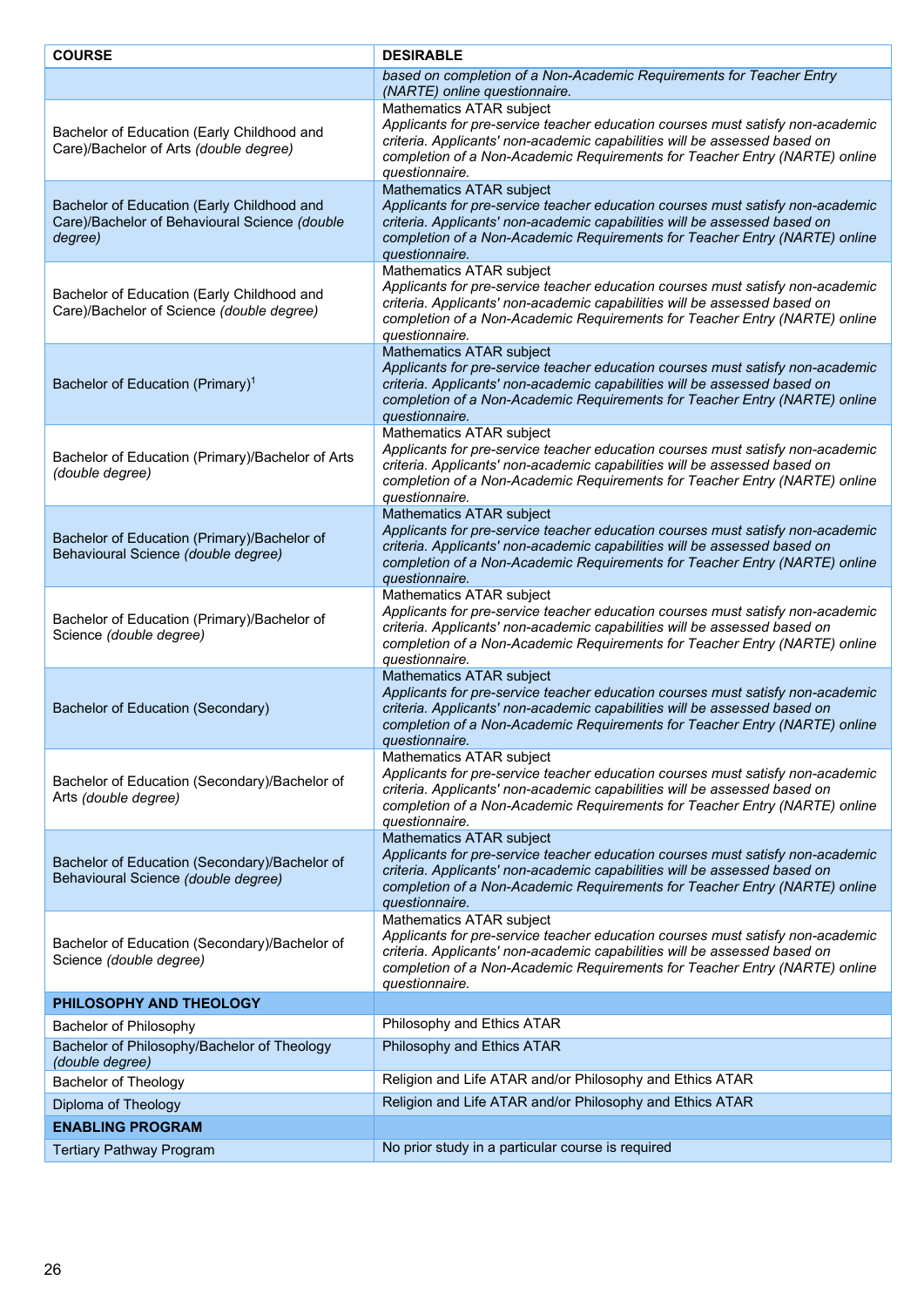### **THE UNIVERSITY OF WESTERN AUSTRALIA**

<span id="page-26-0"></span>The following list outlines the prerequisite and recommended ATAR courses for entry to UWA courses in 2025. To meet the prerequisite requirements, you'll need to achieve a scaled score of 50 or more in the ATAR course/s. Recommended ATAR courses provide valuable background that will assist you during your studies but do not affect selection into the course.

UWA believes that completing your ATAR studies is the best preparation for successful University study. However, if you don't have the required prerequisite ATAR courses or equivalent for your chosen major, you could still get an offer as long as you complete bridging units in the first year of your UWA course.

| <b>COURSE</b>                                                   | <b>PREREQUISITES</b>                                                                                                                                                                                                                                                       | <b>RECOMMENDED</b> |  |  |
|-----------------------------------------------------------------|----------------------------------------------------------------------------------------------------------------------------------------------------------------------------------------------------------------------------------------------------------------------------|--------------------|--|--|
|                                                                 | AGRICULTURAL, ENVIRONMENTAL AND BIOLOGICAL SCIENCES                                                                                                                                                                                                                        |                    |  |  |
| <b>Bachelor of Agribusiness</b>                                 |                                                                                                                                                                                                                                                                            |                    |  |  |
| Agribusiness and Agricultural<br>Science (Extended Major)       | Mathematics Methods ATAR OR Mathematics Applications ATAR with a mathematics unit taken<br>in the first year. Students without ATAR Mathematics will take two first-year mathematics units.                                                                                |                    |  |  |
| <b>Bachelor of Agricultural Science</b>                         |                                                                                                                                                                                                                                                                            |                    |  |  |
| Agricultural Science and<br>Technology (Extended Major)         | Mathematics Methods ATAR OR Mathematics Applications ATAR with a mathematics unit<br>taken in the first year. Students without ATAR Mathematics will take two first-year<br>mathematics units.<br>Chemistry ATAR OR a chemistry unit taken in the first year.              |                    |  |  |
| <b>Bachelor of Biological Science</b>                           |                                                                                                                                                                                                                                                                            |                    |  |  |
| <b>Biodiversity and Evolution (Extended</b><br>Major)           | Mathematics Methods ATAR OR Mathematics Applications ATAR with a mathematics unit<br>$\bullet$<br>taken in the first year. Students without ATAR Mathematics will take two first-year<br>mathematics units.<br>Chemistry ATAR OR a chemistry unit taken in the first year. |                    |  |  |
| Plant Biology (Extended Major)                                  | Mathematics Methods ATAR OR Mathematics Applications ATAR with a mathematics unit<br>$\bullet$<br>taken in the first year. Students without ATAR Mathematics will take two first-year<br>mathematics units.<br>Chemistry ATAR OR a chemistry unit taken in the first year. |                    |  |  |
| <b>Wildlife Conservation (Extended</b><br>Major)                | Mathematics Methods ATAR OR Mathematics Applications ATAR with a mathematics unit<br>taken in the first year. Students without ATAR Mathematics will take two first-year<br>mathematics units.                                                                             |                    |  |  |
| <b>Bachelor of Earth Science</b>                                |                                                                                                                                                                                                                                                                            |                    |  |  |
| Geochemistry (Extended Major)                                   | Mathematics Methods ATAR OR Mathematics Applications ATAR with a mathematics unit<br>taken in the first year. Students without ATAR Mathematics will take two first-year<br>mathematics units.<br>Chemistry ATAR OR a chemistry unit taken in the first year<br>$\bullet$  |                    |  |  |
| Integrated Earth and Marine<br>Sciences (Extended Major)        | Mathematics Methods ATAR OR Mathematics Applications ATAR with a mathematics unit<br>taken in the first year. Students without ATAR Mathematics will take two first-year<br>mathematics units                                                                              |                    |  |  |
| <b>Bachelor of Environmental Science</b>                        |                                                                                                                                                                                                                                                                            |                    |  |  |
| <b>Environmental Science and</b><br>Management (Extended Major) | Mathematics Methods ATAR OR Mathematics Applications ATAR with a mathematics unit<br>taken in the first year. Students without ATAR Mathematics will take two first-year<br>mathematics units.<br>Chemistry ATAR OR a chemistry unit taken in the first year               |                    |  |  |
| <b>Environmental Science and Ecology</b><br>(Extended Major)    | Mathematics Methods ATAR OR Mathematics Applications ATAR with a mathematics unit<br>taken in the first year. Students without ATAR Mathematics will take two first-year<br>mathematics units.<br>Chemistry ATAR OR a chemistry unit taken in the first year.              |                    |  |  |
| <b>Bachelor of Marine Science</b>                               |                                                                                                                                                                                                                                                                            |                    |  |  |
| Marine Science (Extended Major)                                 | Mathematics Methods ATAR OR Mathematics Applications ATAR with a mathematics unit<br>taken in the first year. Students without ATAR Mathematics will take two first-year<br>mathematics units.<br>Chemistry ATAR OR a chemistry unit taken in the first year.              |                    |  |  |
| <b>Bachelor of Molecular Sciences</b>                           |                                                                                                                                                                                                                                                                            |                    |  |  |
| Molecular Life Sciences (Extended<br>Major)                     | Mathematics Methods ATAR OR Mathematics Applications ATAR with a mathematics unit<br>$\bullet$<br>taken in the first year. Students without ATAR Mathematics will take two first-year<br>mathematics units.<br>Chemistry ATAR OR a chemistry unit taken in the first year. |                    |  |  |
| <b>Biochemistry of Nutrition (Extended</b><br>Major)            | Mathematics Methods ATAR OR Mathematics Applications ATAR with a mathematics unit<br>taken in the first year. Students without ATAR Mathematics will take two first-year<br>mathematics units.<br>Chemistry ATAR OR a chemistry unit taken in the first year.              |                    |  |  |
| <b>Bachelor of Science</b>                                      |                                                                                                                                                                                                                                                                            |                    |  |  |
| Agribusiness                                                    | Mathematics Methods ATAR OR Mathematics Applications ATAR with a mathematics unit taken<br>in the first year. Students without ATAR Mathematics will take two first-year mathematics units.                                                                                |                    |  |  |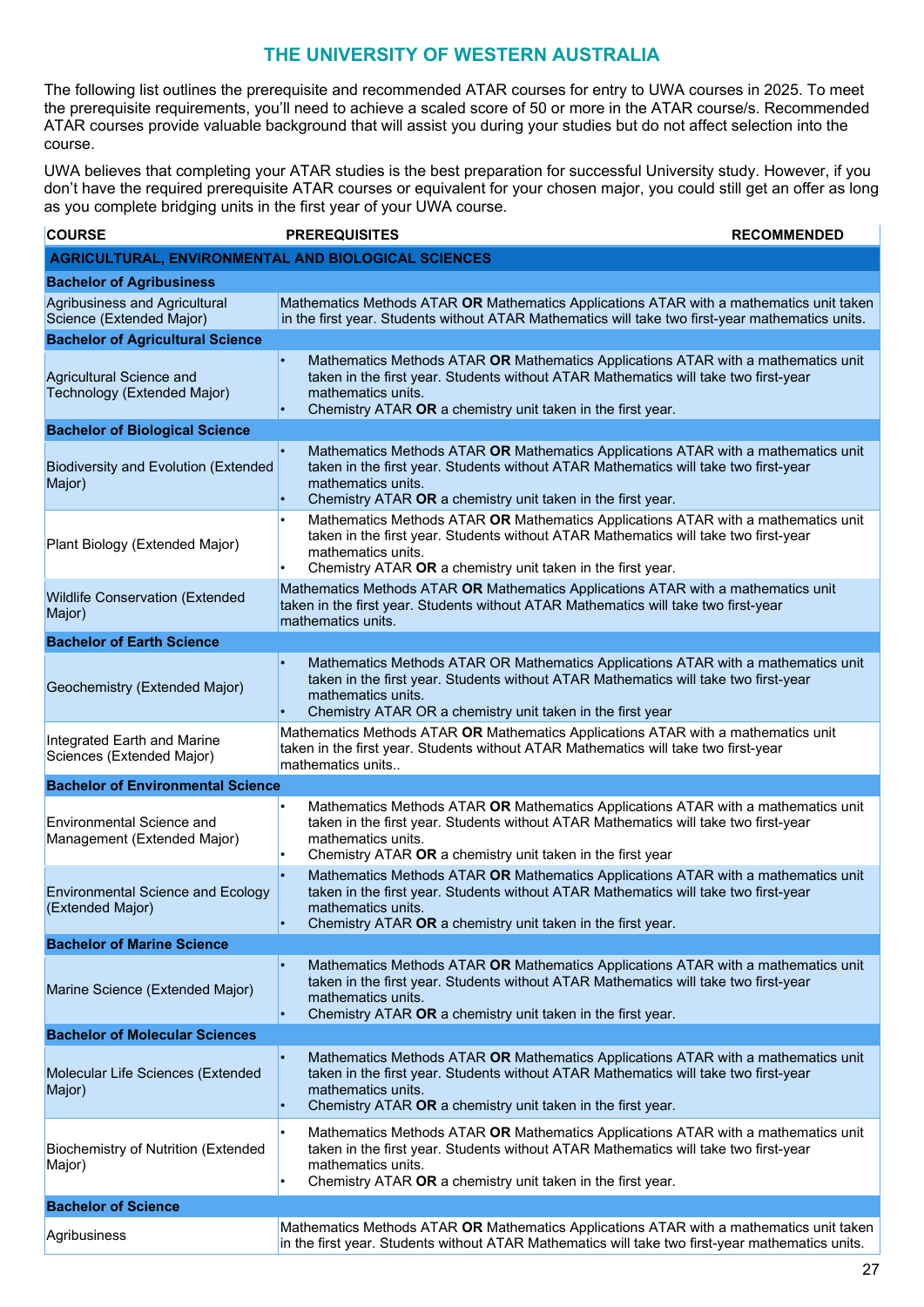| <b>COURSE</b>                                                                          | <b>PREREQUISITES</b>                                                                                                                                                                                                                                                       |                                                                                                                                                                                                                                        | <b>RECOMMENDED</b>    |
|----------------------------------------------------------------------------------------|----------------------------------------------------------------------------------------------------------------------------------------------------------------------------------------------------------------------------------------------------------------------------|----------------------------------------------------------------------------------------------------------------------------------------------------------------------------------------------------------------------------------------|-----------------------|
| <b>Agricultural Science</b>                                                            | Mathematics Methods ATAR OR Mathematics Applications ATAR with a mathematics unit<br>taken in the first year. Students without ATAR Mathematics will take two first-year<br>mathematics units.<br>Chemistry ATAR OR a chemistry unit taken in the first year.<br>$\bullet$ |                                                                                                                                                                                                                                        |                       |
| Agricultural Technology                                                                | Mathematics Methods ATAR OR Mathematics Applications ATAR with a mathematics unit<br>taken in the first year. Students without ATAR Mathematics will take two first-year<br>mathematics units.<br>Chemistry ATAR OR a chemistry unit taken in the first year.              |                                                                                                                                                                                                                                        |                       |
| Botany                                                                                 |                                                                                                                                                                                                                                                                            | Mathematics Methods ATAR OR Mathematics Applications ATAR with<br>a mathematics unit taken in the first year. Students without ATAR<br>Mathematics will take two first-year mathematics units.                                         | <b>Chemistry ATAR</b> |
| <b>Conservation Biology</b>                                                            |                                                                                                                                                                                                                                                                            | Mathematics Methods ATAR OR Mathematics Applications ATAR with<br>a mathematics unit taken in the first year. Students without ATAR<br>Mathematics will take two first-year mathematics units.                                         | <b>Chemistry ATAR</b> |
| <b>Environmental Management</b>                                                        |                                                                                                                                                                                                                                                                            | Mathematics Methods ATAR OR Mathematics Applications ATAR with a mathematics unit taken<br>in the first year. Students without ATAR Mathematics will take two first-year mathematics units.                                            |                       |
| <b>Environmental Science</b>                                                           | mathematics and statistics units.                                                                                                                                                                                                                                          | Mathematics Methods ATAR OR Mathematics Applications ATAR with a mathematics unit<br>taken in the first year. Students without ATAR Mathematics will take two first-year<br>Chemistry ATAR OR a chemistry unit taken in the first year |                       |
| <b>Geographical Sciences</b>                                                           |                                                                                                                                                                                                                                                                            | Mathematics Methods ATAR OR Mathematics Applications ATAR with a mathematics unit taken<br>in the first year. Students without ATAR Mathematics will take two first-year mathematics units.                                            |                       |
| Marine and Coastal Processes                                                           |                                                                                                                                                                                                                                                                            | Mathematics Methods ATAR OR Mathematics Applications ATAR with a mathematics unit taken<br>in the first year. Students without ATAR Mathematics will take two first-year mathematics units.                                            |                       |
| <b>Marine Biology</b>                                                                  | Mathematics Methods ATAR OR Mathematics Applications ATAR with a mathematics unit<br>taken in the first year. Students without ATAR Mathematics will take two first-year<br>mathematics units.<br>Chemistry ATAR OR a chemistry unit taken in the first year               |                                                                                                                                                                                                                                        |                       |
| Zoology                                                                                | Mathematics Methods ATAR OR Mathematics Applications ATAR with<br>a mathematics unit taken in the first year. Students without ATAR<br><b>Chemistry ATAR</b><br>Mathematics will take two first-year mathematics units.                                                    |                                                                                                                                                                                                                                        |                       |
| <b>Bachelor of Philosophy (Honours)</b>                                                |                                                                                                                                                                                                                                                                            |                                                                                                                                                                                                                                        |                       |
| Refer to your chosen major/s for prerequisites and recommended subjects.               |                                                                                                                                                                                                                                                                            |                                                                                                                                                                                                                                        |                       |
| <b>COMBINED BACHELOR'S DEGREES</b>                                                     |                                                                                                                                                                                                                                                                            |                                                                                                                                                                                                                                        |                       |
| <b>Bachelor of Agribusiness/ Bachelor of Science</b>                                   |                                                                                                                                                                                                                                                                            | Refer to your chosen majors for prerequisites and recommended subjects.                                                                                                                                                                |                       |
| <b>Bachelor of Agricultural Science/Bachelor of Arts</b>                               |                                                                                                                                                                                                                                                                            | Refer to your chosen majors for prerequisites and recommended subjects.                                                                                                                                                                |                       |
| Bachelor of Agricultural Science/ Bachelor of Commerce                                 |                                                                                                                                                                                                                                                                            | Refer to your chosen majors for prerequisites and recommended subjects.                                                                                                                                                                |                       |
| <b>Bachelor of Agricultural Science/Bachelor of Science</b>                            |                                                                                                                                                                                                                                                                            | Refer to your chosen majors for prerequisites and recommended subjects.                                                                                                                                                                |                       |
| <b>Bachelor of Environmental Science/Bachelor of Arts</b>                              |                                                                                                                                                                                                                                                                            | Refer to your chosen majors for prerequisites and recommended subjects.                                                                                                                                                                |                       |
| <b>Bachelor of Environmental Science/Bachelor of Commerce</b>                          |                                                                                                                                                                                                                                                                            | Refer to your chosen majors for prerequisites and recommended subjects.                                                                                                                                                                |                       |
| <b>Bachelor of Environmental Science/Bachelor of Science</b>                           |                                                                                                                                                                                                                                                                            | Refer to your chosen majors for prerequisites and recommended subjects.                                                                                                                                                                |                       |
| <b>COMBINED BACHELOR'S AND MASTER'S DEGREES</b>                                        |                                                                                                                                                                                                                                                                            |                                                                                                                                                                                                                                        |                       |
| <b>Bachelor of Agribusiness and Master of Agricultural</b><br>Economics                |                                                                                                                                                                                                                                                                            | Refer to your chosen majors for prerequisites and recommended subjects.                                                                                                                                                                |                       |
| <b>Bachelor of Agricultural Science and Master of</b><br><b>Agricultural Science</b>   |                                                                                                                                                                                                                                                                            | Refer to your chosen majors for prerequisites and recommended subjects.                                                                                                                                                                |                       |
| Bachelor of Biological Science and Master of<br><b>Biological Science</b>              |                                                                                                                                                                                                                                                                            | Refer to your chosen majors for prerequisites and recommended subjects.                                                                                                                                                                |                       |
| <b>Bachelor of Biological Science and Master of</b><br><b>Biotechnology</b>            |                                                                                                                                                                                                                                                                            | Refer to your chosen majors for prerequisites and recommended subjects.                                                                                                                                                                |                       |
| <b>Bachelor of Earth Sciences and Master of Geoscience</b>                             |                                                                                                                                                                                                                                                                            | Refer to your chosen majors for prerequisites and recommended subjects.                                                                                                                                                                |                       |
| <b>Bachelor of Earth Sciences and Master of</b><br>Oceanography                        |                                                                                                                                                                                                                                                                            | Refer to your chosen majors for prerequisites and recommended subjects.                                                                                                                                                                |                       |
| <b>Bachelor of Environmental Science and Master of</b><br><b>Environmental Science</b> |                                                                                                                                                                                                                                                                            | Refer to your chosen majors for prerequisites and recommended subjects.                                                                                                                                                                |                       |
| <b>Bachelor of Marine Science and Master of</b><br><b>Environmental Science</b>        |                                                                                                                                                                                                                                                                            | Refer to your chosen majors for prerequisites and recommended subjects.                                                                                                                                                                |                       |
| <b>Bachelor of Marine Science and Master of Marine</b><br><b>Biology</b>               |                                                                                                                                                                                                                                                                            | Refer to your chosen majors for prerequisites and recommended subjects.                                                                                                                                                                |                       |
| <b>ARCHITECTURE, DESIGN AND PLANNING</b>                                               |                                                                                                                                                                                                                                                                            |                                                                                                                                                                                                                                        |                       |
| <b>Bachelor of Arts</b>                                                                |                                                                                                                                                                                                                                                                            |                                                                                                                                                                                                                                        |                       |
| Human Geography and Planning                                                           |                                                                                                                                                                                                                                                                            | No previous study in a particular course is required                                                                                                                                                                                   |                       |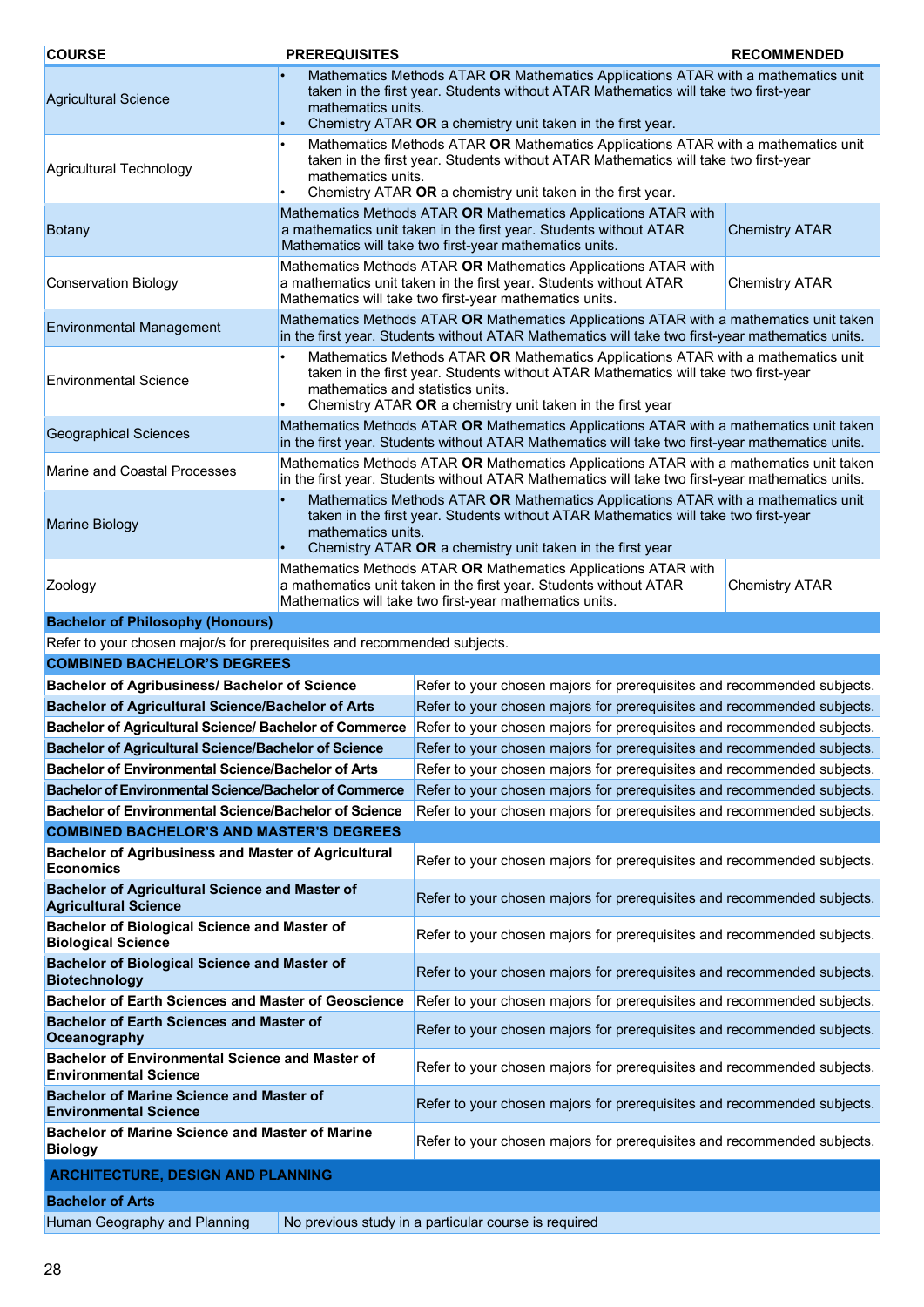| <b>Bachelor of Environmental Design</b>                                                                                                                                                                      |                                                                                                                                                                                               |                                                                                                                                                                |                                 |  |
|--------------------------------------------------------------------------------------------------------------------------------------------------------------------------------------------------------------|-----------------------------------------------------------------------------------------------------------------------------------------------------------------------------------------------|----------------------------------------------------------------------------------------------------------------------------------------------------------------|---------------------------------|--|
| Architecture (Extended Major)                                                                                                                                                                                |                                                                                                                                                                                               | No previous study in a particular course is required                                                                                                           |                                 |  |
| Environmental Geography and                                                                                                                                                                                  |                                                                                                                                                                                               | No previous study in a particular course is required                                                                                                           |                                 |  |
| Planning<br>Landscape Architecture                                                                                                                                                                           | No previous study in a particular course is required                                                                                                                                          |                                                                                                                                                                |                                 |  |
| <b>Bachelor of Philosophy (Honours)</b>                                                                                                                                                                      |                                                                                                                                                                                               |                                                                                                                                                                |                                 |  |
| Refer to your chosen major/s for prerequisites and recommended subjects                                                                                                                                      |                                                                                                                                                                                               |                                                                                                                                                                |                                 |  |
| <b>ASSURED PATHWAYS</b>                                                                                                                                                                                      |                                                                                                                                                                                               |                                                                                                                                                                |                                 |  |
| <b>Master of Architecture</b> via Bachelor of Environmental<br>Design or Bachelor of Philosophy (Honours)                                                                                                    |                                                                                                                                                                                               | Completion of a bachelor's degree, with a UWA weighted average mark<br>of at least 60%                                                                         |                                 |  |
| Master of Landscape Architecture via Bachelor of<br>Environmental Design or Bachelor of Philosophy (Honours)                                                                                                 |                                                                                                                                                                                               | Completion of a bachelor's degree, with a UWA weighted average mark<br>of at least 60%                                                                         |                                 |  |
| <b>BUSINESS AND COMMERCE</b>                                                                                                                                                                                 |                                                                                                                                                                                               |                                                                                                                                                                |                                 |  |
|                                                                                                                                                                                                              |                                                                                                                                                                                               |                                                                                                                                                                |                                 |  |
| <b>Bachelor of Agribusiness</b><br>Agribusiness and Agricultural<br>Science (Extended Major)                                                                                                                 | Mathematics Methods ATAR OR Mathematics Applications ATAR with a mathematics unit<br>taken in the first year. Students without ATAR Mathematics will take two first-year mathematics<br>units |                                                                                                                                                                |                                 |  |
| <b>Bachelor of Arts</b>                                                                                                                                                                                      |                                                                                                                                                                                               |                                                                                                                                                                |                                 |  |
| <b>Communication and Media Studies</b>                                                                                                                                                                       |                                                                                                                                                                                               | No previous study in a particular course is required                                                                                                           |                                 |  |
| Work and Employment Relations                                                                                                                                                                                |                                                                                                                                                                                               | No previous study in a particular course is required                                                                                                           |                                 |  |
| <b>Bachelor of Business</b>                                                                                                                                                                                  |                                                                                                                                                                                               |                                                                                                                                                                |                                 |  |
| <b>Business Management</b>                                                                                                                                                                                   |                                                                                                                                                                                               | No previous study in a particular course is required                                                                                                           |                                 |  |
| Enterprise and Innovation                                                                                                                                                                                    |                                                                                                                                                                                               | No previous study in a particular course is required                                                                                                           | <b>Mathematics Methods ATAR</b> |  |
| <b>Global Business</b>                                                                                                                                                                                       |                                                                                                                                                                                               | No previous study in a particular course is required                                                                                                           | <b>Mathematics Methods ATAR</b> |  |
| <b>Bachelor of Commerce</b>                                                                                                                                                                                  |                                                                                                                                                                                               |                                                                                                                                                                |                                 |  |
| Accounting                                                                                                                                                                                                   |                                                                                                                                                                                               | Mathematics Applications ATAR AND a mathematics unit taken in the first year. Students<br>without ATAR Mathematics will take two first-year mathematics units. |                                 |  |
| <b>Business Analytics</b>                                                                                                                                                                                    | Mathematics Applications ATAR AND a mathematics unit taken in the first year. Students<br>without ATAR Mathematics will take two first-year mathematics units.                                |                                                                                                                                                                |                                 |  |
| <b>Business Law</b>                                                                                                                                                                                          | No previous study in a particular course is required                                                                                                                                          |                                                                                                                                                                |                                 |  |
| Economics                                                                                                                                                                                                    | Mathematics Applications ATAR AND a mathematics unit taken in the first year. Students<br>without ATAR Mathematics will take two first-year mathematics units.                                |                                                                                                                                                                |                                 |  |
| Finance                                                                                                                                                                                                      | Mathematics Applications ATAR AND a mathematics unit taken in the first year. Students<br>without ATAR Mathematics will take two first-year mathematics units.                                |                                                                                                                                                                |                                 |  |
| Human Resource Management                                                                                                                                                                                    | No previous study in a particular course is required                                                                                                                                          |                                                                                                                                                                |                                 |  |
| Management                                                                                                                                                                                                   | No previous study in a particular course is required                                                                                                                                          |                                                                                                                                                                |                                 |  |
| Marketing                                                                                                                                                                                                    | Mathematics Applications ATAR AND a mathematics unit taken in the first year. Students<br>without ATAR Mathematics will take two first-year mathematics units.                                |                                                                                                                                                                |                                 |  |
| <b>Bachelor of Economics</b>                                                                                                                                                                                 |                                                                                                                                                                                               |                                                                                                                                                                |                                 |  |
| Professional Economics (Extended<br>Mathematics Applications ATAR AND a mathematics unit taken in the first year. Students<br>without ATAR Mathematics will take two first-year mathematics units.<br>Major) |                                                                                                                                                                                               |                                                                                                                                                                |                                 |  |
| <b>Bachelor of Philosophy, Politics and Economics</b>                                                                                                                                                        |                                                                                                                                                                                               |                                                                                                                                                                |                                 |  |
| Philosophy, Politics and Economics (Extended Major)                                                                                                                                                          |                                                                                                                                                                                               | No previous study in a particular course is required                                                                                                           |                                 |  |
| <b>Bachelor of Philosophy (Honours)</b>                                                                                                                                                                      |                                                                                                                                                                                               |                                                                                                                                                                |                                 |  |
| Refer to your chosen majors for prerequisites and recommended subjects                                                                                                                                       |                                                                                                                                                                                               |                                                                                                                                                                |                                 |  |
| <b>COMBINED BACHELOR'S DEGREES</b>                                                                                                                                                                           |                                                                                                                                                                                               |                                                                                                                                                                |                                 |  |
| Bachelor of Philosophy, Politics and Economics and<br><b>Bachelor of Arts</b>                                                                                                                                |                                                                                                                                                                                               | Refer to your chosen majors for prerequisites and recommended subjects.                                                                                        |                                 |  |
| Bachelor of Philosophy, Politics and Economics and<br><b>Bachelor of Commerce</b>                                                                                                                            |                                                                                                                                                                                               | Refer to your chosen majors for prerequisites and recommended subjects.                                                                                        |                                 |  |
| <b>Bachelor of Psychology and Bachelor of Commerce</b>                                                                                                                                                       |                                                                                                                                                                                               | Refer to your chosen majors for prerequisites and recommended subjects.                                                                                        |                                 |  |
| Bachelor of Engineering (Honours) and Bachelor of<br>Refer to your chosen majors for prerequisites and recommended subjects.<br><b>Commerce</b>                                                              |                                                                                                                                                                                               |                                                                                                                                                                |                                 |  |
| <b>COMBINED BACHELOR'S AND MASTER'S DEGREES</b>                                                                                                                                                              |                                                                                                                                                                                               |                                                                                                                                                                |                                 |  |
| <b>Bachelor of Economics and Master</b><br>of Economics                                                                                                                                                      | Mathematics Applications ATAR AND a mathematics unit taken in the first year. Students<br>without ATAR Mathematics will take two first-year mathematics units.                                |                                                                                                                                                                |                                 |  |
| <b>DATA AND COMPUTER SCIENCE</b>                                                                                                                                                                             |                                                                                                                                                                                               |                                                                                                                                                                |                                 |  |
| <b>Bachelor of Advanced Computer Science (Honours)</b>                                                                                                                                                       |                                                                                                                                                                                               |                                                                                                                                                                |                                 |  |
| Artificial Intelligence                                                                                                                                                                                      | <b>Mathematics Methods ATAR</b>                                                                                                                                                               |                                                                                                                                                                |                                 |  |
| <b>Computing and Data Science</b>                                                                                                                                                                            | <b>Mathematics Methods ATAR</b>                                                                                                                                                               |                                                                                                                                                                |                                 |  |
| International Cybersecurity                                                                                                                                                                                  | <b>Mathematics Methods ATAR</b>                                                                                                                                                               |                                                                                                                                                                |                                 |  |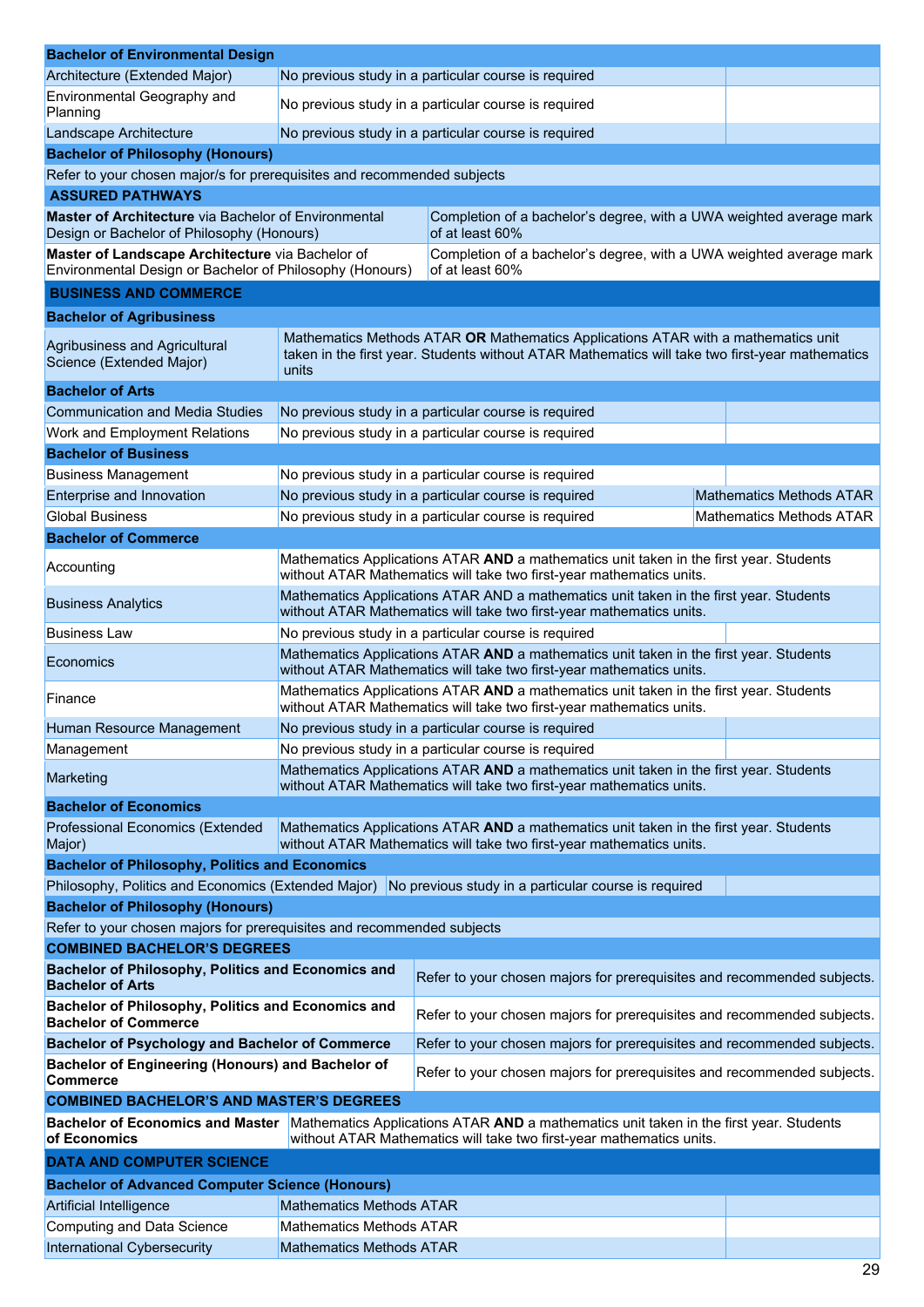| <b>Bachelor of Science</b>                                                 |                                                                                                                                                                                                                                                                                                |                                                                                                                                                                                             |  |  |
|----------------------------------------------------------------------------|------------------------------------------------------------------------------------------------------------------------------------------------------------------------------------------------------------------------------------------------------------------------------------------------|---------------------------------------------------------------------------------------------------------------------------------------------------------------------------------------------|--|--|
| <b>Computer Science</b>                                                    |                                                                                                                                                                                                                                                                                                | Mathematics Methods ATAR OR Mathematics Applications ATAR with a mathematics unit taken<br>in the first year. Students without ATAR Mathematics will take two first-year mathematics units. |  |  |
| Cybersecurity                                                              | Mathematics Methods ATAR OR Mathematics Applications ATAR with a mathematics unit taken<br>in the first year. Students without ATAR Mathematics will take two first-year mathematics units.                                                                                                    |                                                                                                                                                                                             |  |  |
| Data Science                                                               |                                                                                                                                                                                                                                                                                                | Mathematics Methods ATAR OR Mathematics Applications ATAR with a mathematics unit taken<br>in the first year. Students without ATAR Mathematics will take two first-year mathematics units. |  |  |
| <b>Bachelor of Philosophy (Honours)</b>                                    |                                                                                                                                                                                                                                                                                                |                                                                                                                                                                                             |  |  |
| Refer to your chosen major/s for prerequisites and recommended subjects    |                                                                                                                                                                                                                                                                                                |                                                                                                                                                                                             |  |  |
| <b>EDUCATION</b>                                                           |                                                                                                                                                                                                                                                                                                |                                                                                                                                                                                             |  |  |
| <b>COMBINED BACHELOR'S AND MASTER'S DEGREES</b>                            |                                                                                                                                                                                                                                                                                                |                                                                                                                                                                                             |  |  |
| <b>Bachelor of Science and Master</b><br>of Teaching (Secondary)           | Mathematics Methods ATAR<br>personal statement.                                                                                                                                                                                                                                                | Refer to your chosen major/s for further prerequisites and recommended subjects.<br>To be considered for admission to this course an applicant must submit a satisfactory                   |  |  |
| <b>ASSURED PATHWAYS</b>                                                    |                                                                                                                                                                                                                                                                                                |                                                                                                                                                                                             |  |  |
| <b>Master of Teaching (Primary)</b><br>via a range of Bachelor's degrees   | Completion of a bachelor's degree other than a Bachelor of Education and at least one year of<br>the bachelor's degree relevant to one or more learning areas in the Primary school curriculum.                                                                                                |                                                                                                                                                                                             |  |  |
| <b>Master of Teaching (Secondary)</b><br>via a range of Bachelor's degrees |                                                                                                                                                                                                                                                                                                | Completion of a bachelor's degree other than a Bachelor of Education, with a major relevant to<br>secondary teaching curriculum majors offered by UWA.                                      |  |  |
| <b>ENGINEERING</b>                                                         |                                                                                                                                                                                                                                                                                                |                                                                                                                                                                                             |  |  |
| <b>Bachelor of Engineering (Honours)</b>                                   |                                                                                                                                                                                                                                                                                                |                                                                                                                                                                                             |  |  |
| <b>Automation and Robotics</b><br>Engineering (Extended Major)             | Mathematics Methods ATAR AND at least one of the following three subjects: Mathematics<br>Specialist ATAR, Chemistry ATAR OR Physics ATAR.<br>Note: All four subjects are recommended. If you don't have all four subjects you'll need to take<br>specified bridging units in your first year. |                                                                                                                                                                                             |  |  |
| <b>Biomedical Engineering (Extended</b><br>Major)                          | Mathematics Methods ATAR AND at least one of the following three subjects: Mathematics<br>Specialist ATAR, Chemistry ATAR OR Physics ATAR.<br>Note: All four subjects are recommended. If you don't have all four subjects you'll need to take<br>specified bridging units in your first year. |                                                                                                                                                                                             |  |  |
| <b>Chemical Engineering (Extended</b><br>Major)                            | Mathematics Methods ATAR AND at least one of the following three subjects: Mathematics<br>Specialist ATAR, Chemistry ATAR OR Physics ATAR.<br>Note: All four subjects are recommended. If you don't have all four subjects you'll need to take<br>specified bridging units in your first year. |                                                                                                                                                                                             |  |  |
| Civil Engineering (Extended Major)                                         | Mathematics Methods ATAR AND at least one of the following three subjects: Mathematics<br>Specialist ATAR, Chemistry ATAR OR Physics ATAR.<br>Note: All four subjects are recommended. If you don't have all four subjects you'll need to take<br>specified bridging units in your first year. |                                                                                                                                                                                             |  |  |
| Electrical and Electronic Engineering<br>(Extended Major)                  | Mathematics Methods ATAR AND at least one of the following three subjects: Mathematics<br>Specialist ATAR, Chemistry ATAR OR Physics ATAR.<br>Note: All four subjects are recommended. If you don't have all four subjects you'll need to take<br>specified bridging units in your first year. |                                                                                                                                                                                             |  |  |
| <b>Environmental Engineering</b><br>(Extended Major)                       | Mathematics Methods ATAR AND at least one of the following three subjects: Mathematics<br>Specialist ATAR, Chemistry ATAR OR Physics ATAR.<br>Note: All four subjects are recommended. If you don't have all four subjects you'll need to take<br>specified bridging units in your first year. |                                                                                                                                                                                             |  |  |
| <b>Mechanical Engineering (Extended</b><br>Major)                          | Mathematics Methods ATAR AND at least one of the following three subjects: Mathematics<br>Specialist ATAR, Chemistry ATAR OR Physics ATAR.<br>Note: All four subjects are recommended. If you don't have all four subjects you'll need to take<br>specified bridging units in your first year. |                                                                                                                                                                                             |  |  |
| <b>Mining Engineering (Extended</b><br>Major)                              | Mathematics Methods ATAR AND at least one of the following three subjects: Mathematics<br>Specialist ATAR, Chemistry ATAR OR Physics ATAR.<br>Note: All four subjects are recommended. If you don't have all four subjects you'll need to take<br>specified bridging units in your first year. |                                                                                                                                                                                             |  |  |
| Software Engineering (Extended<br>Major)                                   | Mathematics Methods ATAR AND at least one of the following three subjects: Mathematics<br>Specialist ATAR, Chemistry ATAR OR Physics ATAR.<br>Note: All four subjects are recommended. If you don't have all four subjects you'll need to take<br>specified bridging units in your first year. |                                                                                                                                                                                             |  |  |
| <b>COMBINED BACHELOR'S DEGREES</b>                                         |                                                                                                                                                                                                                                                                                                |                                                                                                                                                                                             |  |  |
| Bachelor of Engineering (Hons)/Bachelor of Commerce                        |                                                                                                                                                                                                                                                                                                | Refer to your chosen majors for prerequisites and recommended subjects.                                                                                                                     |  |  |
| <b>Bachelor of Engineering (Hons)/Bachelor of Science</b>                  |                                                                                                                                                                                                                                                                                                | Refer to your chosen majors for prerequisites and recommended subjects.                                                                                                                     |  |  |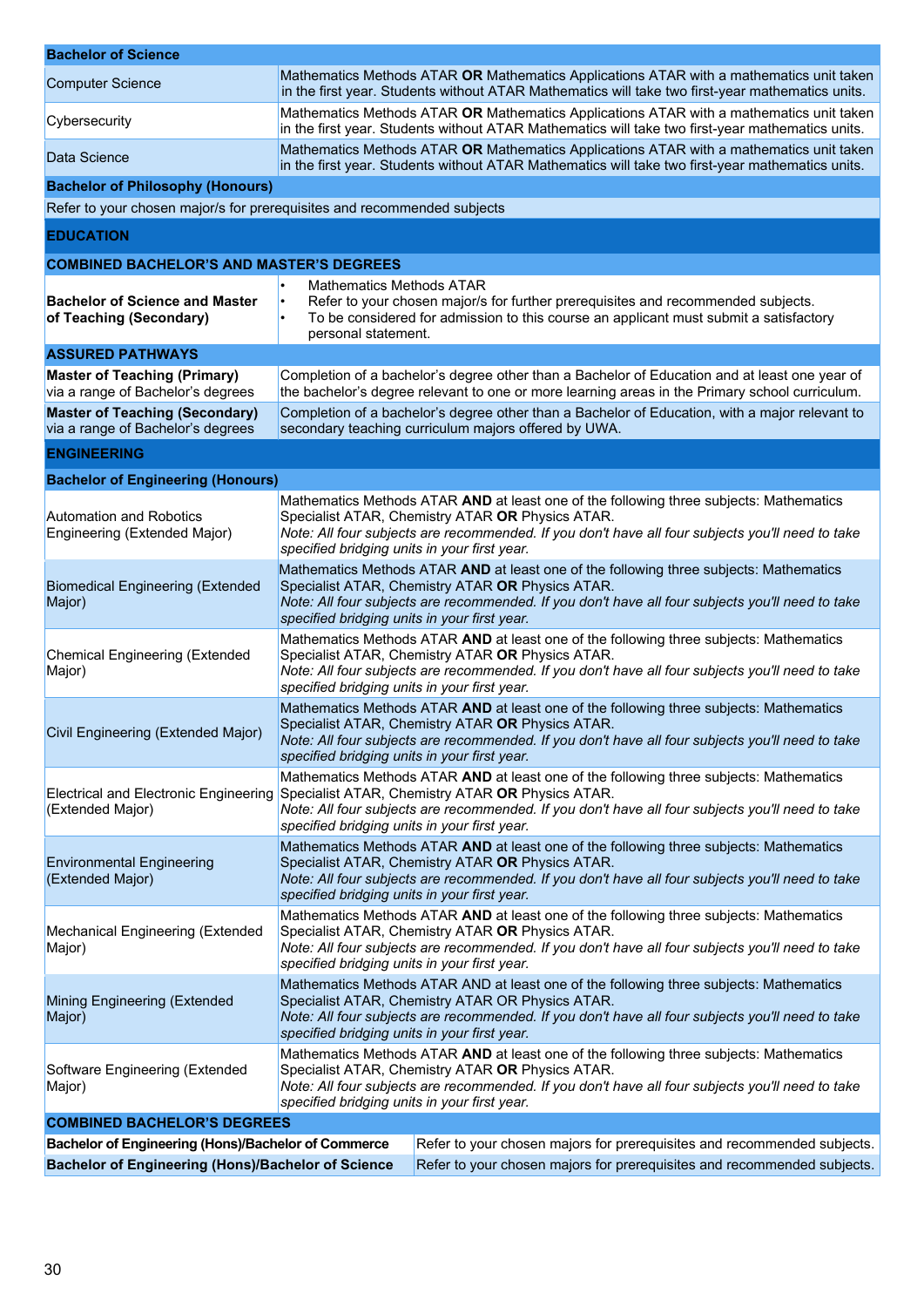| <b>LAW</b>                                                                                                    |                                                                                                                                                                                                                                                                                 |                                                     |  |  |
|---------------------------------------------------------------------------------------------------------------|---------------------------------------------------------------------------------------------------------------------------------------------------------------------------------------------------------------------------------------------------------------------------------|-----------------------------------------------------|--|--|
| <b>Bachelor of Arts</b>                                                                                       |                                                                                                                                                                                                                                                                                 |                                                     |  |  |
| Criminology                                                                                                   | No previous study in a particular course is required                                                                                                                                                                                                                            |                                                     |  |  |
| Law and Society                                                                                               | No previous study in a particular course is required                                                                                                                                                                                                                            |                                                     |  |  |
| <b>Bachelor of Commerce</b>                                                                                   |                                                                                                                                                                                                                                                                                 |                                                     |  |  |
| <b>Business Law</b>                                                                                           | No previous study in a particular course is required                                                                                                                                                                                                                            |                                                     |  |  |
| <b>Bachelor of Criminology and Criminal Justice</b>                                                           |                                                                                                                                                                                                                                                                                 |                                                     |  |  |
| <b>Criminology and Criminal Justice</b>                                                                       | No previous study in a particular course is required                                                                                                                                                                                                                            |                                                     |  |  |
| <b>Bachelor of Human Rights</b>                                                                               |                                                                                                                                                                                                                                                                                 |                                                     |  |  |
| <b>Human Rights</b>                                                                                           | No previous study in a particular course is required                                                                                                                                                                                                                            |                                                     |  |  |
| <b>Bachelor of Philosophy (Honours)</b>                                                                       |                                                                                                                                                                                                                                                                                 |                                                     |  |  |
| Refer to your chosen major/s for prerequisites and recommended subjects<br><b>COMBINED BACHELOR'S DEGREES</b> |                                                                                                                                                                                                                                                                                 |                                                     |  |  |
|                                                                                                               |                                                                                                                                                                                                                                                                                 |                                                     |  |  |
| <b>Bachelor of Human Rights and Bachelor of Arts</b>                                                          | Refer to your chosen majors for prerequisites and recommended subjects.                                                                                                                                                                                                         |                                                     |  |  |
| <b>Bachelor of Human Rights and Bachelor of Commerce</b>                                                      | Refer to your chosen majors for prerequisites and recommended subjects.                                                                                                                                                                                                         |                                                     |  |  |
| <b>ASSURED PATHWAYS</b>                                                                                       |                                                                                                                                                                                                                                                                                 |                                                     |  |  |
| Juris Doctor (Law) via a wide range  .<br>of Bachelor's degrees                                               | Refer to your chosen major/s for prerequisites and recommended subjects.<br>Completion of a bachelor's degree, with a UWA Grade Point Average of 5.5.                                                                                                                           |                                                     |  |  |
| <b>HEALTH AND BIOMEDICAL SCIENCES</b>                                                                         |                                                                                                                                                                                                                                                                                 |                                                     |  |  |
| <b>Bachelor of Biomedical Science</b>                                                                         |                                                                                                                                                                                                                                                                                 |                                                     |  |  |
| Aboriginal Health and Wellbeing                                                                               | Mathematics Applications ATAR OR higher-level mathematics OR a mathematics unit taken in<br>the first year.                                                                                                                                                                     |                                                     |  |  |
| Anatomy and Human Biology                                                                                     | Mathematics Methods ATAR OR Mathematics Applications ATAR with a mathematics unit taken<br>in the first year. Students without ATAR Mathematics will take two first-year mathematics units.                                                                                     |                                                     |  |  |
| <b>Biochemistry and Molecular Biology</b>                                                                     | Mathematics Methods ATAR OR Mathematics Applications ATAR<br>with a mathematics unit taken in the first year. Students without<br>ATAR Mathematics will take two first-year mathematics units.<br>Chemistry ATAR OR a chemistry unit taken in the first year.                   | <b>Biology ATAR or</b><br><b>Human Biology ATAR</b> |  |  |
| <b>Exercise and Health</b>                                                                                    | Mathematics Applications ATAR OR higher-level mathematics OR a<br><b>Mathematics Methods</b><br>mathematics unit taken in the first year.<br>ATAR                                                                                                                               |                                                     |  |  |
| Genetics                                                                                                      | Mathematics Methods ATAR OR Mathematics Applications ATAR with a mathematics unit<br>taken in the first year. Students without ATAR Mathematics will take two first-year<br>mathematics units.<br>Chemistry ATAR OR a chemistry unit taken in the first year.                   |                                                     |  |  |
| Humanities in Health and Medicine                                                                             | Mathematics Applications ATAR OR higher-level mathematics OR a<br>Mathematics Methods<br><b>ATAR</b><br>mathematics unit taken in the first year.                                                                                                                               |                                                     |  |  |
| Integrated Medical Sciences and<br>Clinical Practice (Extended Major)                                         | Mathematics Applications ATAR OR higher-level mathematics OR a mathematics unit taken<br>in the first year.<br>Chemistry ATAR OR a chemistry unit taken in the first year.<br>* Note: This extended major is only available via the Doctor of Medicine Assured Pathway.         |                                                     |  |  |
| Microbiology and Immunology                                                                                   | Mathematics Applications ATAR OR higher-level mathematics OR<br>a mathematics unit taken in the first year.<br>Chemistry ATAR OR a chemistry unit taken in the first year.                                                                                                      | Biology ATAR or<br>Human Biology ATAR               |  |  |
| Neuroscience                                                                                                  | Mathematics Methods ATAR OR Mathematics Applications ATAR<br>$\bullet$<br>with a mathematics unit taken in the first year. Students without<br>ATAR Mathematics will take two first-year mathematics units.<br>Chemistry ATAR OR a chemistry unit taken in the first year.      | <b>Biology ATAR</b>                                 |  |  |
| Pathology and Laboratory Medicine                                                                             | Mathematics Applications ATAR OR higher-level mathematics OR a mathematics unit taken<br>in the first year.<br>Chemistry ATAR OR a chemistry unit taken in the first year.<br>Human Biology ATAR OR Biology ATAR OR a human biology or biology unit taken in the<br>first year. |                                                     |  |  |
| Pharmacology                                                                                                  | Mathematics Applications ATAR OR higher-level mathematics OR a mathematics unit taken<br>in the first year.<br>Chemistry ATAR OR a chemistry unit taken in the first year.<br>Human Biology ATAR OR Biology ATAR OR a human biology or biology unit taken in the<br>first year. |                                                     |  |  |
| Physiology                                                                                                    | Mathematics Methods ATAR OR Mathematics Applications ATAR with a mathematics unit<br>taken in the first year. Students without ATAR Mathematics will take two first-year<br>mathematics units.<br>Chemistry ATAR OR a chemistry unit taken in the first year.                   |                                                     |  |  |
| <b>Public Health</b>                                                                                          | Mathematics Applications ATAR OR higher-level mathematics OR<br><b>Mathematics Methods</b><br>a mathematics unit taken in the first year.<br><b>ATAR</b><br>Chemistry ATAR OR a chemistry unit taken in the first year.                                                         |                                                     |  |  |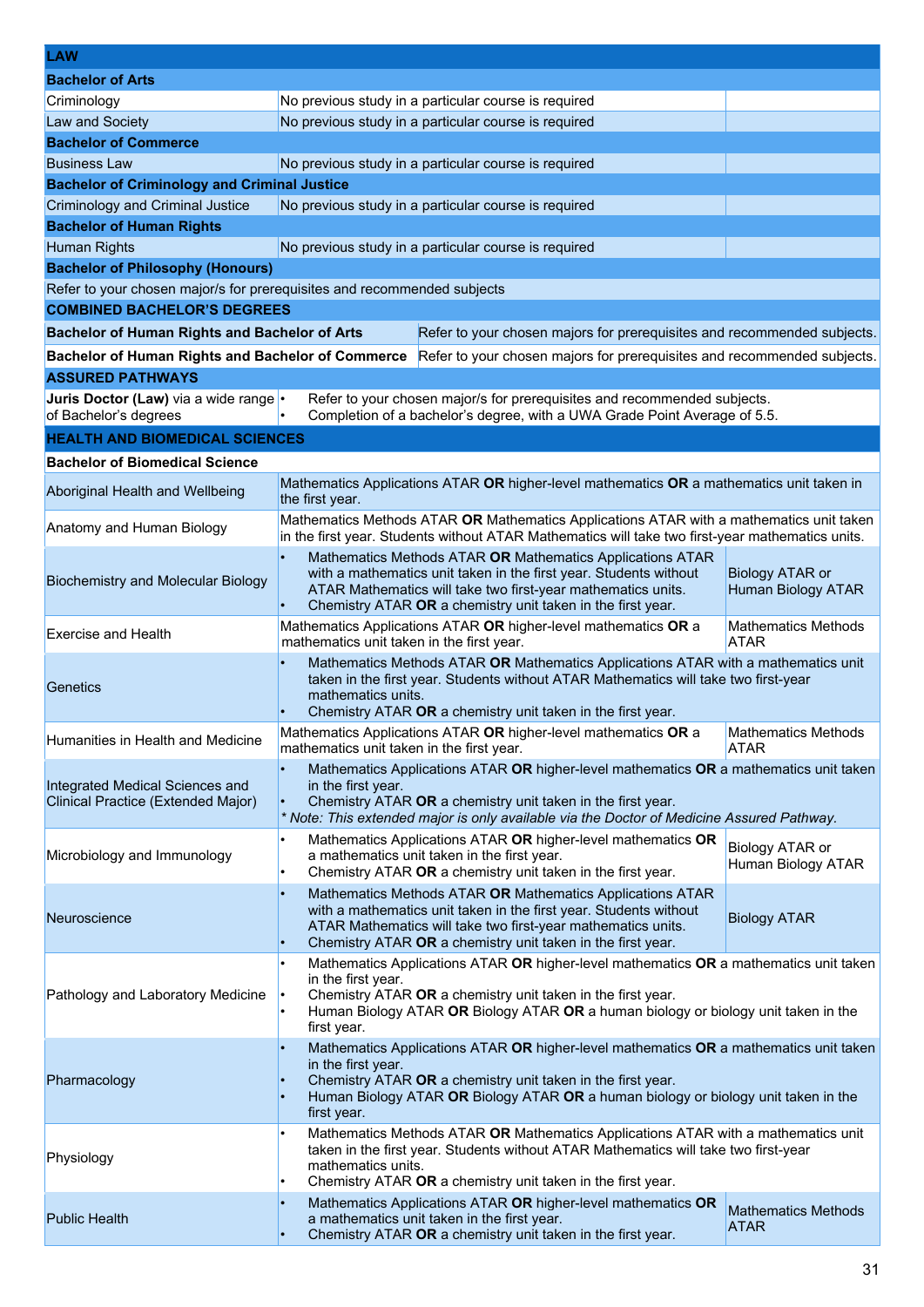| <b>Bachelor of Human Sciences</b>                                                                 |                                                                                                                                                                                                                                                                                  |                                                                                                                                                          |                                       |  |
|---------------------------------------------------------------------------------------------------|----------------------------------------------------------------------------------------------------------------------------------------------------------------------------------------------------------------------------------------------------------------------------------|----------------------------------------------------------------------------------------------------------------------------------------------------------|---------------------------------------|--|
| Human Sciences and Data Analytics<br>(Extended Major)                                             | Mathematics Methods ATAR OR Mathematics Applications ATAR with a mathematics unit<br>taken in the first year. Students without ATAR Mathematics will take two first-year<br>mathematics units.<br>Chemistry ATAR OR a chemistry unit taken in the first year.                    |                                                                                                                                                          |                                       |  |
| Human Sciences and Neuroscience<br>(Extended Major)                                               | Mathematics Methods ATAR OR Mathematics Applications ATAR with a mathematics unit<br>taken in the first year. Students without ATAR Mathematics will take two first-year<br>mathematics units.<br>Chemistry ATAR OR a chemistry unit taken in the first year.                    |                                                                                                                                                          |                                       |  |
| <b>Bachelor of Molecular Sciences</b>                                                             |                                                                                                                                                                                                                                                                                  |                                                                                                                                                          |                                       |  |
| <b>Biochemistry of Nutrition (Extended</b><br>Major)                                              | Mathematics Methods ATAR OR Mathematics Applications ATAR with a mathematics unit<br>taken in the first year. Students without ATAR Mathematics will take two first-year<br>mathematics units.<br>Chemistry ATAR OR a chemistry unit taken in the first year.                    |                                                                                                                                                          |                                       |  |
| Molecular Life Sciences (Extended<br>Major)                                                       | Mathematics Methods ATAR OR Mathematics Applications ATAR with a mathematics unit<br>taken in the first year. Students without ATAR Mathematics will take two first-year<br>mathematics units.<br>Chemistry ATAR OR a chemistry unit taken in the first year.                    |                                                                                                                                                          |                                       |  |
| <b>Bachelor of Science</b>                                                                        |                                                                                                                                                                                                                                                                                  |                                                                                                                                                          |                                       |  |
| Anatomy and Human Biology                                                                         | Mathematics Methods ATAR OR Mathematics Applications ATAR with a mathematics unit taken<br>in the first year. Students without ATAR Mathematics will take two first-year mathematics units.                                                                                      |                                                                                                                                                          |                                       |  |
| <b>Biochemistry and Molecular Biology</b>                                                         | Mathematics Methods ATAR OR Mathematics Applications ATAR<br>with a mathematics unit taken in the first year. Students without<br>Biology ATAR or<br>ATAR Mathematics will take two first-year mathematics units.<br>Chemistry ATAR OR a chemistry unit taken in the first year. |                                                                                                                                                          | Human Biology ATAR                    |  |
| <b>Exercise and Health</b>                                                                        |                                                                                                                                                                                                                                                                                  | Mathematics Applications ATAR OR higher-level mathematics OR a<br><b>Mathematics Methods</b><br>mathematics unit taken in the first year.<br><b>ATAR</b> |                                       |  |
| Genetics                                                                                          | Mathematics Methods ATAR OR Mathematics Applications ATAR with a mathematics unit<br>taken in the first year. Students without ATAR Mathematics will take two first-year<br>mathematics units.<br>Chemistry ATAR OR a chemistry unit taken in the first year.                    |                                                                                                                                                          |                                       |  |
| Microbiology and Immunology                                                                       | Mathematics Applications ATAR OR higher-level mathematics OR<br><b>Biology ATAR or</b><br>a mathematics unit taken in the first year.<br><b>Human Biology ATAR</b><br>Chemistry ATAR OR a chemistry unit taken in the first year.                                                |                                                                                                                                                          |                                       |  |
| Neuroscience                                                                                      | Mathematics Methods ATAR OR Mathematics Applications ATAR<br>with a mathematics unit taken in the first year. Students without<br>ATAR Mathematics will take two first-year mathematics units.<br>Chemistry ATAR OR a chemistry unit taken in the first year.                    |                                                                                                                                                          | Biology ATAR or<br>Human Biology ATAR |  |
| Physiology                                                                                        | Mathematics Methods ATAR OR Mathematics Applications ATAR with a mathematics unit<br>taken in the first year. Students without ATAR Mathematics will take two first-year<br>mathematics units.<br>Chemistry ATAR OR a chemistry unit taken in the first year.                    |                                                                                                                                                          |                                       |  |
| Sport Science                                                                                     | Mathematics Applications ATAR OR higher-level mathematics OR a<br><b>Mathematics Methods</b><br>mathematics unit taken in the first year.<br>ATAR                                                                                                                                |                                                                                                                                                          |                                       |  |
| <b>Bachelor of Sport and Exercise Sciences</b>                                                    |                                                                                                                                                                                                                                                                                  |                                                                                                                                                          |                                       |  |
| Sport Science, Exercise and Health<br>(Extended Major)                                            | Mathematics Applications ATAR OR higher-level mathematics OR a<br><b>Mathematics Methods</b><br>mathematics unit taken in the first year.<br><b>ATAR</b>                                                                                                                         |                                                                                                                                                          |                                       |  |
| <b>Bachelor of Philosophy (Honours)</b>                                                           |                                                                                                                                                                                                                                                                                  |                                                                                                                                                          |                                       |  |
| Refer to your chosen major/s for prerequisites and recommended subjects                           |                                                                                                                                                                                                                                                                                  |                                                                                                                                                          |                                       |  |
| <b>COMBINED BACHELOR'S AND MASTER'S DEGREES</b>                                                   |                                                                                                                                                                                                                                                                                  |                                                                                                                                                          |                                       |  |
| <b>Bachelor of Human Sciences and Master of</b><br><b>Bioinformatics</b>                          |                                                                                                                                                                                                                                                                                  | Refer to your chosen majors for prerequisites and recommended subjects.                                                                                  |                                       |  |
| <b>Bachelor of Molecular Sciences and Master of</b><br><b>Biomedical Science</b>                  |                                                                                                                                                                                                                                                                                  | Refer to your chosen majors for prerequisites and recommended subjects.                                                                                  |                                       |  |
| <b>Bachelor of Molecular Sciences and Master of</b><br><b>Biotechnology</b>                       |                                                                                                                                                                                                                                                                                  | Refer to your chosen majors for prerequisites and recommended subjects.                                                                                  |                                       |  |
| <b>Bachelor of Molecular Sciences and Master of</b><br><b>Bioinformatics</b>                      |                                                                                                                                                                                                                                                                                  | Refer to your chosen majors for prerequisites and recommended subjects.                                                                                  |                                       |  |
| <b>Bachelor of Sport and Exercise Sciences and Master</b><br>of Applied Human Performance Science |                                                                                                                                                                                                                                                                                  | Refer to your chosen majors for prerequisites and recommended subjects.                                                                                  |                                       |  |
| <b>Bachelor of Sport and Exercise Sciences and Master</b><br>of Clinical Exercise Physiology      |                                                                                                                                                                                                                                                                                  | Refer to your chosen majors for prerequisites and recommended subjects.                                                                                  |                                       |  |
| <b>Bachelor of Sport and Exercise Sciences and Master</b><br>of Public Health                     |                                                                                                                                                                                                                                                                                  | Refer to your chosen majors for prerequisites and recommended subjects.                                                                                  |                                       |  |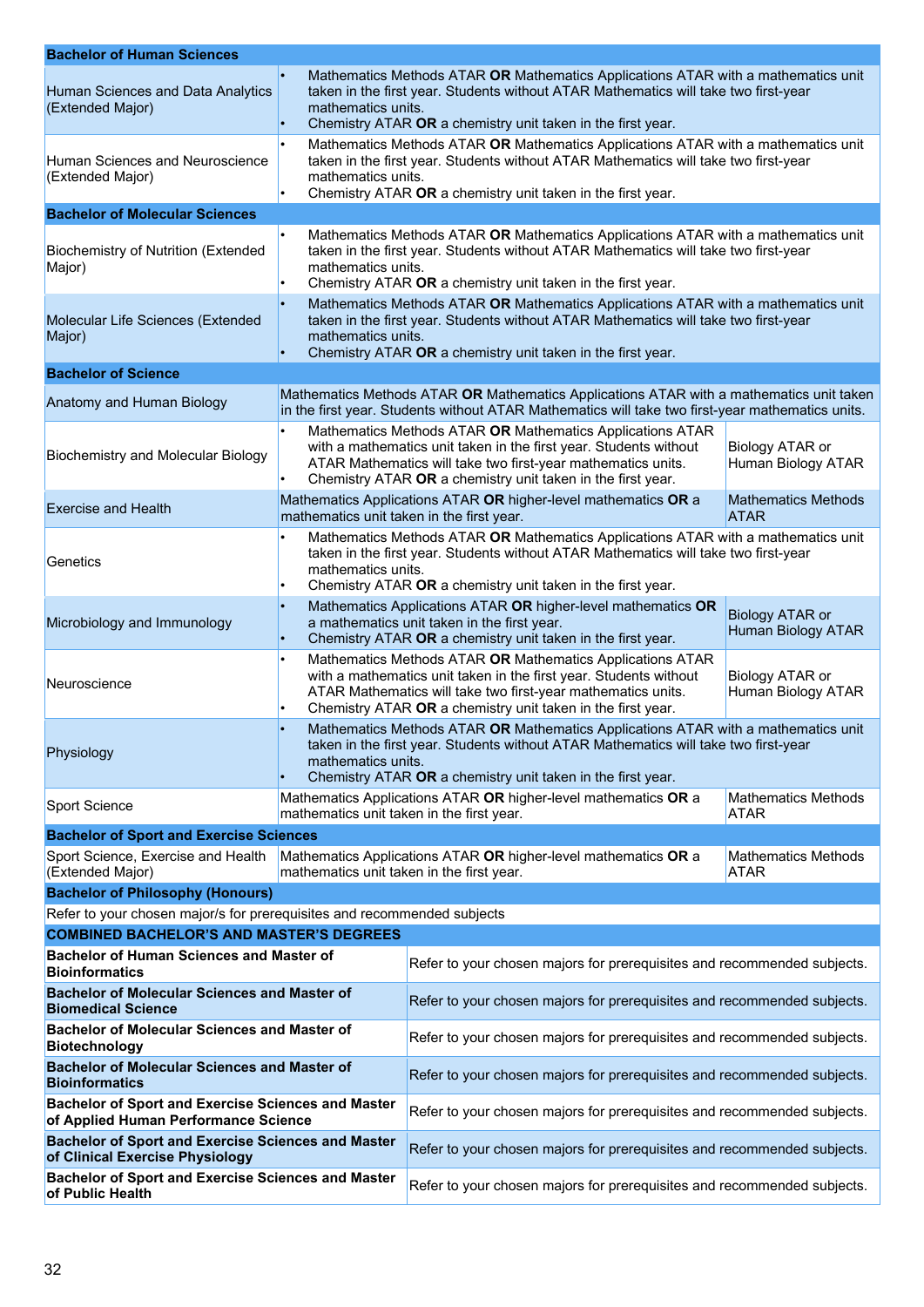| <b>ASSURED PATHWAYS</b>                                                                                     |                                                                                                                                                                                                                                                                 |                                                                                                                               |                                           |
|-------------------------------------------------------------------------------------------------------------|-----------------------------------------------------------------------------------------------------------------------------------------------------------------------------------------------------------------------------------------------------------------|-------------------------------------------------------------------------------------------------------------------------------|-------------------------------------------|
| <b>Doctor of Dental Medicine</b>                                                                            | Prerequisites from your chosen major, UCAT ANZ, interview and eyesight requirements.<br>Completion of a bachelor's degree, with a Grade Point Average of at least 5.5.                                                                                          |                                                                                                                               |                                           |
| <b>Doctor of Medicine</b>                                                                                   | Prerequisites from your chosen major, UCAT ANZ and interview<br>Completion of a bachelor's degree, with a Grade Point Average of at least 5.5.                                                                                                                  |                                                                                                                               |                                           |
| <b>Doctor of Podiatric Medicine</b>                                                                         | Prerequisites from your chosen major, interview and inherent requirements.<br>Completion of a bachelor's degree, with a Grade Point Average of at least 5.0.<br>Fulfil Podiatric Medicine prerequisite units through major or electives as part of your degree. |                                                                                                                               |                                           |
| <b>Master of Pharmacy</b>                                                                                   | Prerequisites from your chosen major, interview and inherent requirements.<br>Completion of a bachelor's degree, with a Grade Point Average of at least 5.0.<br>Fulfil Pharmacy prerequisite units through major or electives as part of your degree.           |                                                                                                                               |                                           |
| <b>Master of Public Health</b>                                                                              |                                                                                                                                                                                                                                                                 | Prerequisites from your chosen major.<br>Completion of a bachelor's degree, with a UWA Weighted Average Mark of at least 60%. |                                           |
| <b>HUMANITIES AND SOCIAL SCIENCES</b>                                                                       |                                                                                                                                                                                                                                                                 |                                                                                                                               |                                           |
| <b>Bachelor of Arts</b>                                                                                     |                                                                                                                                                                                                                                                                 |                                                                                                                               |                                           |
| Anthropology and Sociology                                                                                  |                                                                                                                                                                                                                                                                 | No previous study in a particular course is required                                                                          |                                           |
| Archaeology                                                                                                 |                                                                                                                                                                                                                                                                 | No previous study in a particular course is required                                                                          |                                           |
| Asian Studies                                                                                               |                                                                                                                                                                                                                                                                 | No previous study in a particular course is required                                                                          |                                           |
| <b>Chinese Studies</b>                                                                                      |                                                                                                                                                                                                                                                                 | No previous study in a particular course is required                                                                          |                                           |
| <b>Classics and Ancient History</b>                                                                         |                                                                                                                                                                                                                                                                 | No previous study in a particular course is required                                                                          |                                           |
| <b>Communication and Media Studies</b>                                                                      |                                                                                                                                                                                                                                                                 | No previous study in a particular course is required                                                                          |                                           |
| Criminology                                                                                                 |                                                                                                                                                                                                                                                                 | No previous study in a particular course is required                                                                          |                                           |
| <b>English and Literary Studies</b>                                                                         |                                                                                                                                                                                                                                                                 | No previous study in a particular course is required                                                                          |                                           |
| <b>French Studies</b>                                                                                       |                                                                                                                                                                                                                                                                 | No previous study in a particular course is required                                                                          |                                           |
| <b>Gender Studies</b>                                                                                       |                                                                                                                                                                                                                                                                 | No previous study in a particular course is required                                                                          |                                           |
| <b>German Studies</b>                                                                                       |                                                                                                                                                                                                                                                                 | No previous study in a particular course is required                                                                          |                                           |
| <b>History</b>                                                                                              |                                                                                                                                                                                                                                                                 | No previous study in a particular course is required                                                                          |                                           |
| History of Art                                                                                              |                                                                                                                                                                                                                                                                 | No previous study in a particular course is required                                                                          |                                           |
| Human Geography and Planning                                                                                |                                                                                                                                                                                                                                                                 | No previous study in a particular course is required                                                                          |                                           |
|                                                                                                             | Indigenous Knowledge, History and Heritage<br>No previous study in a particular course is required                                                                                                                                                              |                                                                                                                               |                                           |
| <b>Indonesian Studies</b>                                                                                   |                                                                                                                                                                                                                                                                 | No previous study in a particular course is required                                                                          |                                           |
| Italian Studies                                                                                             |                                                                                                                                                                                                                                                                 | No previous study in a particular course is required                                                                          |                                           |
| Japanese Studies                                                                                            |                                                                                                                                                                                                                                                                 | No previous study in a particular course is required                                                                          |                                           |
| Korean Studies                                                                                              |                                                                                                                                                                                                                                                                 | No previous study in a particular course is required                                                                          |                                           |
| Law and Society                                                                                             |                                                                                                                                                                                                                                                                 | No previous study in a particular course is required                                                                          |                                           |
| Linguistics                                                                                                 | No previous study in a particular course is required                                                                                                                                                                                                            |                                                                                                                               |                                           |
| Philosophy                                                                                                  |                                                                                                                                                                                                                                                                 | No previous study in a particular course is required                                                                          |                                           |
| <b>Political Science and International Relations</b>                                                        |                                                                                                                                                                                                                                                                 | No previous study in a particular course is required                                                                          |                                           |
| <b>Spanish Studies</b>                                                                                      |                                                                                                                                                                                                                                                                 | No previous study in a particular course is required                                                                          |                                           |
| Work and Employment Relations                                                                               |                                                                                                                                                                                                                                                                 | No previous study in a particular course is required                                                                          |                                           |
| <b>Bachelor of Biomedical Science</b>                                                                       |                                                                                                                                                                                                                                                                 |                                                                                                                               |                                           |
| Aboriginal Health and Wellbeing                                                                             | Mathematics Applications ATAR OR higher-level mathematics OR a mathematics unit taken in<br>the first year.                                                                                                                                                     |                                                                                                                               |                                           |
| Humanities in Health and Medicine                                                                           |                                                                                                                                                                                                                                                                 | Mathematics Applications ATAR OR higher-level mathematics OR a<br>mathematics unit taken in the first year.                   | <b>Mathematics Methods</b><br><b>ATAR</b> |
| <b>Bachelor of Modern Languages</b>                                                                         |                                                                                                                                                                                                                                                                 |                                                                                                                               |                                           |
| <b>Chinese Studies</b>                                                                                      | No previous study in a particular course is required                                                                                                                                                                                                            |                                                                                                                               |                                           |
| <b>French Studies</b>                                                                                       | No previous study in a particular course is required                                                                                                                                                                                                            |                                                                                                                               |                                           |
| <b>German Studies</b>                                                                                       | No previous study in a particular course is required                                                                                                                                                                                                            |                                                                                                                               |                                           |
| Indonesian Studies                                                                                          | No previous study in a particular course is required                                                                                                                                                                                                            |                                                                                                                               |                                           |
| <b>Italian Studies</b>                                                                                      | No previous study in a particular course is required                                                                                                                                                                                                            |                                                                                                                               |                                           |
| Japanese Studies                                                                                            | No previous study in a particular course is required                                                                                                                                                                                                            |                                                                                                                               |                                           |
| <b>Korean Studies</b>                                                                                       | No previous study in a particular course is required                                                                                                                                                                                                            |                                                                                                                               |                                           |
| <b>Spanish Studies</b>                                                                                      | No previous study in a particular course is required                                                                                                                                                                                                            |                                                                                                                               |                                           |
| <b>Bachelor of Philosophy, Politics and Economics</b>                                                       |                                                                                                                                                                                                                                                                 |                                                                                                                               |                                           |
| Philosophy, Politics and Economics (Extended Major)<br>No previous study in a particular course is required |                                                                                                                                                                                                                                                                 |                                                                                                                               |                                           |
| <b>Bachelor of Philosophy (Honours)</b>                                                                     |                                                                                                                                                                                                                                                                 |                                                                                                                               |                                           |
| Refer to your chosen major/s for prerequisites and recommended subjects                                     |                                                                                                                                                                                                                                                                 |                                                                                                                               |                                           |
| <b>COMBINED BACHELOR'S DEGREES</b>                                                                          |                                                                                                                                                                                                                                                                 |                                                                                                                               |                                           |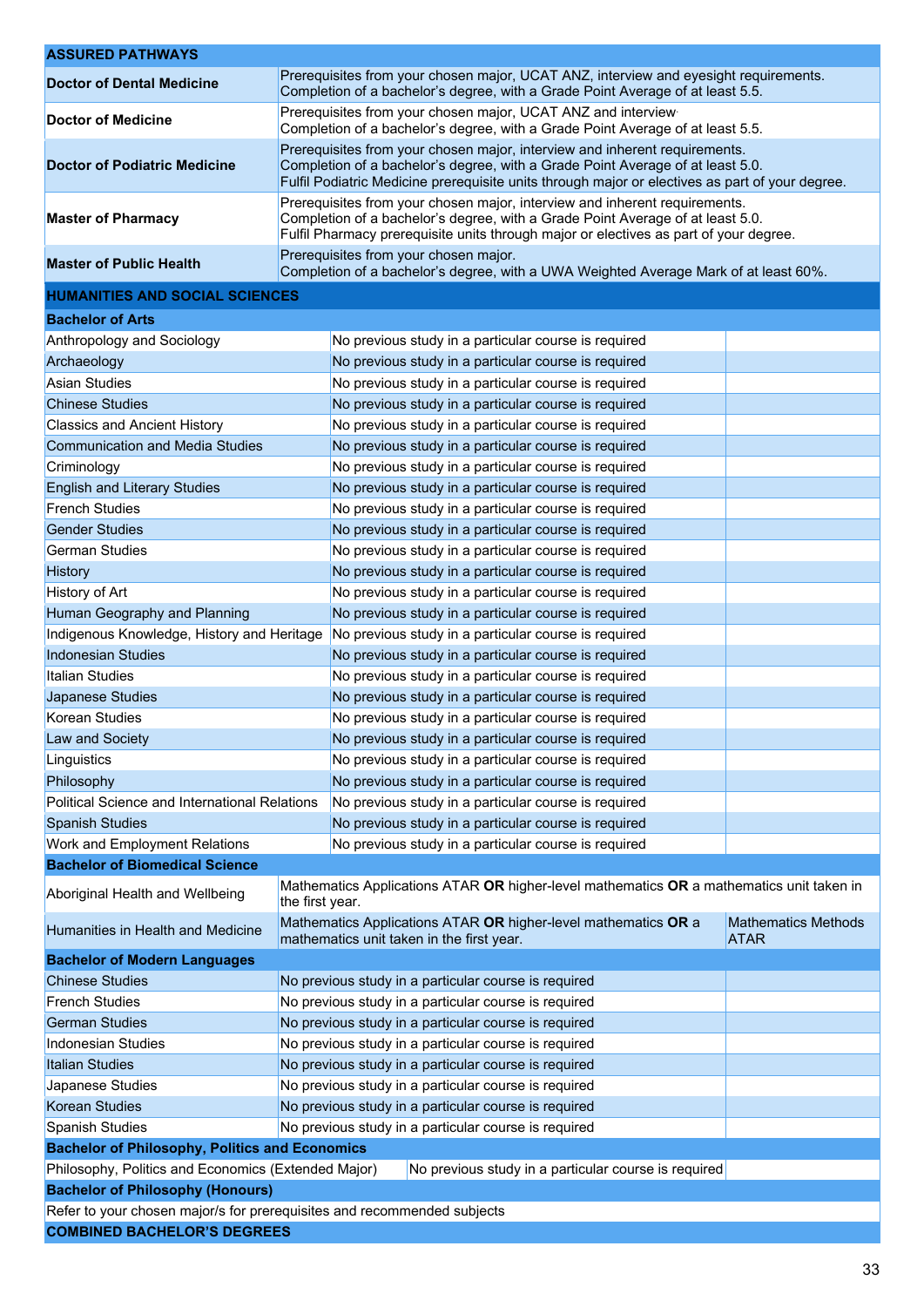| Bachelor of Human Rights and Bachelor of Arts                                                       |                                                                                                                                                                                                                                                                                                                                                                                                                                                                                                                                                             | Refer to your chosen majors for prerequisites and recommended subjects                                                                                                                                                                                  |                                              |
|-----------------------------------------------------------------------------------------------------|-------------------------------------------------------------------------------------------------------------------------------------------------------------------------------------------------------------------------------------------------------------------------------------------------------------------------------------------------------------------------------------------------------------------------------------------------------------------------------------------------------------------------------------------------------------|---------------------------------------------------------------------------------------------------------------------------------------------------------------------------------------------------------------------------------------------------------|----------------------------------------------|
| <b>Bachelor of Human Rights and Bachelor of Commerce</b>                                            |                                                                                                                                                                                                                                                                                                                                                                                                                                                                                                                                                             | Refer to your chosen majors for prerequisites and recommended subjects                                                                                                                                                                                  |                                              |
| Bachelor of Modern Languages and Bachelor of Arts                                                   |                                                                                                                                                                                                                                                                                                                                                                                                                                                                                                                                                             | Refer to your chosen majors for prerequisites and recommended subjects                                                                                                                                                                                  |                                              |
| <b>Bachelor of Modern Languages and Bachelor of</b><br><b>Business</b>                              |                                                                                                                                                                                                                                                                                                                                                                                                                                                                                                                                                             | Refer to your chosen majors for prerequisites and recommended subjects                                                                                                                                                                                  |                                              |
| Bachelor of Philosophy, Politics and Economics and<br><b>Bachelor of Arts</b>                       |                                                                                                                                                                                                                                                                                                                                                                                                                                                                                                                                                             | Refer to your chosen majors for prerequisites and recommended subjects.                                                                                                                                                                                 |                                              |
| Bachelor of Philosophy, Politics and Economics and<br><b>Bachelor of Commerce</b>                   |                                                                                                                                                                                                                                                                                                                                                                                                                                                                                                                                                             | Refer to your chosen majors for prerequisites and recommended subjects.                                                                                                                                                                                 |                                              |
| <b>Bachelor of Psychology and Bachelor of Arts</b>                                                  |                                                                                                                                                                                                                                                                                                                                                                                                                                                                                                                                                             | Refer to your chosen majors for prerequisites and recommended subjects                                                                                                                                                                                  |                                              |
| <b>ASSURED PATHWAYS</b>                                                                             |                                                                                                                                                                                                                                                                                                                                                                                                                                                                                                                                                             |                                                                                                                                                                                                                                                         |                                              |
| <b>Master of Translation Studies via</b><br>Bachelor of Arts or Bachelor of<br>Philosophy (Honours) | Prerequisites from your chosen major.<br>Completion of a bachelor's degree, with a language major that aligns with one of the<br>specialisations of the Master of Translation Studies and a UWA Weighted Average Mark of 65%<br>in the Level 3 units of the major.                                                                                                                                                                                                                                                                                          |                                                                                                                                                                                                                                                         |                                              |
| <b>MUSIC AND FINE ARTS</b>                                                                          |                                                                                                                                                                                                                                                                                                                                                                                                                                                                                                                                                             |                                                                                                                                                                                                                                                         |                                              |
| <b>Bachelor of Arts</b>                                                                             |                                                                                                                                                                                                                                                                                                                                                                                                                                                                                                                                                             |                                                                                                                                                                                                                                                         |                                              |
| <b>Fine Arts</b>                                                                                    |                                                                                                                                                                                                                                                                                                                                                                                                                                                                                                                                                             | No previous study in a particular course is required                                                                                                                                                                                                    |                                              |
| <b>History of Arts</b>                                                                              |                                                                                                                                                                                                                                                                                                                                                                                                                                                                                                                                                             | No previous study in a particular course is required                                                                                                                                                                                                    |                                              |
| Music: Electronic Music and Sound<br>Design                                                         |                                                                                                                                                                                                                                                                                                                                                                                                                                                                                                                                                             | No previous study in a particular course is required                                                                                                                                                                                                    |                                              |
| <b>Music: General Studies</b>                                                                       |                                                                                                                                                                                                                                                                                                                                                                                                                                                                                                                                                             | A practical requirement equivalent of AMEB Grade 5, demonstrated by an audition.<br>A portfolio is also required for applicants for composition.                                                                                                        |                                              |
| <b>Music: Music Studies</b>                                                                         |                                                                                                                                                                                                                                                                                                                                                                                                                                                                                                                                                             | A practical requirement equivalent of AMEB Grade 5, demonstrated by an audition<br>No audition required if taken as a second major<br>A background in music theory<br>A portfolio is also required for applicants for composition                       |                                              |
| <b>Bachelor of Music</b>                                                                            |                                                                                                                                                                                                                                                                                                                                                                                                                                                                                                                                                             |                                                                                                                                                                                                                                                         |                                              |
| Music (Extended Major)                                                                              | Performance/Musicology/Studio Teaching streams:<br>• A practical requirement equivalent of AMEB Grade 7, demonstrated by an audition<br>• A strong background in music theory<br>Composition stream:<br>• A practical requirement equivalent of AMEB Grade 5, demonstrated by an audition<br>• A background in music theory<br>• A portfolio is also required<br>Creative Music Technology stream:<br>• A practical requirement equivalent of AMEB Grade 4, demonstrated by an audition<br>• A background in music theory<br>• A portfolio is also required |                                                                                                                                                                                                                                                         |                                              |
| <b>Bachelor of Philosophy (Honours)</b>                                                             |                                                                                                                                                                                                                                                                                                                                                                                                                                                                                                                                                             |                                                                                                                                                                                                                                                         |                                              |
| Refer to your chosen major/s for prerequisites and recommended subjects                             |                                                                                                                                                                                                                                                                                                                                                                                                                                                                                                                                                             |                                                                                                                                                                                                                                                         |                                              |
| PHYSICAL SCIENCES AND MATHEMATICS                                                                   |                                                                                                                                                                                                                                                                                                                                                                                                                                                                                                                                                             |                                                                                                                                                                                                                                                         |                                              |
| <b>Bachelor of Earth Sciences</b>                                                                   |                                                                                                                                                                                                                                                                                                                                                                                                                                                                                                                                                             |                                                                                                                                                                                                                                                         |                                              |
| Geochemistry (Extended Major)                                                                       | mathematics units.                                                                                                                                                                                                                                                                                                                                                                                                                                                                                                                                          | Mathematics Methods ATAR OR Mathematics Applications ATAR with a mathematics unit<br>taken in the first year. Students without ATAR Mathematics will take two first-year<br>Chemistry ATAR OR a chemistry unit in the first year.                       |                                              |
| (Extended Major)                                                                                    | Integrated Earth and Marine Science Mathematics Methods ATAR OR Mathematics Applications ATAR with a mathematics unit taken<br>in the first year. Students without ATAR Mathematics will take two first-year mathematics units                                                                                                                                                                                                                                                                                                                              |                                                                                                                                                                                                                                                         |                                              |
| <b>Bachelor of Science</b>                                                                          |                                                                                                                                                                                                                                                                                                                                                                                                                                                                                                                                                             |                                                                                                                                                                                                                                                         |                                              |
| Chemistry                                                                                           |                                                                                                                                                                                                                                                                                                                                                                                                                                                                                                                                                             | Mathematics Methods ATAR OR Mathematics Applications ATAR<br>with a mathematics unit taken in the first year. Students without<br>ATAR Mathematics will take two first-year mathematics units.<br>Chemistry ATAR OR a chemistry unit in the first year. | <b>Mathematics Specialist</b><br><b>ATAR</b> |
| Geology                                                                                             |                                                                                                                                                                                                                                                                                                                                                                                                                                                                                                                                                             | Mathematics Methods ATAR OR Mathematics Applications ATAR with a mathematics unit taken<br>in the first year. Students without ATAR Mathematics will take two first-year mathematics units.                                                             |                                              |
| <b>Mathematics and Statistics</b>                                                                   | Mathematics Specialist ATAR OR Mathematics Methods ATAR with an Mathematics Specialist<br>additional mathematics unit in the first year.<br><b>ATAR</b>                                                                                                                                                                                                                                                                                                                                                                                                     |                                                                                                                                                                                                                                                         |                                              |
| Physics                                                                                             | Mathematics Specialist ATAR and Mathematics Methods ATAR OR Mathematics Methods<br>ATAR with an additional mathematics unit in the first year.<br>Physics ATAR                                                                                                                                                                                                                                                                                                                                                                                              |                                                                                                                                                                                                                                                         |                                              |
| <b>Bachelor of Philosophy (Honours)</b>                                                             |                                                                                                                                                                                                                                                                                                                                                                                                                                                                                                                                                             |                                                                                                                                                                                                                                                         |                                              |
| Refer to your chosen major/s for prerequisites and recommended subjects                             |                                                                                                                                                                                                                                                                                                                                                                                                                                                                                                                                                             |                                                                                                                                                                                                                                                         |                                              |
| <b>COMBINED BACHELOR'S DEGREES</b>                                                                  |                                                                                                                                                                                                                                                                                                                                                                                                                                                                                                                                                             |                                                                                                                                                                                                                                                         |                                              |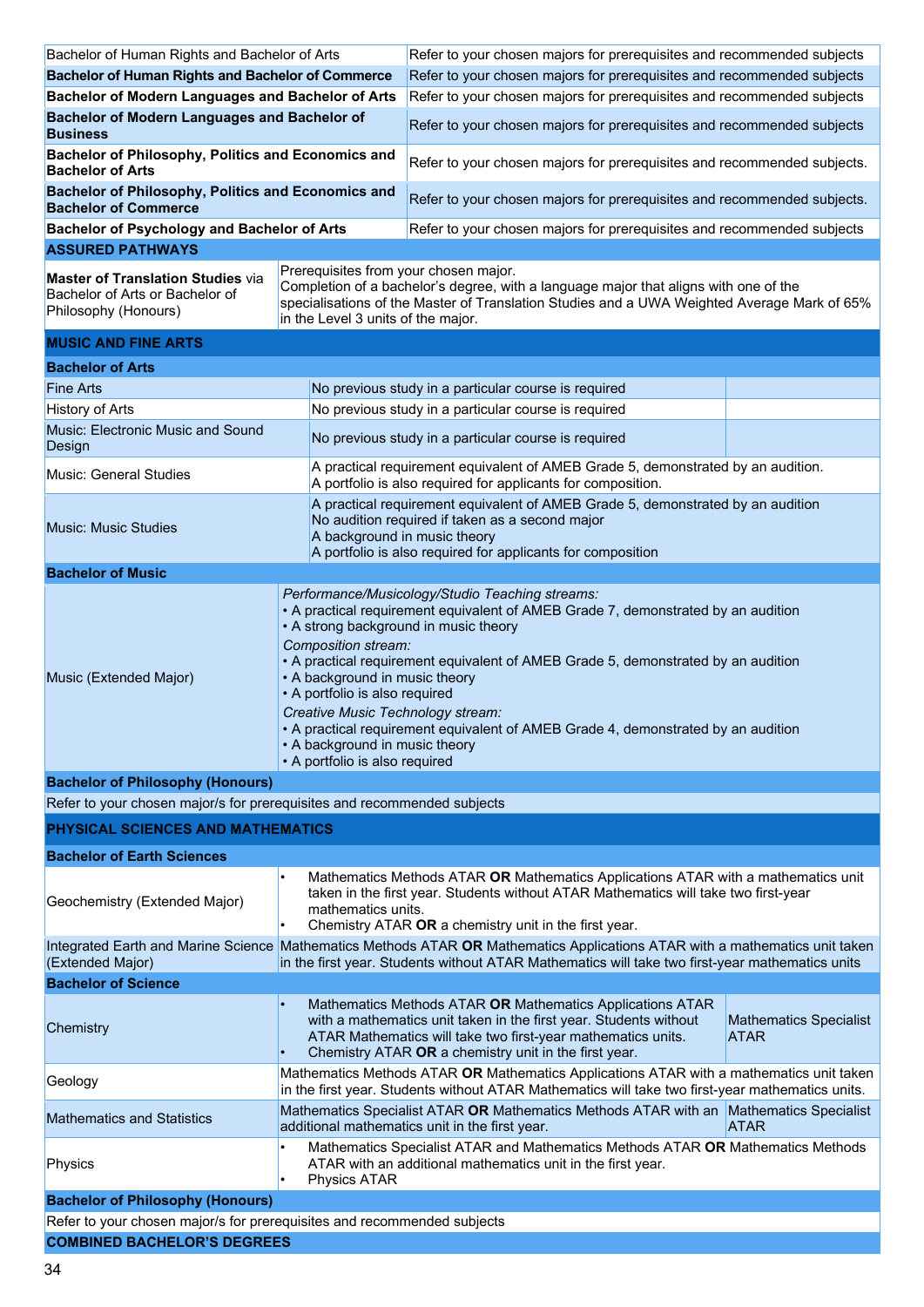| <b>Bachelor of Engineering (Hons)</b><br>and Bachelor of Science               | Refer to your chosen majors for prerequisites and recommended subjects.          |                                                                                 |  |  |
|--------------------------------------------------------------------------------|----------------------------------------------------------------------------------|---------------------------------------------------------------------------------|--|--|
| <b>Bachelor of Science (Frontier)</b><br><b>Physics) and Master of Physics</b> |                                                                                  | Mathematics Specialist ATAR and Mathematics Methods ATAR<br><b>Physics ATAR</b> |  |  |
| <b>PSYCHOLOGY</b>                                                              |                                                                                  |                                                                                 |  |  |
| <b>Bachelor of Arts</b>                                                        |                                                                                  |                                                                                 |  |  |
| Psychological and Behavioural<br>Sciences                                      |                                                                                  | No previous study in a particular course is required                            |  |  |
| <b>Bachelor of Science</b>                                                     |                                                                                  |                                                                                 |  |  |
| Psychological and Behavioural<br>Sciences                                      |                                                                                  | No previous study in a particular course is required                            |  |  |
| <b>Bachelor of Philosophy (Honours)</b>                                        |                                                                                  |                                                                                 |  |  |
| Refer to your chosen major/s for prerequisites and recommended subjects        |                                                                                  |                                                                                 |  |  |
| <b>Bachelor of Psychology</b>                                                  |                                                                                  |                                                                                 |  |  |
| Psychology (Extended Major)                                                    | No previous study in a particular course is required<br>Mathematics Methods ATAR |                                                                                 |  |  |
| <b>COMBINED BACHELOR'S DEGREES</b>                                             |                                                                                  |                                                                                 |  |  |
| <b>Bachelor of Psychology and Bachelor of Arts</b>                             |                                                                                  | Refer to your chosen majors for prerequisites and recommended subjects          |  |  |
| <b>Bachelor of Psychology and Bachelor of Commerce</b>                         |                                                                                  | Refer to your chosen majors for prerequisites and recommended subjects          |  |  |